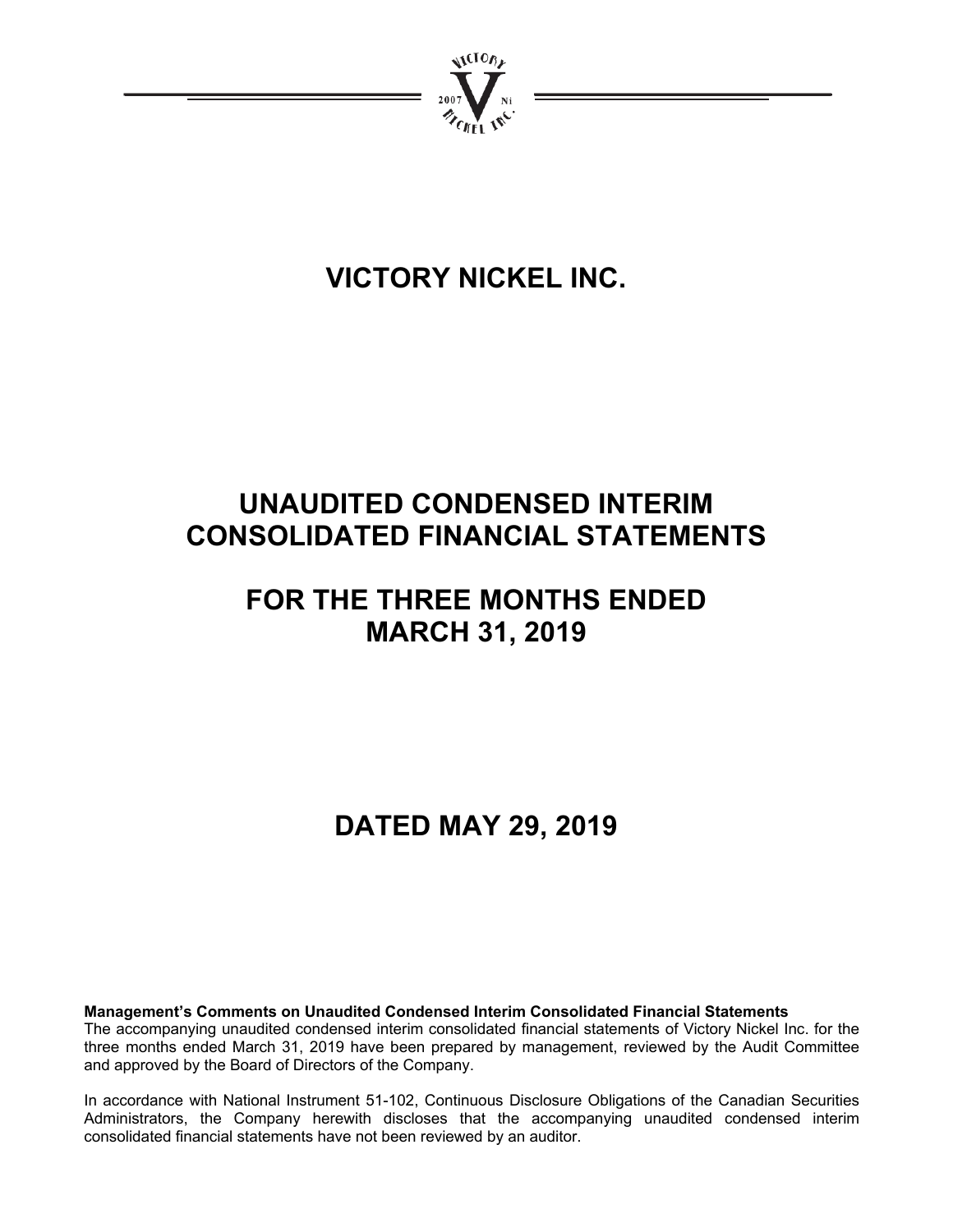# **Condensed Interim Consolidated Balance Sheets**

|                                                   |                | March 31,<br>2019 | December 31,<br>2018 |
|---------------------------------------------------|----------------|-------------------|----------------------|
| (in thousands of United States dollars)           | <b>Notes</b>   | (unaudited)       |                      |
| <b>ASSETS</b>                                     |                |                   |                      |
| <b>Current assets</b>                             |                |                   |                      |
| Cash                                              |                | \$<br>22          | -\$<br>43            |
| Receivables                                       | 4              | 188               | 41                   |
| Marketable securities                             | 5              | 1                 | 116                  |
| Inventory                                         | 6              | 1,263             | 1,365                |
| <b>Total current assets</b>                       |                | 1,474             | 1,565                |
| Non-current assets                                |                |                   |                      |
| Property, plant and equipment                     | $\overline{7}$ | 2,325             | 2,466                |
| Mine property and development project             | 8              | 12,800            | 12,800               |
| Exploration and evaluation projects               | 9              | 3,430             | 3,430                |
| <b>Total non-current assets</b>                   |                | 18,555            | 18,696               |
| <b>Total Assets</b>                               |                | \$<br>20,029 \$   | 20,261               |
| <b>LIABILITIES AND SHAREHOLDERS' EQUITY</b>       |                |                   |                      |
| <b>Current liabilities</b>                        |                |                   |                      |
| Trade and other payables                          | 10             | \$<br>2,661       | 2,605<br>- \$        |
| Loans and borrowings                              | 11             | 16,290            | 7,160                |
|                                                   |                |                   |                      |
| <b>Total current liabilities</b>                  |                | 18,951            | 9,765                |
| <b>Non-current liabilities</b>                    |                |                   |                      |
| Loans and borrowings                              | 11             |                   | 8,495                |
| Participating Interest                            | 12             | 1                 | 1                    |
| <b>Total non-current liabilities</b>              |                | 1                 | 8.496                |
| <b>Total Liabilities</b>                          |                | 18,952            | 18,261               |
| <b>Shareholders' equity</b>                       |                |                   |                      |
| Share capital                                     | 13             | 53,410            | 53,410               |
| Contributed surplus                               |                | 6,178             | 6,178                |
| Accumulated other comprehensive loss              |                | (3, 434)          | (3, 494)             |
| Deficit                                           |                | (55,077)          | (54, 094)            |
| <b>Total shareholders' equity</b>                 |                | 1,077             | 2,000                |
| <b>Total Liabilities and Shareholders' Equity</b> |                | \$<br>20,029 \$   | 20,261               |

#### **NATURE OF OPERATIONS AND GOING CONCERN (Note 1)**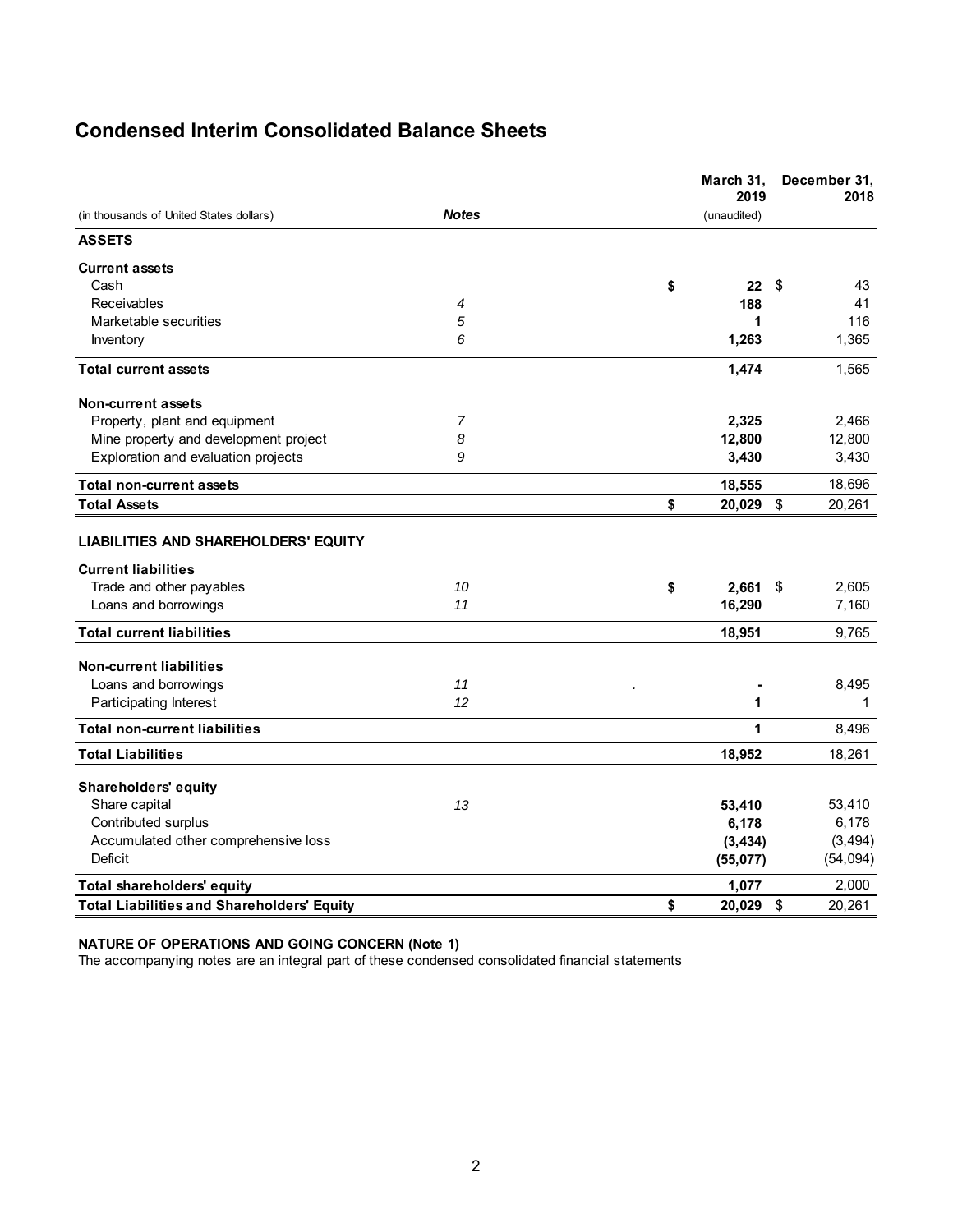# **Consolidated Statements of Operations**

|                                                                   |              | Three months ended |                |  |  |  |  |  |
|-------------------------------------------------------------------|--------------|--------------------|----------------|--|--|--|--|--|
|                                                                   |              | March 31, 2019     | March 31, 2018 |  |  |  |  |  |
| (in thousands of United States dollars, except per share amounts) | <b>Notes</b> | (unaudited)        | (unaudited)    |  |  |  |  |  |
| Sales                                                             |              | \$<br>161          | 399<br>- \$    |  |  |  |  |  |
| Cost of goods sold                                                |              | (167)              | (388)          |  |  |  |  |  |
| Gross (loss) profit                                               |              | (6)                | 11             |  |  |  |  |  |
| <b>Operating expenses</b>                                         |              |                    |                |  |  |  |  |  |
| General and administrative                                        |              | (142)              | (187)          |  |  |  |  |  |
| Share based payments                                              |              |                    | (20)           |  |  |  |  |  |
| Amortization of property, plant and equipment                     | 7            | (143)              | (147)          |  |  |  |  |  |
| <b>Operating loss</b>                                             |              | (291)              | (343)          |  |  |  |  |  |
| Finance costs                                                     | 16           | (692)              | (623)          |  |  |  |  |  |
| Net finance costs                                                 |              | (692)              | (623)          |  |  |  |  |  |
| Loss before income taxes                                          |              | (983)              | (966)          |  |  |  |  |  |
| Income tax recovery                                               |              |                    | 238            |  |  |  |  |  |
| Net loss for the period                                           |              | $(983)$ \$<br>\$   | (728)          |  |  |  |  |  |
| Loss per share                                                    | 14           |                    |                |  |  |  |  |  |
| Basic and diluted loss per share                                  |              | \$<br>$(0.01)$ \$  | (0.01)         |  |  |  |  |  |

The accompanying notes are an integral part of these consolidated financial statements

# **Consolidated Statements of Comprehensive (Loss) Income**

| (in thousands of United States dollars)                                                                                   | <b>Notes</b> | March 31, 2019<br>(unaudited) | Three months ended<br>March 31, 2018<br>(unaudited) |
|---------------------------------------------------------------------------------------------------------------------------|--------------|-------------------------------|-----------------------------------------------------|
| Net loss for the period                                                                                                   |              | $(983)$ \$                    | (728)                                               |
| Other comprehensive income (loss) ("OCI")<br>Net change in fair value of financial assets<br>Foreign exchange (loss) gain | 5            | 84<br>(24)                    | (106)<br>36                                         |
| Other comprehensive income for the period                                                                                 |              | 60                            | (70)                                                |
| <b>Total Comprehensive Loss for the period</b>                                                                            |              | (923)                         | (798)                                               |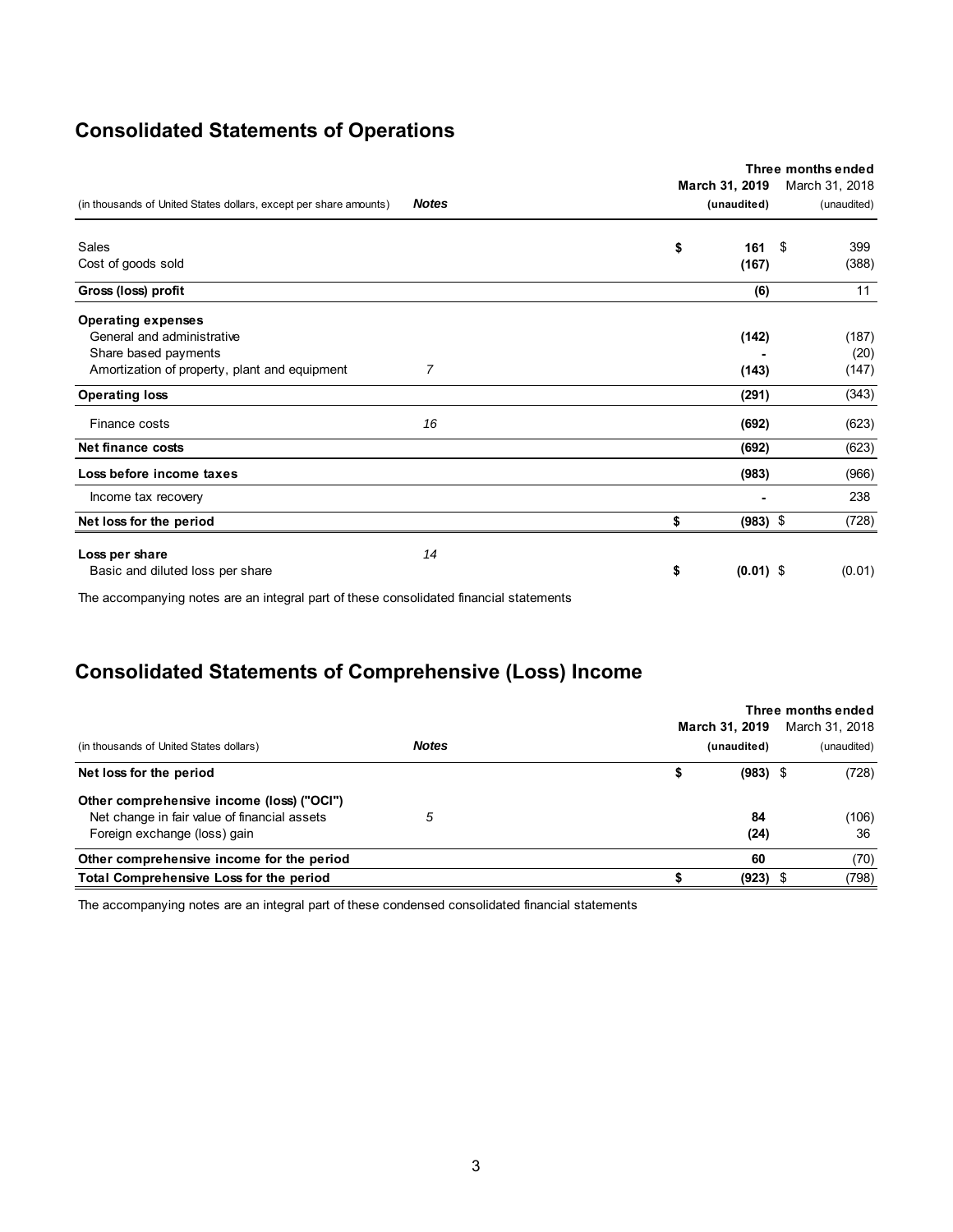# **Consolidated Statements of Shareholders' Equity**

|                                                       |              |              |      |                    |      | <b>Accumulated</b><br>Other |                            |     |                     |
|-------------------------------------------------------|--------------|--------------|------|--------------------|------|-----------------------------|----------------------------|-----|---------------------|
|                                                       |              | <b>Share</b> |      | <b>Contributed</b> |      | Comprehensive               |                            |     |                     |
| (in thousands of United States dollars)               | <b>Notes</b> | Capital      |      | <b>Surplus</b>     |      | Loss                        | <b>Deficit</b>             |     | <b>Total Equity</b> |
| Balances as at January 1, 2018                        |              | \$53,323     | \$   | 6,140              | \$   | $(3,777)$ \$                | (24, 047)                  | -\$ | 31,639              |
| Total comprehensive loss for the period               |              |              |      |                    |      |                             |                            |     |                     |
| Net loss for the period                               |              |              |      |                    |      |                             | (728)                      |     | (728)               |
| Other comprehensive income                            |              |              |      |                    |      |                             |                            |     |                     |
| Net change in fair value of financial assets          |              |              |      |                    |      | (106)                       |                            |     | (106)               |
| Foreign exchange on change in functional currency     |              |              |      |                    |      | 36                          |                            |     | 36                  |
| Total other comprehensive income                      |              |              |      |                    |      | (70)                        |                            |     | (70)                |
| Total comprehensive loss for the period               |              |              |      |                    |      |                             |                            |     | (798)               |
| Transactions with owners, recorded directly in equity |              |              |      |                    |      |                             |                            |     |                     |
| Contributions in the period                           |              |              |      |                    |      |                             |                            |     |                     |
|                                                       |              |              |      | 20                 |      |                             |                            |     | 20                  |
| Options granted and vesting                           |              |              |      |                    |      |                             |                            |     |                     |
| <b>Total contributions by owners</b>                  |              |              |      | 20                 |      |                             |                            |     | 20                  |
| <b>Total transactions with owners</b>                 |              |              |      | 20                 |      |                             |                            |     | 20                  |
| Balances as at March 31, 2018                         |              | \$53,323     | - \$ | 6,160              | - \$ |                             | $(3,847)$ \$ $(24,775)$ \$ |     | 30,861              |
| Balances as at January 1, 2019                        |              | \$53,410     | \$   | $6,178$ \$         |      |                             | $(3,494)$ \$ $(54,094)$ \$ |     | 2,000               |
| Total comprehensive loss for the period               |              |              |      |                    |      |                             |                            |     |                     |
| Net loss for the period                               |              |              |      |                    |      |                             | (983)                      |     | (983)               |
| Other comprehensive income                            |              |              |      |                    |      |                             |                            |     |                     |
| Net change in fair value of financial assets          | 5            |              |      |                    |      | 84                          |                            |     | 84                  |
| Foreign exchange on change in functional currency     |              |              |      |                    |      | (24)                        |                            |     | (24)                |
| Total other comprehensive income                      |              |              |      |                    |      | 60                          |                            |     | 60                  |
| Total comprehensive loss for the period               |              |              |      |                    |      |                             |                            |     | (923)               |
| Balances as at March 31, 2019                         |              | \$53.410     | \$   | 6,178              | - \$ | $(3,434)$ \$                | $(55,077)$ \$              |     | 1,077               |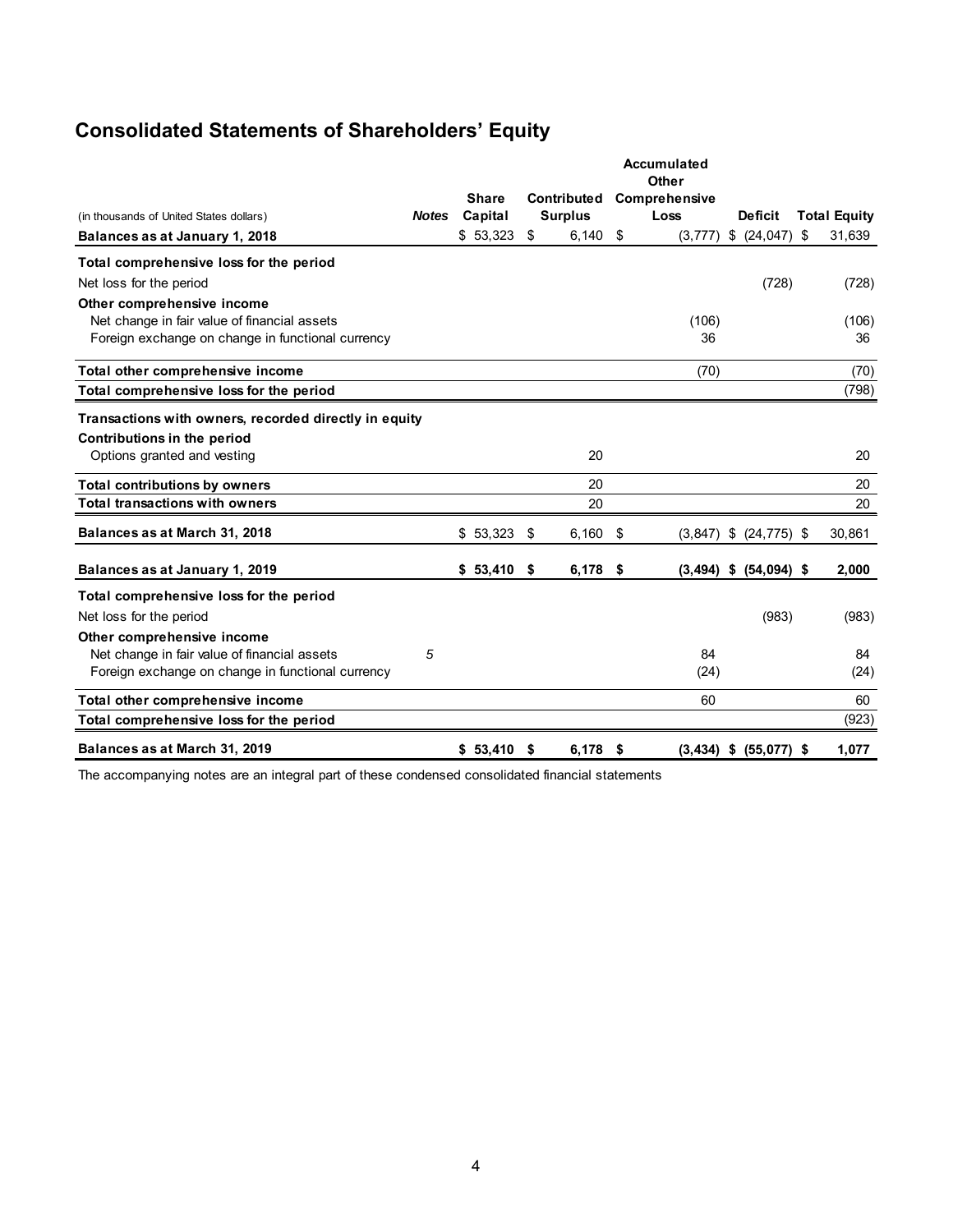# **Consolidated Statements of Cash Flows**

|                                                      |                |                               | Three months ended        |       |
|------------------------------------------------------|----------------|-------------------------------|---------------------------|-------|
| (in thousands of United States dollars)              | <b>Notes</b>   | March 31, 2019 March 31, 2018 |                           |       |
| Cash flows from operating activities                 |                |                               |                           |       |
| Net loss for the period                              |                | \$<br>$(983)$ \$              |                           | (728) |
| Adjustments for:                                     |                |                               |                           |       |
| Share based payments                                 |                |                               |                           | 20    |
| Amortization of property, plant and equipment        | $\overline{7}$ | 143                           |                           | 147   |
| Net finance costs                                    | 16             | 625                           |                           | 610   |
| Income tax recovery                                  |                |                               |                           | (238) |
| Net change in working capital:                       |                |                               |                           |       |
| Change in receivables                                | 4              | (146)                         |                           | (264) |
| Change in inventory                                  | 6              | 102                           |                           | 82    |
| Change in trade and other payables                   | 10             | 56                            |                           | 40    |
| Net cash (used) provided by operating activities     |                | (203)                         |                           | (331) |
| Cash flows from investing activities                 |                |                               |                           |       |
| Purchase of property, plant and equipment            | 7              | (2)                           |                           |       |
| Issuance of current promissory note                  |                |                               |                           | (90)  |
| Proceeds on sale of marketable securities            | 5              | 149                           |                           |       |
| Net cash provided (used) by investing activities     |                | 147                           |                           | (90)  |
| Cash flows from financing activities                 |                |                               |                           |       |
| Net receipts of current loans                        |                |                               |                           | 302   |
| Payments under leases                                |                |                               |                           | (2)   |
| Net cash provided (used) by financing activities     |                |                               |                           | 300   |
| Net decrease in cash                                 |                | (56)                          |                           | (121) |
| Foreign exchange effect on cash and cash equivalents |                | 35                            |                           | 42    |
| Cash balance at beginning of the period              |                | 43                            |                           | 125   |
| Cash balance at end of the period                    |                | \$<br>22                      | $\boldsymbol{\mathsf{S}}$ | 46    |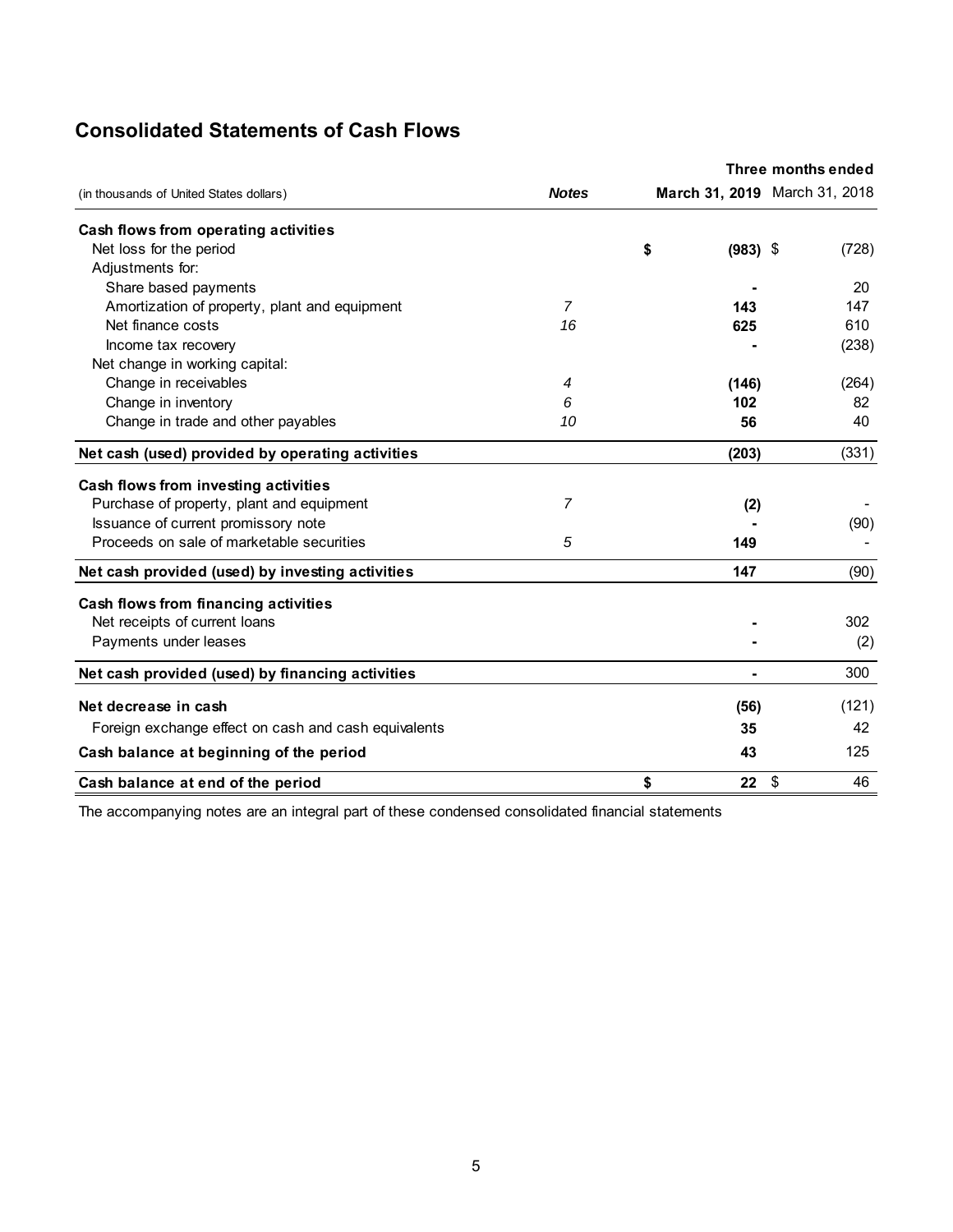*(all tabular amounts in thousands of United States dollars, except common share and per share information)*

## **1. NATURE OF OPERATIONS AND GOING CONCERN**

#### **Nature of Operations**

Victory Nickel Inc. ("Victory Nickel" or the "Company") is a company domiciled in Canada. The address of the Company's registered office is 80 Richmond St. West, Suite 1802, Toronto, Ontario, M5H 2A4. The consolidated financial statements as at and for the three months ended March 31, 2019 and 2018 (the "Condensed Interim Consolidated Financial Statements") comprise of the Company and its subsidiaries Victory Silica Ltd. ("Victory Silica") and BG Solutions Ltd. ("BG") together referred to as "Victory Nickel" and individually as "Victory Nickel entities". Victory Nickel was primarily engaged in the acquisition, exploration and development of nickel properties and associated products in Canada until the second quarter of 2014 when the Company became a producer and supplier of premium frac sand from its frac sand plant (the "7P Plant"), located near the town of Seven Persons, approximately 18 kilometres southwest of Medicine Hat, Alberta. The 7P Plant comprises a fully-operational wet plant with a nominal capacity of approximately 120,000 tons per annum ("tpa") and a dry plant with a nominal capacity of 500,000 tpa. Frac sand is specialized sand that is used as a proppant to enhance recovery from oil and gas wells. The Company was formed on February 1, 2007 pursuant to a plan of arrangement.

The Company is listed on the Canadian Securities Exchange ("CSE") under the symbol NI.

All dollar amounts are quoted in United States dollars ("US\$" or "US dollars"), except for those denoted as Canadian dollars ("CAD\$") or Australian dollars ("AU\$").

#### **Going Concern**

These Condensed Interim Consolidated Financial Statements have been prepared using Generally Accepted Accounting Principles ("GAAP") applicable to a going concern, which contemplates the realization of assets and settlement of liabilities in the normal course of business as they come due. As at March 31, 2019, the Company had a working capital deficiency of \$17,375,000, calculated as current assets less current liabilities, an increase from a working capital deficiency of \$8,200,000 as at December 31, 2018 mostly due to interest accrued on debt. At March 31, 2019, the debts of \$16,290,000 were the largest factor in the Company's working capital deficiency, as the Company was in default on all unsecured debt and related interest. A significant portion of debt is now classified as current liabilities.

The Company's main assets are its nickel projects. Minago, the most advanced of its projects, is permitted and ready for development. However, development costs are in excess of CAD\$500,000,000 and given the current price of nickel, it is unlikely that financing for this project will be available in the near future. If the Company is unable to finance and develop these projects, the potential recovery via sale of these projects may be below the current carrying amounts. Given the defaults on various loans discussed below, there is an increased risk that the Company's creditors could force the Company to liquidate its core assets under less than favourable terms.

On April 14, 2015, the Company announced that operations at the 7P Plant were temporarily suspended until the demand for frac sand improved; this temporary suspension was due to the dramatic decrease in energy pricing that began in 2014. Since March 2015, sales have been significantly below rates achieved during 2014 and remain well below the level required to generate positive cash flow. The 7P Plant was restarted in March 2017 and continues to operate on an as-needed basis in order to fulfil customer needs. In October 2017, the Company announced that it had completed the refurbishment of its frac sand wash plant at the 7P Plant. The wash plant is now operational, enhancing the ability to produce and sell frac sand. Sales of frac sand have yet to recover to levels that would generate positive cash flow.

The near-term outlook in the frac sand market remains unclear. The US dollar continues to negatively impact demand for high-quality Wisconsin frac sand in Canada, as the price for Canadian frac sand has dropped and service companies appear satisfied with using lower-quality domestic frac sand, because of the price differential caused mainly by the exchange rate. The Company's existing inventory is Wisconsin frac sand, which is hindering its ability to increase its sales. The Company is currently exploring the possibility of adding domestic sand to its inventory in order to be more competitive with the lower priced sand.

Cash flows from frac sand sales during the three months ended March 31, 2019 were not sufficient to pay financing costs and the Company was not able to make most of its interest payments due during the three months ended March 31, 2019.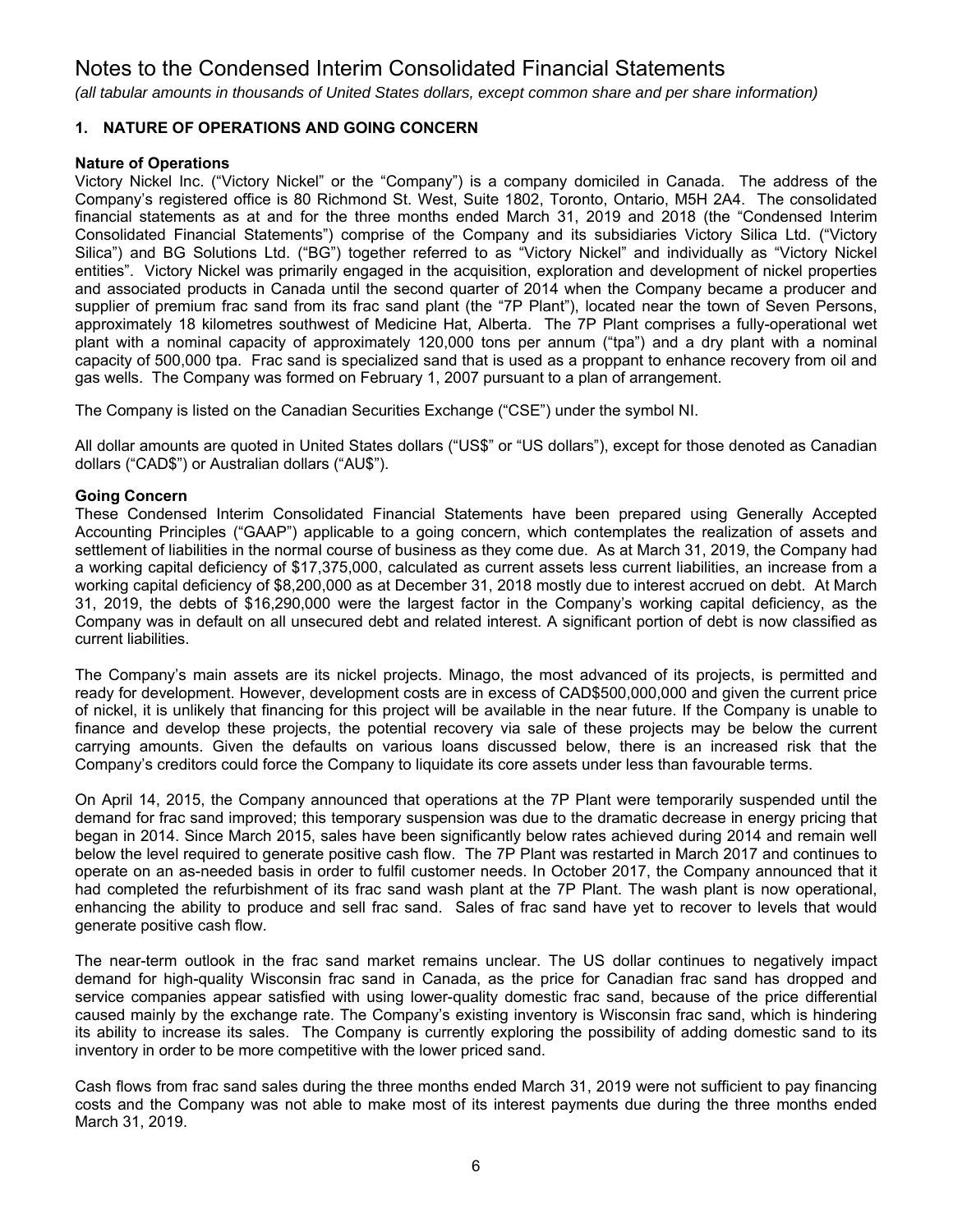*(all tabular amounts in thousands of United States dollars, except common share and per share information)*

During 2016, the Company restructured its debt (the "Debt Restructuring Agreement") with holders of promissory convertible notes and trade creditors, by issuing shares of the Company and unsecured promissory convertible notes ("Promissory Convertible Notes"). In 2017, the Company's secured debt ("Secured Debt") increased by the amount of unpaid interest to \$7,050,000 and the maturity date was extended to July 31, 2019. In 2018, the maturity date of the Secured Debt was further extended to January 31, 2020.

Pursuant to the terms of the Secured Debt, the Company is prevented from making payments under outstanding unsecured debt until the Secured Debt is repaid. The lender of the Secured Debt (the "Secured Lender") provided a forbearance agreement for the balance of the accrued interest and made short term advances to cover nondiscretionary costs. Barring a significant improvement in the sales of frac sand, the Company is unlikely to be able to repay the Secured Debt in full when it matures in January 2020. The Company's ability to make the required interest payments in 2019 is also in doubt and dependent upon frac sand sales and/or third-party funding or asset sales. The Company was unable to make its interest payment due on March 31, 2019. The Company's Secured Lender continues to demonstrate its commitment to ensuring the protection of the Company's core assets by providing working capital advances and forbearance agreements with respect to the interest due under the Secured Debt. Should the support of the Secured Lender change, the going concern assumption would be in doubt.

During 2016, all of the promissory convertible note holders participated in the Debt Restructuring Agreement, except for one holder of a \$3,000,000 promissory convertible note (the "Outstanding Note"). In March 2016, the Company announced that it had received notice that the holder of the Outstanding Note had filed a statement of claim concerning non-payment of principal and interest. The Company has reviewed the statement of claim with legal counsel to assess its impact on the Company and has concluded that there is no significant impact on the status of the Company's debt. The Outstanding Note matured in July 2016 and the Company has been unable to repay the amounts owing and interest payments due, which has resulted in the Company defaulting on the note.

The Company has not paid interest payments due on its Promissory Convertible Notes, which has resulted in the Company defaulting on a portion of these notes.

On July 31, 2018, the Company obtained approval from certain holders of Promissory Convertible Notes amounting to CAD\$357,000 and \$1,396,000, to extend the maturity date to January 31, 2020, from July 31, 2018, upon the issuance of an aggregate total of 532,899 common shares of the Company. The balance of the promissory notes remains in default.

The ability of the Company to continue as a going concern is heavily dependent on the continued support of its lenders and the frac sand market improving, both in demand and in price, and the Company's ability to resume full operations at its 7P Plant. In addition to the liquidity and solvency uncertainties described above, the ability to resume full operations at the 7P Plant will require additional financing. In order to resume purchasing and shipping supplies of frac sand and full operations at the 7P Plant, the Company will require additional working capital. As noted, the Company's Secured Lender has been supportive to date. However, there are no assurances that the Company will be able to obtain the working capital to resume operations at the level sufficient to generate cash flows to repay its outstanding obligations.

The Company has cut non-essential costs in an effort to reduce operating losses and has deferred payments wherever possible. During 2019 and 2018, the Company, with the agreement of its Secured Lender, sold non-core assets to provide operating funds. During 2019, the Company liquidated the remainder of its marketable securities, eliminating this source of funds for operations. However, without an injection of capital and/or until the demand and pricing for frac sand returns to pre-2015 levels, the Company will not be able to meet its outstanding obligations or any new obligations as they become due. The defaults on the Company's existing obligations add to the challenge of obtaining additional capital.

There can be no assurance that the Company will be able to restructure its debt further and/or recapitalize, and there is no certainty as to what further steps, if any, the secured and unsecured lenders may take. To date, management and the board of directors have reduced and/or deferred salaries and director fees until business recovers, but there is no certainty that this will continue. Management salary reductions and/or deferrals put the Company at risk of being unable to retain key personnel.

In addition to the above liquidity issues, the Company is subject to the risks and challenges experienced by other companies at a comparable stage. These risks include, but are not limited to, continuing losses, dependence on key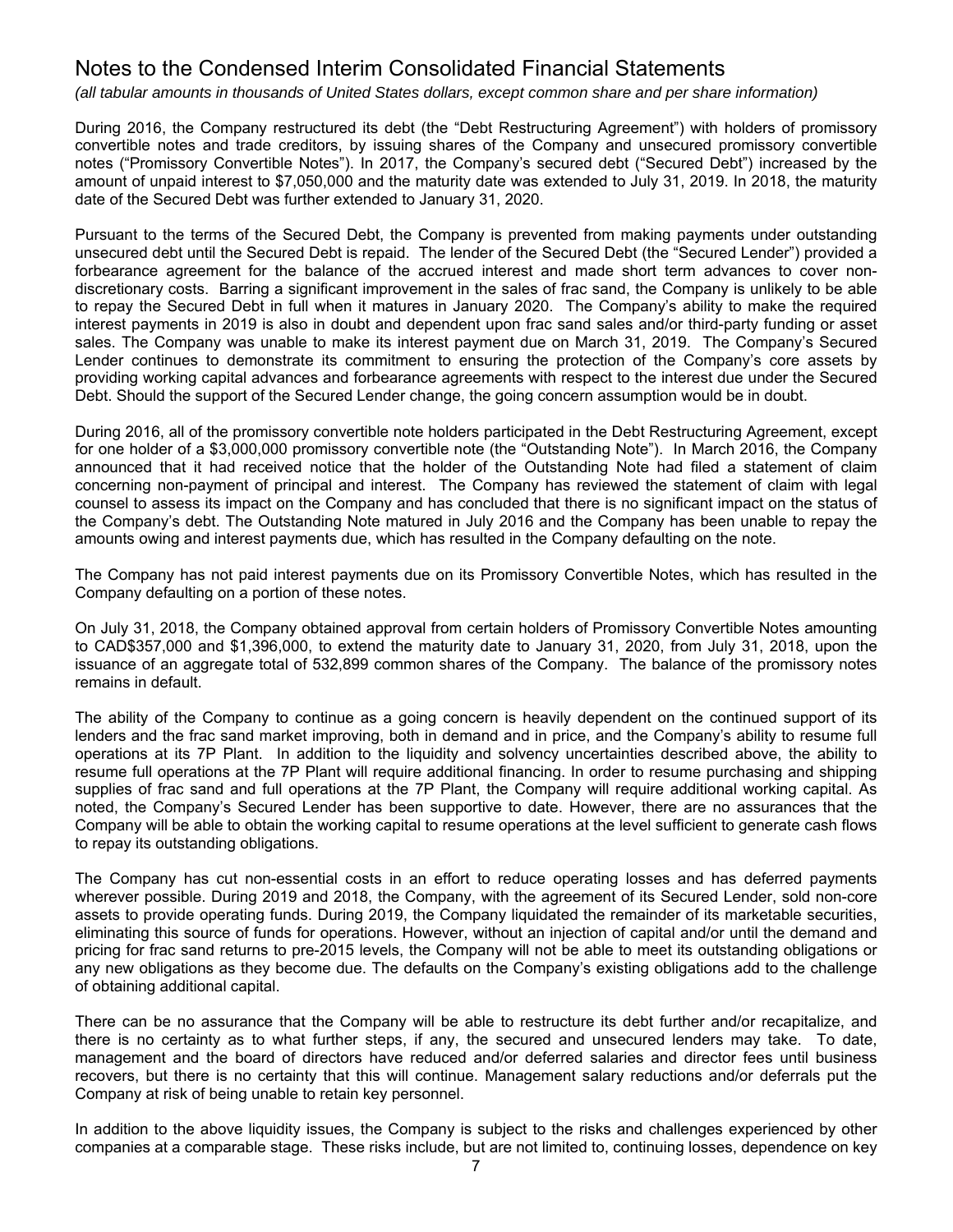*(all tabular amounts in thousands of United States dollars, except common share and per share information)*

individuals and the ability to secure adequate financing or to complete corporate transactions to meet the minimum capital required to successfully fund its projects and operating expenses.

None of the Company's mining projects have commenced commercial production and, accordingly, the Company is dependent upon debt or equity financings, the optioning and/or sale of resource or resource-related assets or interests, exploration results which have the potential for the discovery of economically-recoverable reserves and resources, and/or the ability to generate sufficient cash flow from its other operating activities for its funding. Development of the Company's current nickel mining projects to the production stage will require significant financing. Given the current economic climate, including the low nickel price, and the Company's existing liquidity challenges, the ability to raise sufficient funds will be difficult.

Should the Company not be able to overcome the risks described in this section, the carrying value of the Company's assets would be subject to material adjustment and, in addition, other adjustments may be necessary to these Condensed Interim Consolidated Financial Statements should such adverse events impair the Company's ability to continue as a going concern as contemplated under GAAP. There is no certainty that the Company will be able to generate sufficient cash to fund its activities including debt servicing, project expenditures and corporate costs. These conditions indicate the existence of a material uncertainty that may cast significant doubt about the Company's ability to continue as a going concern. Failure to continue as a going concern would require that the Company's assets and liabilities be restated on a liquidation basis, which would differ significantly from the going concern basis.

## **2. BASIS OF PREPARATION**

The Condensed Interim Consolidated Financial Statements have been prepared using accounting policies consistent with International Financial Reporting Standards ("IFRS") and its interpretations adopted by the International Accounting Standards Board ("IASB") applicable to the preparation of the interim financial statements, including IAS 34. The accounting policies, methods of computation and presentation applied in these Condensed Interim Consolidated Financial Statements are consistent with those of the previous fiscal year.

The unaudited Condensed Interim Consolidated Financial Statements reflect the accounting policies and disclosures described in Notes 2, 3, 4 and 5 to the Company's audited consolidated financial statements for the years ended December 31, 2018 and 2017 (the "2018 Audited Financial Statements") (with the exception of changes set out below, if any) and accordingly, should be read in conjunction with those financial statements and the notes thereto.

The management of the Company prepares the consolidated financial statements, which are then reviewed by the Audit Committee and the Board of Directors. The Condensed Interim Consolidated Financial Statements were authorized for issue by the Board of Directors on May 29, 2019 and are made available to shareholders and others through filing on SEDAR shortly thereafter.

These Condensed Interim Consolidated Financial Statements are presented in US dollars, which is the Company's functional currency. All financial information is expressed in US dollars unless otherwise stated; tabular amounts are stated in thousands of dollars.

#### **3. SIGNIFICANT ACCOUNTING POLICIES**

The accounting policies of the Company are set out in detail in Note 3 to the 2018 Audited Financial Statements. Such policies have been applied consistently by all Victory Nickel entities and to all periods presented in these Condensed Interim Consolidated Financial Statements.

There have been no new accounting policies adopted by the Company.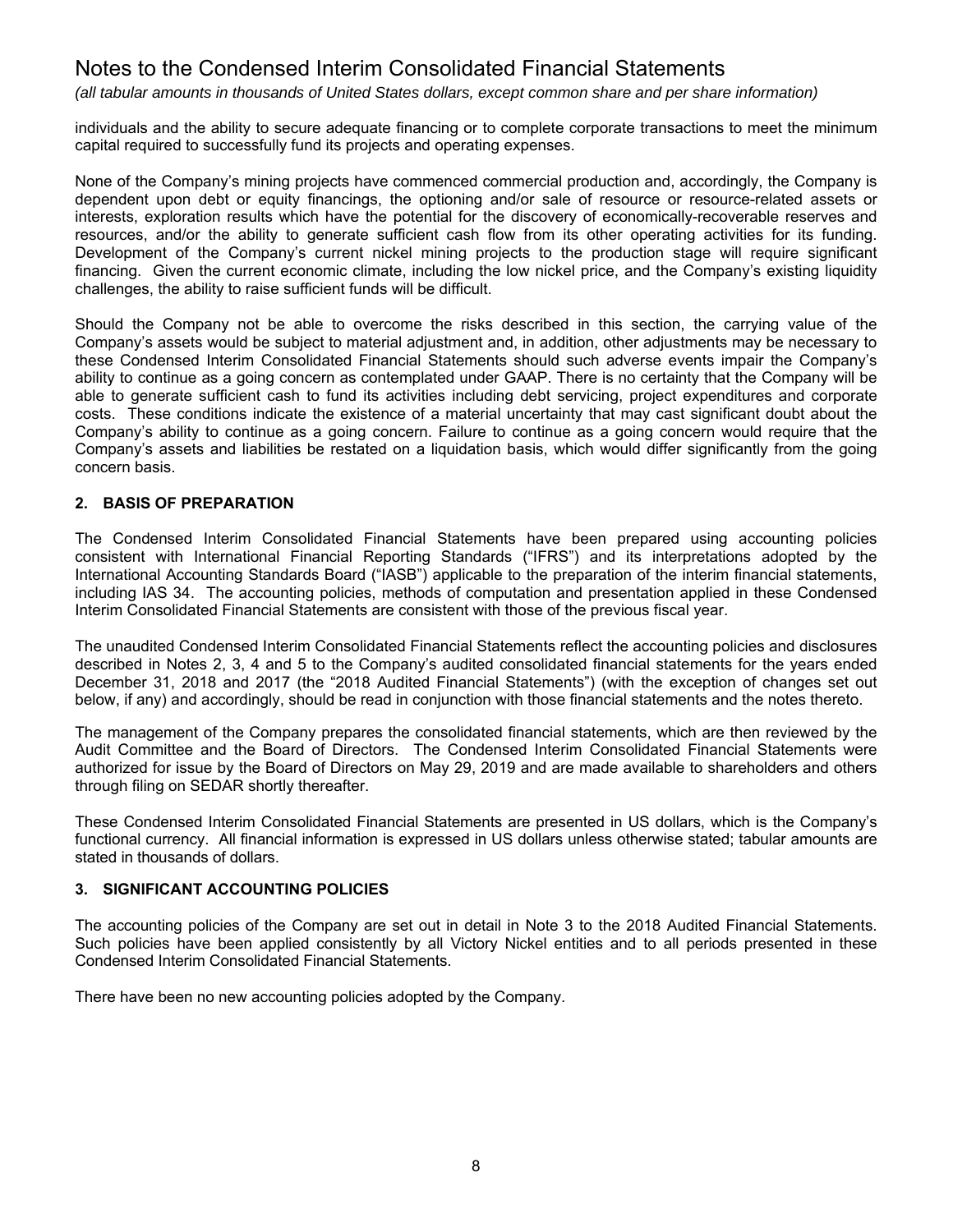*(all tabular amounts in thousands of United States dollars, except common share and per share information)*

### **4. RECEIVABLES AND PREPAIDS**

|                           | March 31, | December 31, |
|---------------------------|-----------|--------------|
|                           | 2019      | 2018         |
| Trade accounts receivable | 169       | 31           |
| Other receivables         | 19        | 10           |
|                           | 188       | 41           |

The aging of the accounts receivable balance is as follows:

|                           | March 31,<br>2019 | December 31,<br>2018 |
|---------------------------|-------------------|----------------------|
| Trade accounts receivable |                   |                      |
| Current                   | $135 \quad $$     | 31                   |
| Past due 0-30 days        | 34                |                      |
|                           | 169               | 31                   |

As at March 31, 2019, one of the Company's four customers accounted for 58% of the trade accounts receivable balance (December 31, 2018 – one customer for 100%).

### **5. MARKETABLE SECURITIES**

The Company records its investment in shares at available market prices with any difference in fair value compared with acquisition cost being recorded as gain or loss on financial assets at fair value through OCI. The Company's financial assets at fair value through OCI are listed on public stock exchanges, including the TSX and Toronto Venture Exchange. During the three months ended March 31, 2019, the Company sold 99% of its holdings in marketable securities for proceeds of \$149,000 (March 31, 2018 - \$nil).

## **6. INVENTORY**

|                                    | March 31,<br>2019 | December 31,<br>2018 |
|------------------------------------|-------------------|----------------------|
| Raw material<br>Stored at 7P Plant | 839 \$            | 957                  |
| Finished goods & other inventory   | 424               | 408                  |
|                                    | 1,263             | 1,365                |

## **7. PROPERTY, PLANT AND EQUIPMENT**

|                                | Land and<br><b>Building</b> |    | <b>7P Plant</b> | <b>Vehicles</b><br>and Mobile<br>Equipment |      | Equipment<br>and Furniture |    | Total          |
|--------------------------------|-----------------------------|----|-----------------|--------------------------------------------|------|----------------------------|----|----------------|
| Balances as at January 1, 2018 |                             |    |                 |                                            |      |                            |    |                |
| Cost                           | 83                          |    | 4,882           | 685                                        |      | 220                        |    | 5,870          |
| Accumulated amortization       | (15)                        |    | (2, 468)        | (515)                                      |      | (44)                       |    | (3,042)        |
| Effect of foreign exchange     | (7)                         |    | (143)           | (41)                                       |      | (171)                      |    | (362)          |
| <b>Carrying Amount</b>         | \$<br>61                    | S. | 2,271           | \$<br>129                                  | -\$  | 5                          | \$ | 2,466          |
| Additions                      |                             |    | 2               |                                            |      |                            |    | $\overline{2}$ |
| Amortization                   | -                           |    | (133)           | (10)                                       |      | ۰                          |    | (143)          |
| Balances as at March 31, 2019  |                             |    |                 |                                            |      |                            |    |                |
| Cost                           | 83                          |    | 4,884           | 685                                        |      | 220                        |    | 5.872          |
| Accumulated amortization       | (15)                        |    | (2,601)         | (525)                                      |      | (44)                       |    | (3, 185)       |
| Effect of foreign exchange     | (7)                         |    | (143)           | (41)                                       |      | (171)                      |    | (362)          |
| <b>Carrying Amount</b>         | \$<br>61                    | S. | 2,140           | \$<br>119                                  | - \$ | 5                          | S  | 2,325          |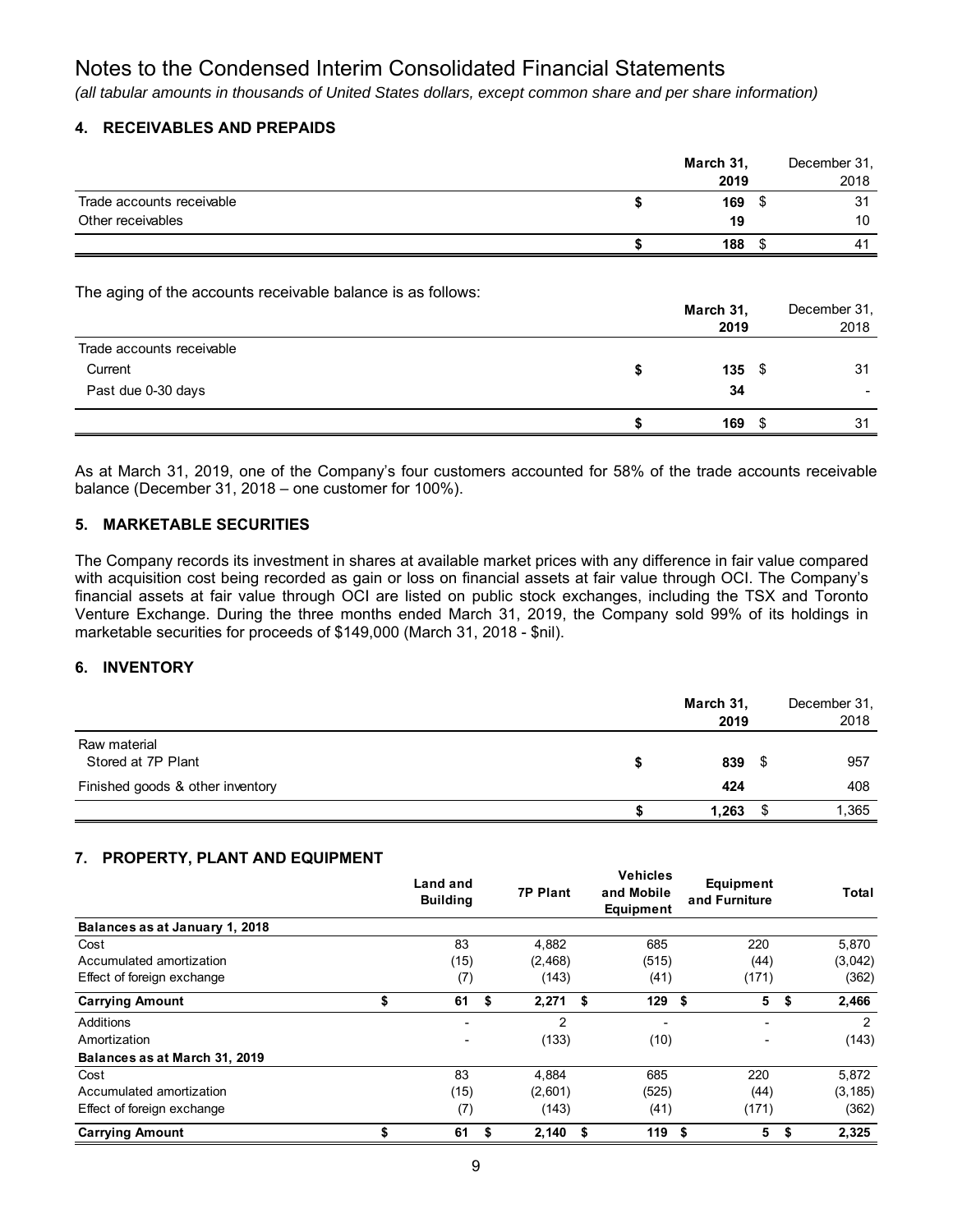*(all tabular amounts in thousands of United States dollars, except common share and per share information)*

## **8. MINE PROPERTY AND DEVELOPMENT PROJECT**

|        |   | January 1,<br>2019 |   | Current<br>Expenditures  | Writedowns               | March 31,<br>2019 |
|--------|---|--------------------|---|--------------------------|--------------------------|-------------------|
| Minago | S | 12,800             |   | $\sim$                   | ۰.                       | 12,800            |
|        |   | 12,800             | S | $\overline{\phantom{a}}$ | $\overline{\phantom{a}}$ | 12,800            |

#### **Minago**

The 100%-owned Minago project covers approximately 19,799 ha, through a combination of mining claims, mineral leases and a mineral exploration licence, on Manitoba's Thompson Nickel Belt. The property encompasses the Nose Deposit, which contains the entire current nickel mineral resource, and the North Limb, a zone of nickel mineralization with a known strike length of 1.5 kilometres located to the north of the Nose Deposit.

From 2006 to date, considerable work has been performed, including diamond drilling, metallurgical testing and engineering studies and all the studies required to complete the Environmental Impact Study that was filed in May 2010. As a result, in August 2011, the Company received its Environmental Act Licence ("EAL"). In April 2014, the Company announced the filing of an amendment to the EAL to relocate the permitted Minago tailings facilities, such that it will not interfere with potential nickel resources and also reduce operating costs. Although this amendment would be preferable, it is not necessary for the Minago project to be developed. On completion of First Nations consultation, the government is expected to issue the amendment to the existing EAL which continues to be valid. The results of the Minago Feasibility Study ("FS") were announced in December 2009 and improvements thereto announced in June 2010 and July 2011.

Five mineral claims totalling 691 ha located at the north end of the Company's existing Minago property package are subject to a maximum 2% net smelter return royalty ("NSR") with a 50% back-in right; these claims represent approximately 2.4% of the total Minago project and are not contained in the FS pit footprint.

The Minago project is not in production. Accordingly, the Minago project is not being depreciated.

## **9. EXPLORATION AND EVALUATION PROJECTS**

Cumulative costs relating to the acquisition of mineral properties and E&E expenditures have been incurred on the following projects:

| . .               |   | January 1,<br>2019 |   | Current<br>Expenditures  | Writedowns                                                   | March 31,<br>2019 |
|-------------------|---|--------------------|---|--------------------------|--------------------------------------------------------------|-------------------|
| Lac Rocher<br>Mel | S | 480<br>2,950       |   | $\sim$<br>-              | $\overline{\phantom{a}}$<br>- 11<br>$\overline{\phantom{0}}$ | 480<br>2,950      |
|                   |   | 3,430              | ന | $\overline{\phantom{a}}$ | $\overline{\phantom{0}}$                                     | 3,430             |

## **Lac Rocher**

The Lac Rocher project, which is 100%-owned, is located 140 kilometres northeast of Matagami in northwestern Québec. The project is subject to a royalty of CAD\$0.50 per ton on any ores mined and milled from the property and a 2% NSR described below.

The Lac Rocher property is subject to a discovery incentive plan (the "DIP") to reward certain individuals involved in the discovery of Lac Rocher with a 2% NSR for mines that were discovered on certain properties prior to the expiry of the DIP. The NSR is payable only on revenues earned after recovery of all development costs for any mine on the property. The terms of the DIP provide the Company with a right of first refusal on any proposed disposition of the NSR. In addition, the DIP contains put/call provisions under which the Company may be required to purchase, or may exercise an option to purchase, the NSR at the value of its discounted cash flows, as defined therein. The Lac Rocher property is the only property subject to the DIP. As the Lac Rocher property is not yet in production, no royalties are currently payable.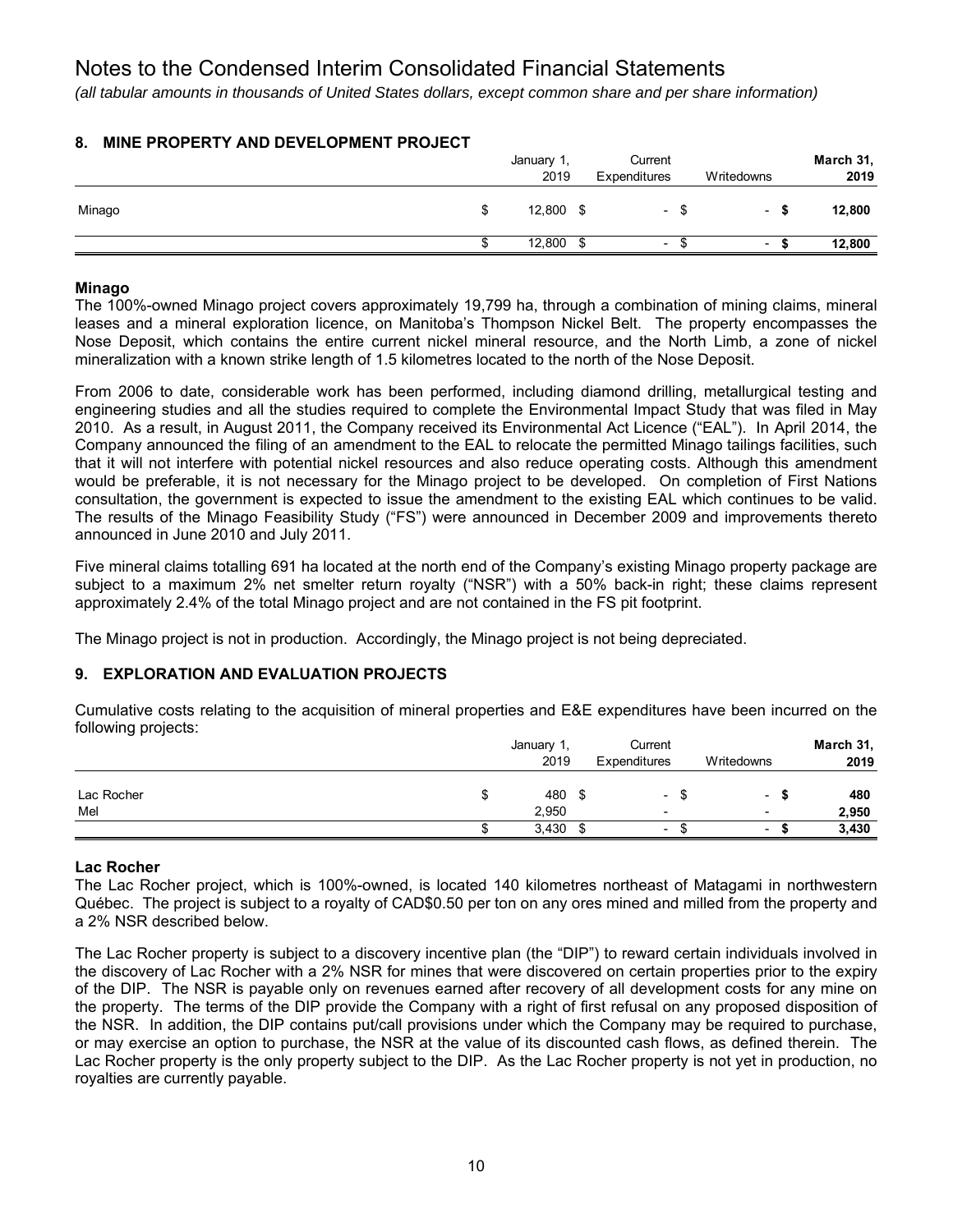*(all tabular amounts in thousands of United States dollars, except common share and per share information)*

### **Mel**

The Company purchased a 100% interest in the Mel properties located near Thomson, Manitoba from Vale. Vale is entitled to a 10% royalty on "distributable earnings" defined as net revenue less operating expenses, before federal and provincial income taxes, after provincial mining taxes and less aggregate pre-production capital but before depreciation.

Vale has a contractual obligation to mill ore mined from the Mel deposit at its cash cost plus 5% provided that the product meets Vale's specifications and that Vale has sufficient mill capacity.

#### **Lynn Lake**

The Company owns a 100% right, title and interest in the Lynn Lake nickel property ("Lynn Lake"), covering approximately 600 ha in northern Manitoba. In November 2014, the Company announced that it had optioned Lynn Lake to Corazon Mining Limited ("Corazon"). Under the terms of the option agreement, subject to any required regulatory approvals, Corazon can acquire a 100% interest in Lynn Lake by issuing to Victory Nickel, 40,000,000 Corazon shares upon closing and incurring AU\$3,500,000 in exploration expenditures or payments (in cash or Corazon shares at Corazon's option) to Victory Nickel before November 2019. In addition, Victory Nickel will retain a 1.5% net smelter royalty on production from Lynn Lake and receive a payment of AU\$1,000,000 (in cash or Corazon shares at Corazon's option) within 30 days of the commencement of ore processing activities. In April 2015, the Company received 40,000,000 shares of Corazon valued at \$192,000 as part of the option agreement. These shares were subsequently sold.

#### **Bear Coulee**

In October 2014, the Company entered into an option to acquire a 100% interest in a frac sand land package totalling over 300 acres in Trempeleau County Wisconsin, USA (the "Bear Coulee Property"). The option agreement provides for a cash payment on signing of the agreement, a second cash payment on delivery of permits and a third cash payment on exercise of the option. The option is valid for six months from the receipt of permits with two equivalent extensions available under certain circumstances. Prior to production, the Company will be required to pay \$40,000 per annum as advance royalties on the initial 20,000 tons of sand production. Once the Bear Coulee Property is in production, the Company will be required to pay a royalty of \$2.00 per ton of frac sand sold that is mined from the property.

In February 2015, the Company announced that a resource estimate of approximately 11 million tons of sand has been completed on the Bear Coulee Property and was incorporated into a National Instrument 43-101 technical report.

#### **Short Grass Property**

In October 2018, Victory Silica entered into an option agreement (the "Exploration and Option Agreement") with Short Grass Ranches Ltd. (the "Owner") giving the Company the option to mine frac sand from one of the Owner's properties (the "Short Grass Property"), located in Alberta, Canada, approximately 52 kilometres from the 7P Plant.

Under the terms of the Exploration and Option Agreement, the Company has a 180-day period to evaluate the Short Grass Property. Should the Company exercise its right to develop a commercial frac sand mine (the "Option"), it will pay the Owner a royalty for frac sand sold from the Short Grass Property. The initial term of the Option would be for five years with the ability to extend for additional five-year terms. Any sand mined from the Short Grass Property would be trucked to the 7P Plant for processing and sale alongside side the Northern White products.

On April 5, 2019, the Owner was notified of the exercise of the Option.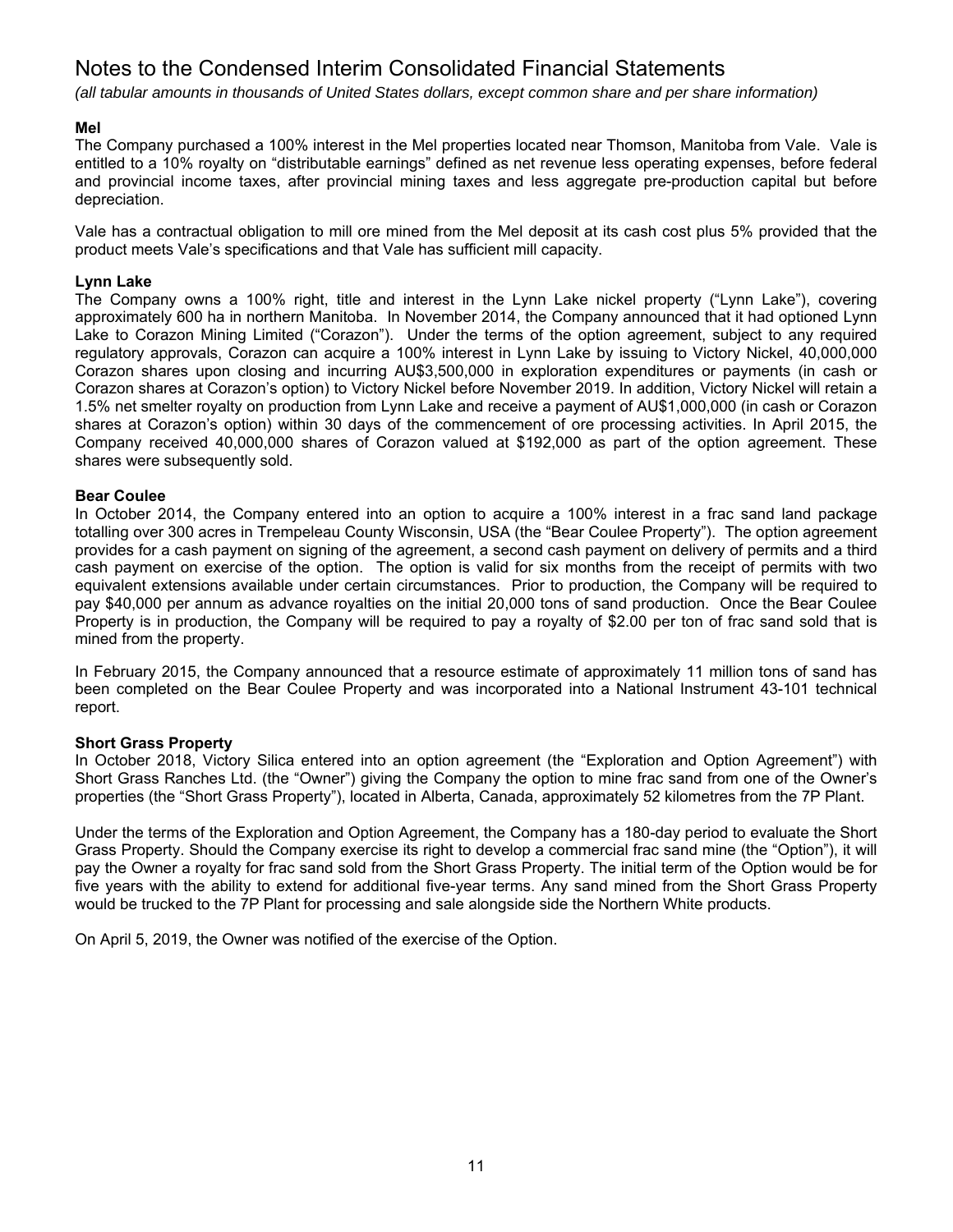*(all tabular amounts in thousands of United States dollars, except common share and per share information)*

## **10. TRADE AND OTHER PAYABLES**

|                                       |   | March 31, |      | December 31, |
|---------------------------------------|---|-----------|------|--------------|
|                                       |   | 2019      |      | 2018         |
| Accounts payable                      |   |           |      |              |
| Mine property and development project | S | 10        | - \$ | 10           |
| Exploration and evaluation projects   |   | 2         |      | 2            |
| Frac sand segment                     |   | 1,773     |      | 1,773        |
| Other payables                        |   | 138       |      | 138          |
| <b>Accrued liabilities</b>            |   |           |      |              |
| Other accrued liabilities             |   | 738       |      | 682          |
|                                       |   | 2.661     |      | 2.605        |

As part of the Secured Debt terms with the Secured Lender, the Company agreed to not make any payments, prior to the repayment of the Secured Debt and without the Secured Lender's approval, to settle past unsecured debt or balances outstanding with trade creditors. The balances owing to trade creditors that did not agree to the Debt Restructuring Agreement in 2016 amount to \$975,000 and CAD\$777,000 and remained outstanding as at March 31, 2019.

## **11. LOANS AND BORROWINGS**

|                                      |              | March 31,    |      | December 31, |
|--------------------------------------|--------------|--------------|------|--------------|
|                                      | <b>Notes</b> | 2019         |      | 2018         |
| Current loans and borrowings         |              |              |      |              |
| <b>Secured Debt</b>                  | (a)          | \$<br>7,018  | - \$ |              |
| <b>Outstanding Note</b>              | (d)          | 3,000        |      | 3,000        |
| Promissory notes                     | (b)          | 1,915        |      | 312          |
| Debt due to management & directors   | (c)          | 293          |      | 293          |
| Accrued interest                     |              | 3,932        |      | 3,423        |
| Other current loans                  |              | 132          |      | 132          |
| Total current loans and borrowings   |              | 16,290       |      | 7,160        |
| Long-term loans and borrowings       |              |              |      |              |
| <b>Secured Debt</b>                  | (a)          | \$<br>$\sim$ | \$   | 6,990        |
| Promissory notes                     | (b)          |              |      | 1,505        |
| Total long-term loans and borrowings |              |              |      | 8,495        |
|                                      |              | 16,290       | S    | 15,655       |

The Company also incurred interest expense of \$498,000 (March 31, 2018 - \$470,000), amortized loan fees of \$28,000 (March 31, 2018 - \$13,000) and amortized note discount and embedded derivatives of \$98,000 (March 31, 2018 - \$127,000).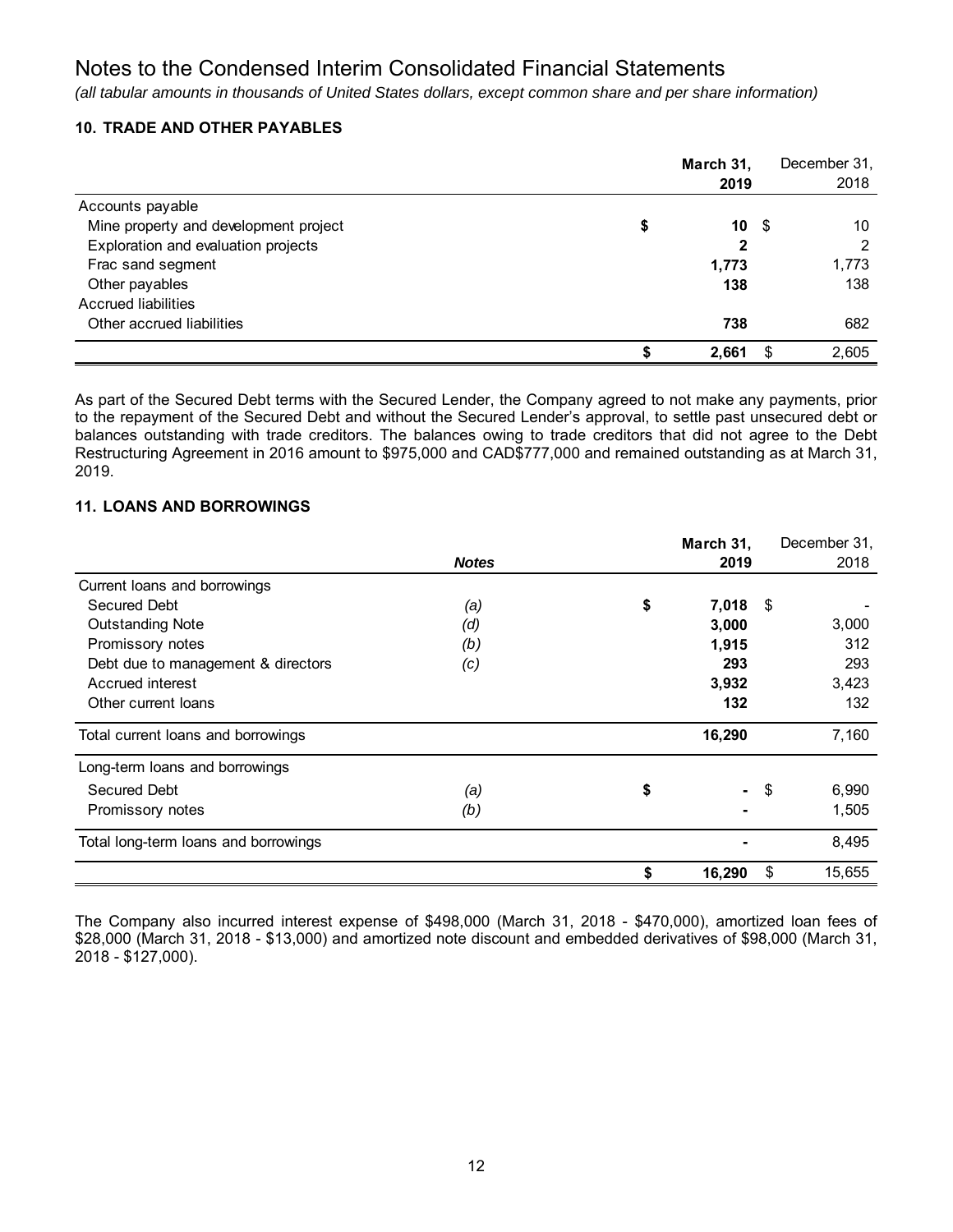*(all tabular amounts in thousands of United States dollars, except common share and per share information)*

## **(a) Secured Debt**

|                                           | March 31,<br>2019 |     | December 31,<br>2018 |
|-------------------------------------------|-------------------|-----|----------------------|
| Carrying balance at beginning of the year | 6,990             | - 5 | 6,968                |
| Amortized loan fees                       | 28                |     | 103                  |
| Payment of loan fees                      | $\blacksquare$    |     | (81)                 |
| <b>Secured Debt</b>                       | 7.018             |     | 6,990                |

The Secured Debt of \$7,050,000 has a maturity date of January 31, 2020. Under the terms of the Secured Debt, an additional fee of 2,500,000 common shares was issued by the Company to the Secured Lender, as a result of nonrepayment of the Secured Debt by December 31, 2018.

The interest rate on the Secured Debt is 14.8% with interest payable in arrears. The Secured Debt is due in full on the date of maturity, subject to a cash sweep of 75% of free cash flow ("Free Cash Flow") payable within 45 days following the end of each fiscal quarter and 90 days from each fiscal year end. Free Cash Flow will be calculated based on the Company's quarterly unaudited and annually audited consolidated statement of cash flows, as net cash from operating and investing activities, plus interest and lease payments from financing activities. Allowable investing activities must be approved in advance by the Secured Lender.

In addition, the Company has agreed to not make any payments to settle past unsecured debt prior to the repayment of the Secured Debt, without the Secured Lender's approval.

The Company was unable to make the required March 31, 2019 interest payments. As such, the Company has defaulted on the Secured Debt and it is payable on demand.

## **(b) Promissory Convertible Notes**

|                                                      | March 31.   |    | December 31, |
|------------------------------------------------------|-------------|----|--------------|
|                                                      | 2019        |    | 2018         |
| Total principal outstanding at beginning of the year | \$<br>4,817 | S  | 4,629        |
| Restructure of debt                                  |             |    | (1,670)      |
| Issuance of extended debt                            |             |    | 2,006        |
| Change in present value discount on debt             | 98          |    | (177)        |
| Change in unamortized embedded derivatives           |             |    | 91           |
| Effect of foreign exchange                           |             |    | (62)         |
| Carrying balance at the end of the year              | 4.915       |    | 4,817        |
| Less: Outstanding Note                               | (3,000)     |    | (3,000)      |
| Less: current portion of promissory notes            | (1, 915)    |    | (312)        |
| Long term portion of promissory notes                |             | \$ | 1,505        |

During 2016, the Company announced that it had restructured a portion of its debt through private placements of common shares and Promissory Convertible Notes, in settlement of current indebtedness to certain of its unsecured lenders and trade creditors.

The Company has not made any interest payments due on its Promissory Convertible Notes, which has resulted in the Company defaulting on a portion of these notes.

#### **Promissory Convertible Note Holders**

The Promissory Convertible Notes have the original following terms:

A maturity date of July 31, 2018;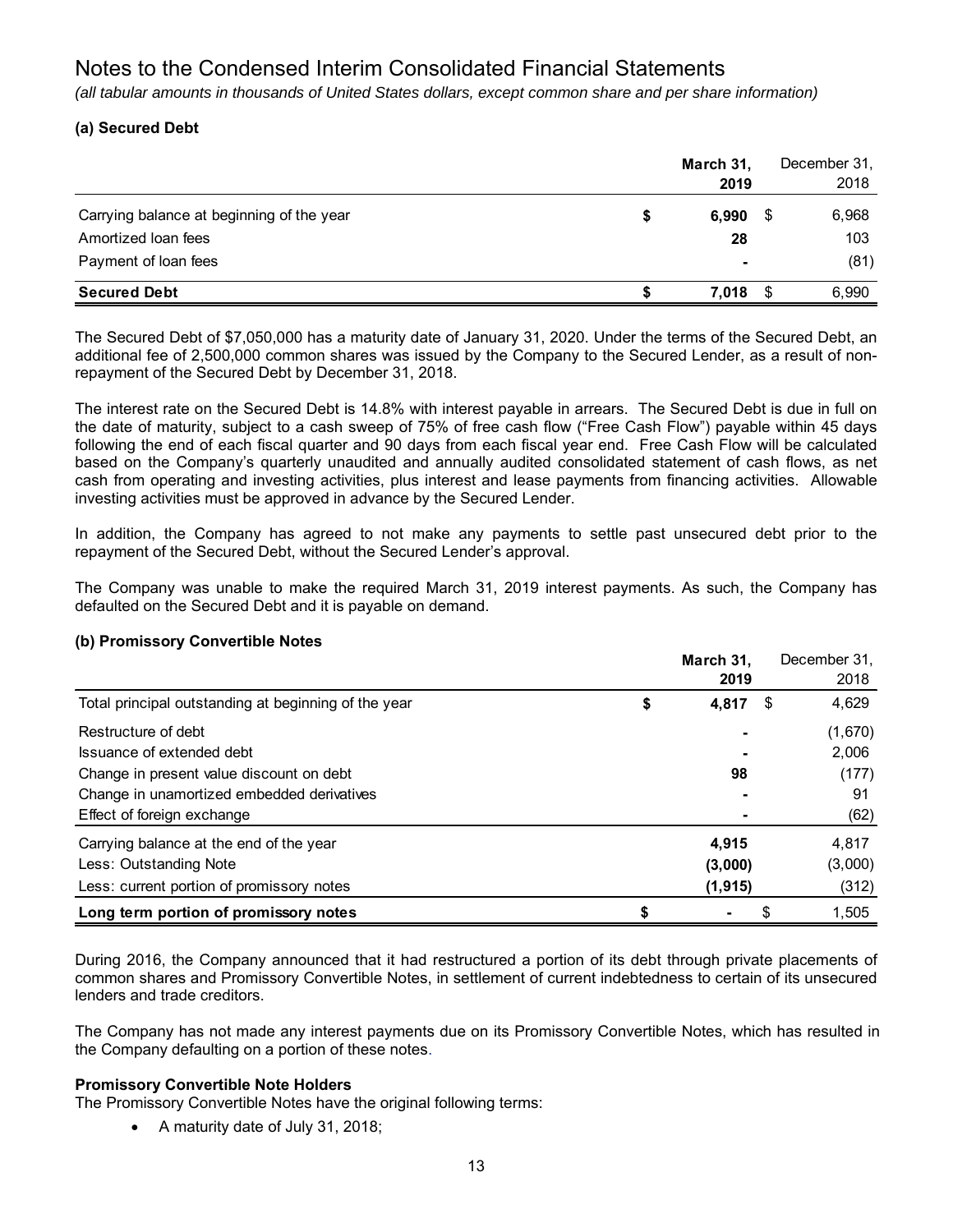*(all tabular amounts in thousands of United States dollars, except common share and per share information)*

- An interest rate of 7% per annum, payable annually or at any time in cash or in common shares valued at market, at the option of the Company;
- Convertible at CAD\$0.25 per share, at the option of the holder; and
- Holders of the Promissory Convertible Notes will also receive one common share purchase warrant for every four common shares acquired upon conversion of the Promissory Convertible Notes, with an exercise price of CAD\$0.50 per share, exercisable for a five-year period from the date of conversion.

On July 31, 2018, the Company obtained approval from certain holders of Promissory Convertible Notes amounting to CAD\$357,000 and \$1,396,000, to extend the maturity date to January 31, 2020, from July 31, 2018, upon the issuance of an aggregate total of 532,899 common shares of the Company. These Promissory Convertible Notes increased by the amount of unpaid interest of CAD\$72,000 and USD\$281,000. Concurrent with the extension of these Promissory Convertible Notes, the conversion option above was also extended to January 31, 2020 with the same terms as noted above. All other terms remain the same as the original terms. Those notes which were not extended to January 31, 2020 remain in default and are presented as current. The conversion rights on those notes expired.

#### **(c) Debt Owed to Directors and Management**

All outstanding debt due to management and director fees due to directors accumulated up to December 31, 2017 were due in July 2019. As a result, the short-term debt of \$293,000 owed to directors and management is comprised of a portion of the restructured debt owed to current directors and management amounting to CAD\$224,000, and unpaid director fees incurred by current directors during 2016 and 2017 totalling CAD\$175,000.

#### **(d) Outstanding Note**

During 2016, all of the then holders of promissory convertible notes participated in the Debt Restructuring Agreement except for the one holder of the Outstanding Note of \$3,000,000. In March 2016, the Company announced that it had received notice that the holder of the Outstanding Note had filed a statement of claim concerning non-payment of principal and interest. The Company has reviewed the statement of claim with legal counsel to assess its impact on the Company and has concluded that there is no significant impact on the status of the Company's debt. Pursuant to the terms of the Secured Debt, the Company is prevented from making payments under outstanding unsecured debt until the Secured Debt is repaid. As a result, the Company has not paid interest accrued on the Outstanding Note. The Outstanding Note matured in July 2016 and the Company has been unable to repay the amounts owing and interest payments due. This has resulted in the Company defaulting on the Outstanding Note.

## **12. PARTICIPATING INTEREST**

Pursuant to a participating interest loan (the "Participating Interest") with Nuinsco Resources Limited ("Nuinsco" or the "Lender"), the Lender has the right to convert the outstanding balance into a limited participating interest (the "Conversion"), whereby the Lender is entitled to receive a share of cash flows earned from the sale of frac sand from the 7P Plant. The Lender's participation was capped at CAD\$10,000,000, with a minimum of CAD\$7,500,000, and was subject to adjustment under certain circumstances.

The Participating Interest is classified as a financial liability carried at amortized cost. As a result of the continued slowdown in demand for frac sand, the continued suspension of operations at the 7P Plant and the losses incurred during the last few years, the estimated fair value of the Participating Interest was valued at \$1,000 at March 31, 2019 (December 31, 2018 - \$1,000). This is a Level 3 methodology and is subject to the highest level of uncertainty. The Company will continue to review and revise its value of the Participating Interest, as the expectations of payments of the Participating Interest change. Changes in that estimate will be recorded through operations with appropriate adjustment for actual cash flows paid**.**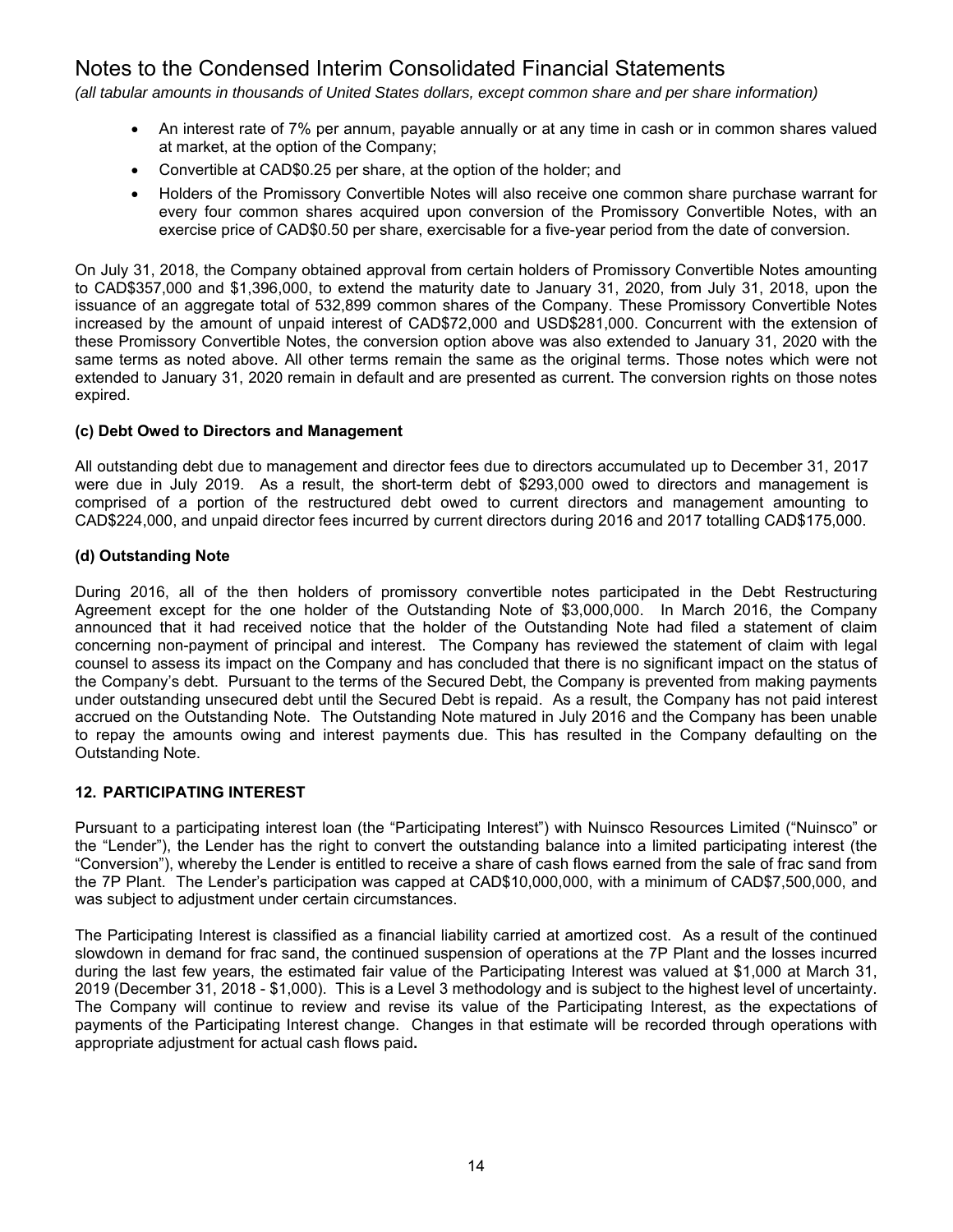*(all tabular amounts in thousands of United States dollars, except common share and per share information)*

## **13. CAPITAL AND OTHER COMPONENTS OF EQUITY**

The Company is authorized to issue an unlimited number of common shares with no par value and preferred shares that may be issued in one or more series. The issued and outstanding common shares for the following periods are as follows:

| Number of<br><b>Shares</b>                                     | Share<br>Capital |
|----------------------------------------------------------------|------------------|
| 97,903,867<br>Balance as at January 1, 2019 and March 31, 2019 | 53.410           |

### **14. EARNINGS (LOSS) PER SHARE**

The calculation of basic and diluted earnings (loss) per share for the period ended March 31, 2019 was based on the information in the table below.

|                                                                                                                                   | Three months ended<br>March 31, 2019 |
|-----------------------------------------------------------------------------------------------------------------------------------|--------------------------------------|
| Weighted average number of common shares at<br>beginning and end of the period - Basic and Diluted                                | 97,903,867                           |
| Potentially dilutive instruments excluded:<br>Effect of options granted and outstanding<br>Effect of convertible promissory notes | 12,155,000<br>10,635,596             |
| Net loss attributable to shareholders - Basic and Diluted                                                                         | (983)                                |
| Weighted Average Basic and Diluted Loss Per Share                                                                                 | (0.01)                               |

The effect of adjustments to the weighted average number of common shares would be anti-dilutive when the Company incurs losses. The table above provides the weighted average number of common shares on a diluted basis for periods where losses are incurred for information only.

#### **15. SHARE-BASED PAYMENTS**

#### **Stock Options**

The number and weighted average exercise prices of options are as follows:

| (amounts in Canadian dollars)     | options            | <b>Number of Weighted Average</b><br><b>Exercise Price</b> |
|-----------------------------------|--------------------|------------------------------------------------------------|
| Outstanding as at January 1, 2019 | 12,258,000 \$      | 0.07                                                       |
| Expired                           | $(103,000)$ \$     | 0.55                                                       |
| Outstanding at March 31, 2019     | 12,155,000<br>- \$ | 0.06                                                       |
| Exercisable at March 31, 2019     | 12,155,000<br>- S  | 0.06                                                       |
|                                   |                    |                                                            |

|                                                    | <b>Number of options</b><br>outstanding | <b>Contractual life</b><br>(years) |
|----------------------------------------------------|-----------------------------------------|------------------------------------|
| <b>Range of exercise prices (Canadian dollars)</b> |                                         |                                    |
| \$0.05 to \$0.06                                   | 11,900,000                              | 2.95                               |
| \$0.70                                             | 255.000                                 | 0.31                               |
|                                                    | 12,155,000                              | 2.89                               |

During the three months ended March 31, 2019, the Company recorded \$nil (March 31, 2018 - \$20,000) in sharebased payments upon the vesting of options. As at March 31, 2019 and 2018, there were no share-based payments remaining to be recognized. Options outstanding at March 31, 2019, expire between July 2019 and June 2022.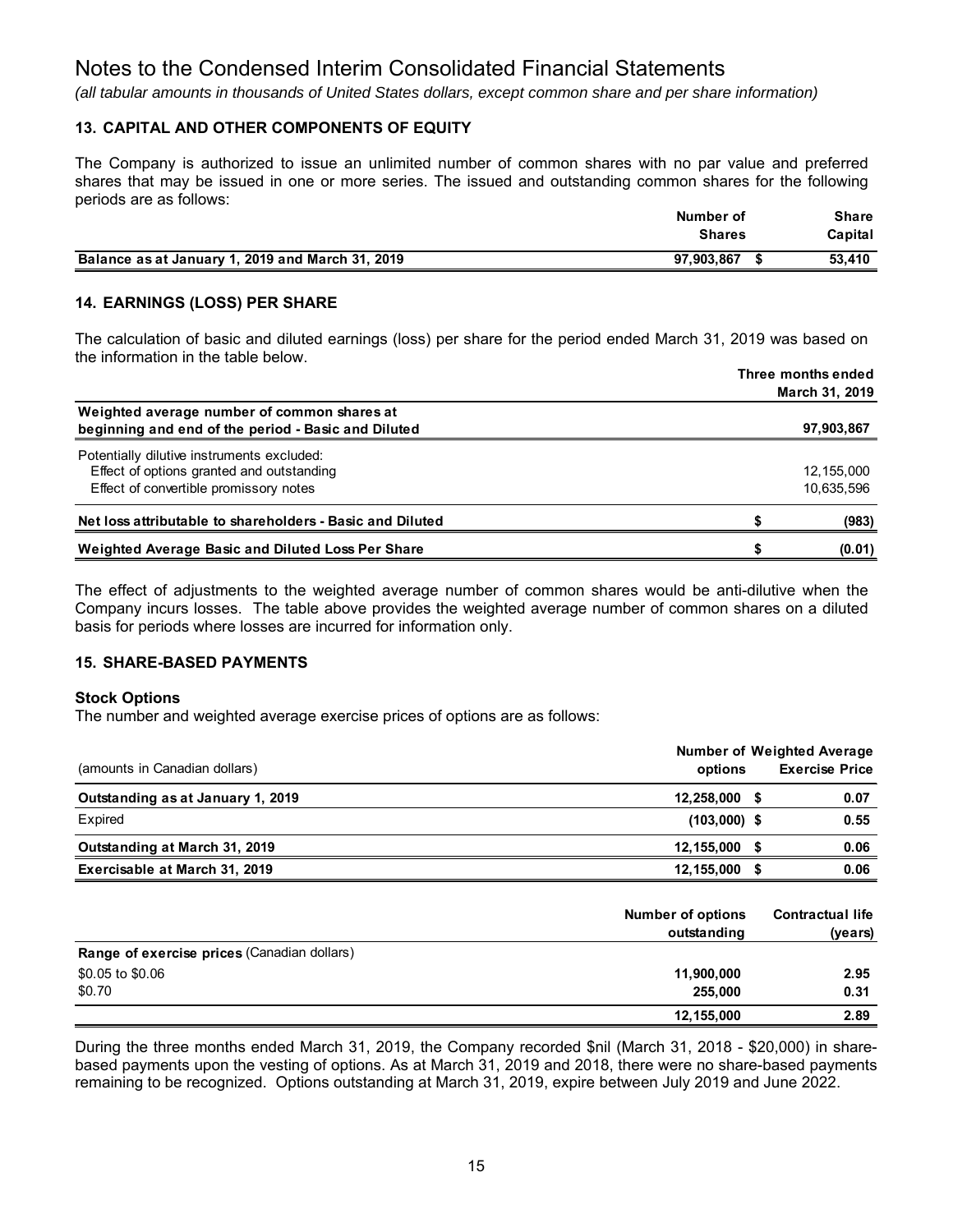*(all tabular amounts in thousands of United States dollars, except common share and per share information)*

## **16. FINANCE INCOME AND FINANCE COSTS**

|                                      | Three months ended |                |  |  |
|--------------------------------------|--------------------|----------------|--|--|
|                                      | March 31, 2019     | March 31, 2018 |  |  |
| Interest expense on loans            |                    |                |  |  |
| Accrued and/or cash settled          | 498                | 470            |  |  |
| Amortization of loan fees            | 28                 | 13             |  |  |
| Amortization of embedded derivatives | 98                 | 127            |  |  |
| Net foreign exchange loss            | 68                 | 13             |  |  |
| <b>Net Finance Costs</b>             | $(692)$ \$         | (623)          |  |  |

#### **17. OPERATING SEGMENT**

#### **Reporting Segment**

The Company has been engaged in the exploration, evaluation and development of properties for the mining and production of nickel and associated products; since January 1, 2014, it also has been a producer and supplier of premium frac sand from its 7P Plant. Accordingly, the Company has three reporting segments: Corporate, Exploration and Development, and Frac Sand.

The Corporate segment operates to support the Company's activities, including exploration and development projects and the frac sand business.

Senior management makes decisions with respect to Exploration and Development by considering exploration and development potential and results on a project-by-project basis. The exploration and development projects are all located in Canada. Any applicable amounts relating to such projects will continue to be capitalized to the relevant project as either *Exploration and evaluation projects* or *Mine property and development project* on the consolidated balance sheets.

The Frac Sand segment is managed and operated by Victory Silica's executives and employees, although the business and operating assets are part of Victory Nickel. The segment is located in Canada, although raw materials purchases are sourced from the United States.

The following tables provide information on the assets of the Company's segments:

|                             | March 31,<br>2019 |     | December 31,<br>2018 |
|-----------------------------|-------------------|-----|----------------------|
| Canada                      |                   |     |                      |
| Corporate                   | \$<br>$1,533$ \$  |     | 1,637                |
| Exploration and development | 16,230            |     | 16,230               |
| Frac sand                   | 3,691             |     | 3,796                |
| Intersegment elimination    | (1, 425)          |     | (1, 402)             |
| <b>Total Assets</b>         | 20,029            | -\$ | 20,261               |

There have been no changes in the reportable segments or the treatment of segmented assets and revenues during the period.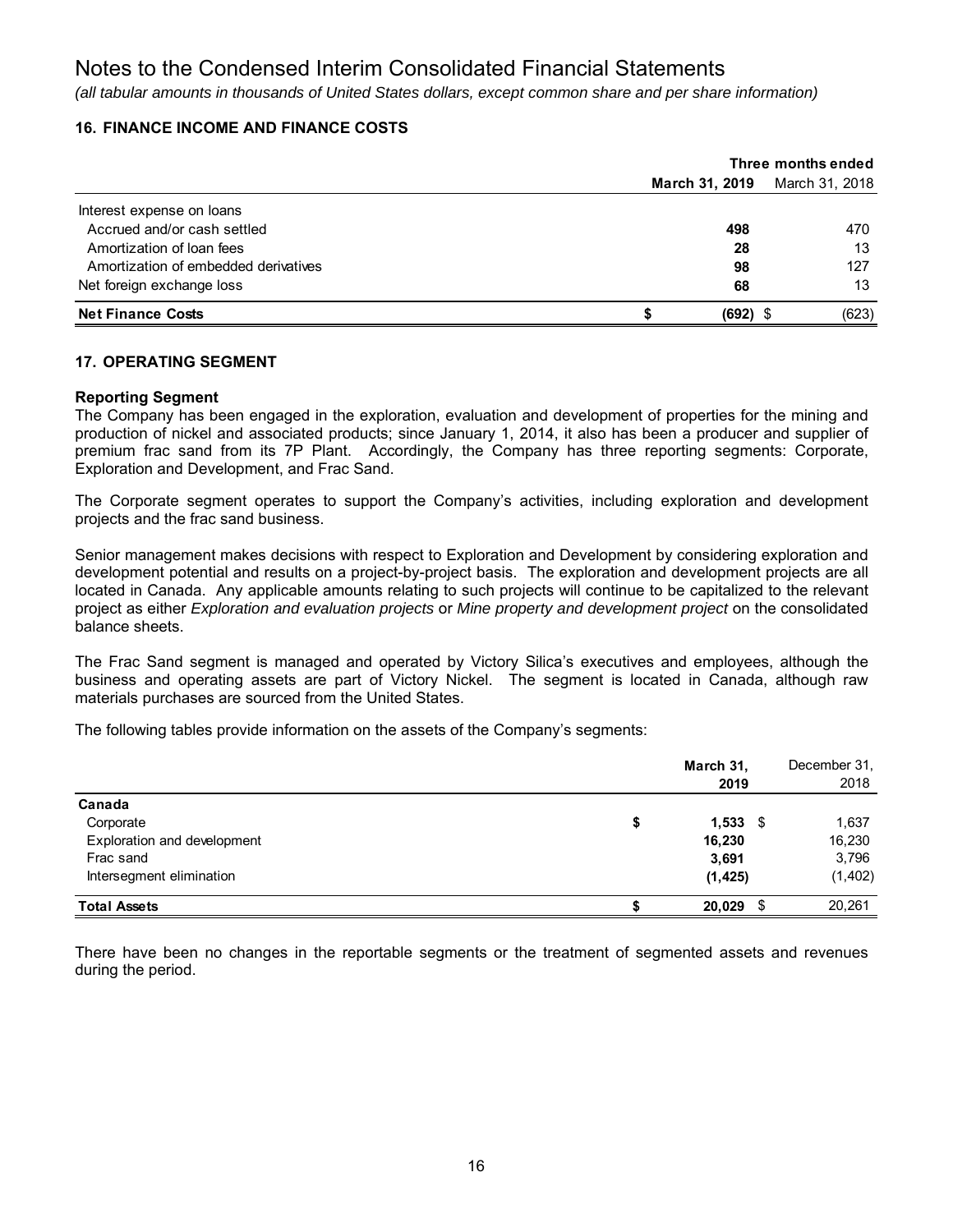*(all tabular amounts in thousands of United States dollars, except common share and per share information)*

|                                               |                | <b>Exploration and</b>   |                  |             | March 31,   |
|-----------------------------------------------|----------------|--------------------------|------------------|-------------|-------------|
| For the three months ended March 31, 2019     | Corporate      | Development              | <b>Frac Sand</b> | Total       | 2018        |
| <b>Revenues</b>                               | \$<br>٠        | \$<br>$\sim$             | \$<br>161        | \$<br>161   | \$<br>399   |
| Cost of goods sold                            |                |                          | (167)            | (167)       | (388)       |
| Gross (loss) profit                           | ٠              |                          | (6)              | (6)         | 11          |
| <b>Operating expenses</b>                     |                |                          |                  |             |             |
| General and administrative                    | (106)          |                          | (36)             | (142)       | (187)       |
| Share-based payments                          |                |                          |                  |             | (20)        |
| Amortization of property, plant and equipment |                |                          | (143)            | (143)       | (147)       |
| <b>Operating loss</b>                         | (106)          |                          | (185)            | (291)       | (343)       |
| Finance costs                                 | (692)          |                          |                  | (692)       | (623)       |
| Net finance costs                             | (692)          |                          |                  | (692)       | (623)       |
| Loss before income taxes                      | (798)          |                          | (185)            | (983)       | (966)       |
| Income tax recovery                           |                |                          |                  |             | 238         |
| Net loss for the period                       | \$<br>(798) \$ | $\overline{\phantom{a}}$ | \$<br>(185)      | \$<br>(983) | \$<br>(728) |

#### **18. RELATED PARTIES AND MANAGEMENT AGREEMENT**

#### **Related Party Balances and Transactions**

Short-term employee benefits provided by the Company to key management personnel include salaries, directors' fees, statutory benefit contributions, paid annual vacation and paid sick leave as well as non-monetary benefits such as medical care. In addition to short-term employee benefits, the Company may also issue options and common shares as part of the stock option plan and share bonus plan. Payables to key management personnel generally relate to director's fees, consulting fees and expense reimbursements. Balances and transactions with related parties as at and for the periods ended are shown in the following tables:

|                                                | March 31, |  | December 31, |
|------------------------------------------------|-----------|--|--------------|
|                                                | 2019      |  | 2018         |
| <b>Balances Outstanding</b>                    |           |  |              |
| Debt due to key management personnel           | 293       |  | 293          |
| Other payables due to key management personnel | 545       |  | 522          |
|                                                | 838       |  | 815          |

Key management personnel compensation is composed of:

|                              |                  | Three months ended                   |
|------------------------------|------------------|--------------------------------------|
|                              |                  | <b>March 31, 2019</b> March 31, 2018 |
| Short-term employee benefits | 108 <sup>5</sup> | 140                                  |
|                              | 108              | 140                                  |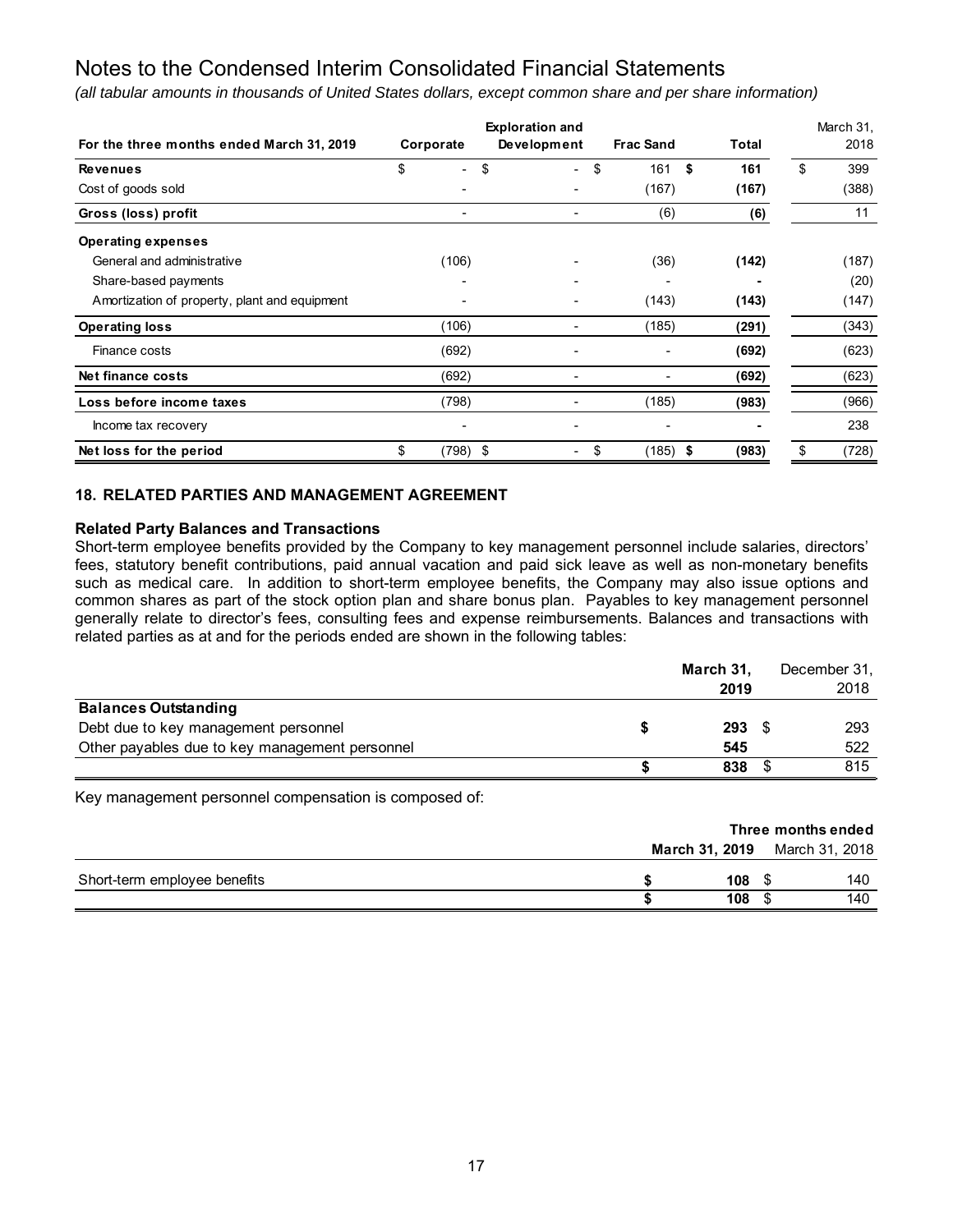

# **VICTORY NICKEL INC.**

# **MANAGEMENT'S DISCUSSION AND ANALYSIS FOR THE THREE MONTHS ENDED MARCH 31, 2019**

**DATED MAY 29, 2019**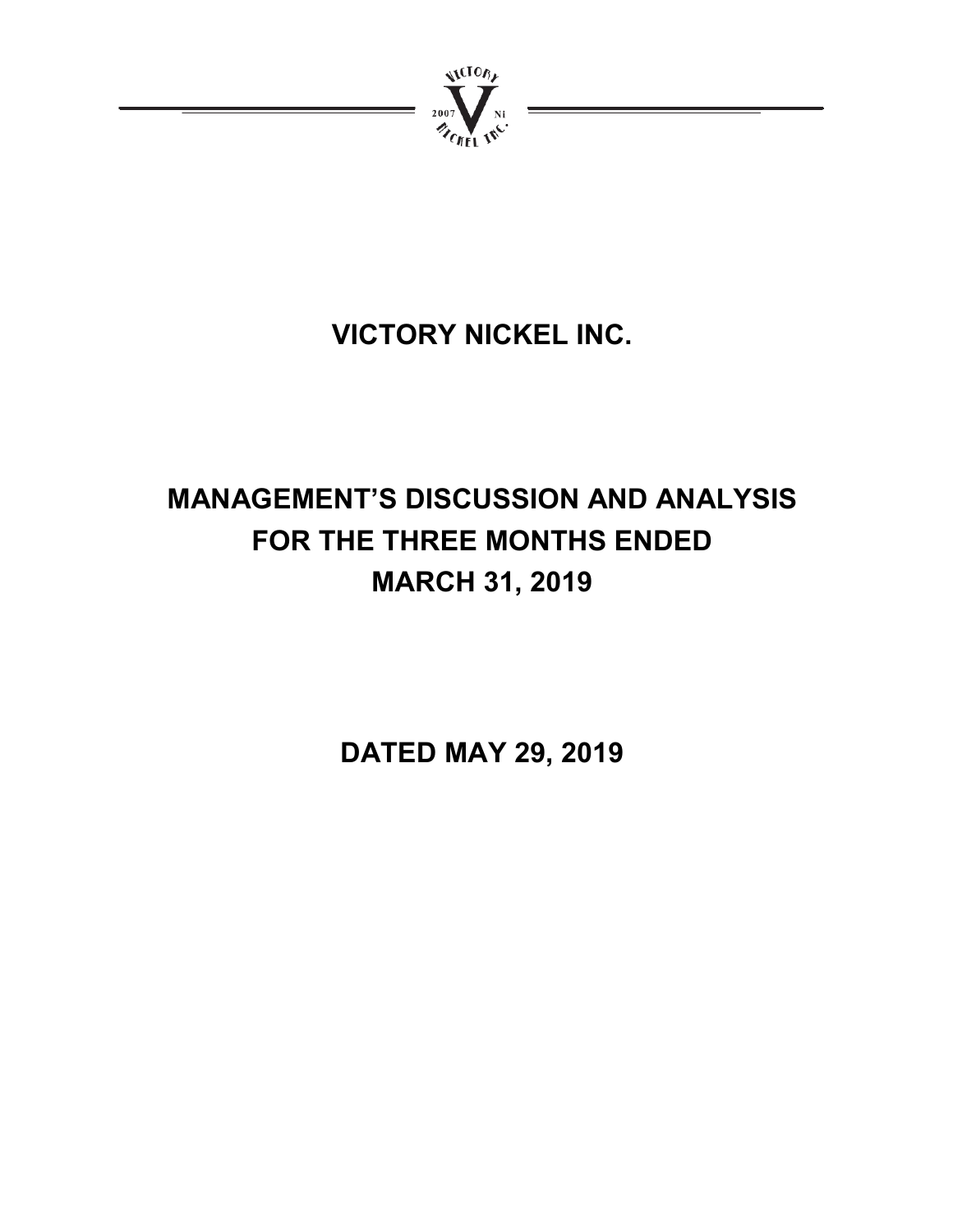## **VICTORY NICKEL INC. MANAGEMENT'S DISCUSSION AND ANALYSIS For The Three Months Ended March 31, 2019**

The following discussion of the results of operations, financial condition and cash flows of Victory Nickel Inc. ("Victory Nickel" or the "Company") prepared as of May 29, 2019 consolidates management's review of the factors that affected the Company's financial and operating performance for the three months ended March 31, 2019, and factors reasonably expected to impact on future operations and results. This discussion is intended to supplement and complement the Company's unaudited condensed interim consolidated financial statements for the three months ended March 31, 2019 (the "Condensed Interim Consolidated Financial Statements") and the notes thereto, which were prepared in accordance with International Financial Reporting Standards ("IFRS").

Certain information and discussion included in this management's discussion and analysis ("MD&A") constitutes forwardlooking information. Readers are encouraged to refer to the cautionary notes contained in the section Forward-Looking Statements at the end of this MD&A.

Readers are also encouraged to consult the audited consolidated financial statements for the years ended December 31, 2018 and 2017 (the "2018 Audited Financial Statements"). The Condensed Interim Consolidated Financial Statements and the 2018 Audited Financial Statements are available at www.sedar.com and at the Company's website www.victorynickel.ca. All amounts disclosed are in United States dollars ("US\$" or "US dollars") unless otherwise stated as Canadian dollars ("CAD\$") or Australian dollars ("AU\$"). All tabular amounts are in thousands of US dollars.

Common shares of the Company trade on the Canadian Securities Exchange ("CSE") under the symbol NI.

#### **COMPANY OVERVIEW**

The Company was formed on February 1, 2007 as an exploration and development mineral resource company and was primarily engaged in the acquisition, exploration, evaluation and development of nickel projects and associated products in Canada. Victory Nickel owns 100% of four advanced sulphide nickel projects: the Minago, Lynn Lake (under option to Corazon Mining Ltd. ("Corazon"), an Australian public company (ASX: CZN)) and Mel projects in Manitoba, and the Lac Rocher project in Québec. The Minago project is the Company's most advanced nickel project. A feasibility study on the Minago Project ("Minago FS") was completed and the results were announced in December 2009. The Environmental Impact Study ("EIS") was filed in May 2010 and receipt of the Environmental Act Licence ("EAL") was announced in August 2011. Subsequent improvements to the project were announced in June 2010 and July 2011. In April 2014, the Company announced the filing of an amendment to the EAL to relocate the permitted Minago tailings facilities such that it will not interfere with potential nickel resources and should also reduce operating costs. Although this amendment would be preferable, it is not necessary for the Minago project to be developed. On completion of First Nations consultation by the government of Manitoba, it is expected that the government of Manitoba will issue the requested amendment to the existing EAL which remains valid.

The Company's decision to enter the frac sand business was initially based on the need to generate cash flow and the desire to highlight the value of frac sand, which can be sold into the into the oil & gas industry, as a co-product at its Minago nickel project in Manitoba. Based on the Minago FS, approximately 11 million tonnes of frac sand exist within the Minago pit footprint. The pit footprint represents only a small portion of the Minago property. The frac sand is a significant contributor to the economics of the Minago project.

During 2014, Victory Nickel became a producer and supplier of premium Wisconsin frac sand from its frac sand plant (the "7P Plant") located near Seven Persons, Alberta, approximately 18 kilometres southwest of Medicine Hat, Alberta. Highquality Northern White frac sand is sourced from Wisconsin, USA, through the Company's wholly-owned subsidiary Victory Silica Ltd. ("Victory Silica"). Northern White occurs predominantly in the US Midwest and generally exceeds American Petroleum Institute ("API") specifications for frac sand. For this reason, it is a highly-desirable and preferred frac sand. Frac sand is used as a proppant to enhance recovery from oil and gas wells. The 7P Plant comprises a wash plant with a nominal capacity of approximately 120,000 tons per annum ("tpa") and a fully-operational dry plant with a nominal capacity of 500,000 tpa. The Company established itself as a frac sand producer by acquiring concentrated sand in Wisconsin, USA, washing it prior to shipment to the 7P Plant for processing into four main categories of finished frac sand products.

Crucial to the success of its frac sand operations is the Company's ability to build a solid customer base within an economic distance of its production facilities or to acquire/build additional frac sand processing facilities to serve additional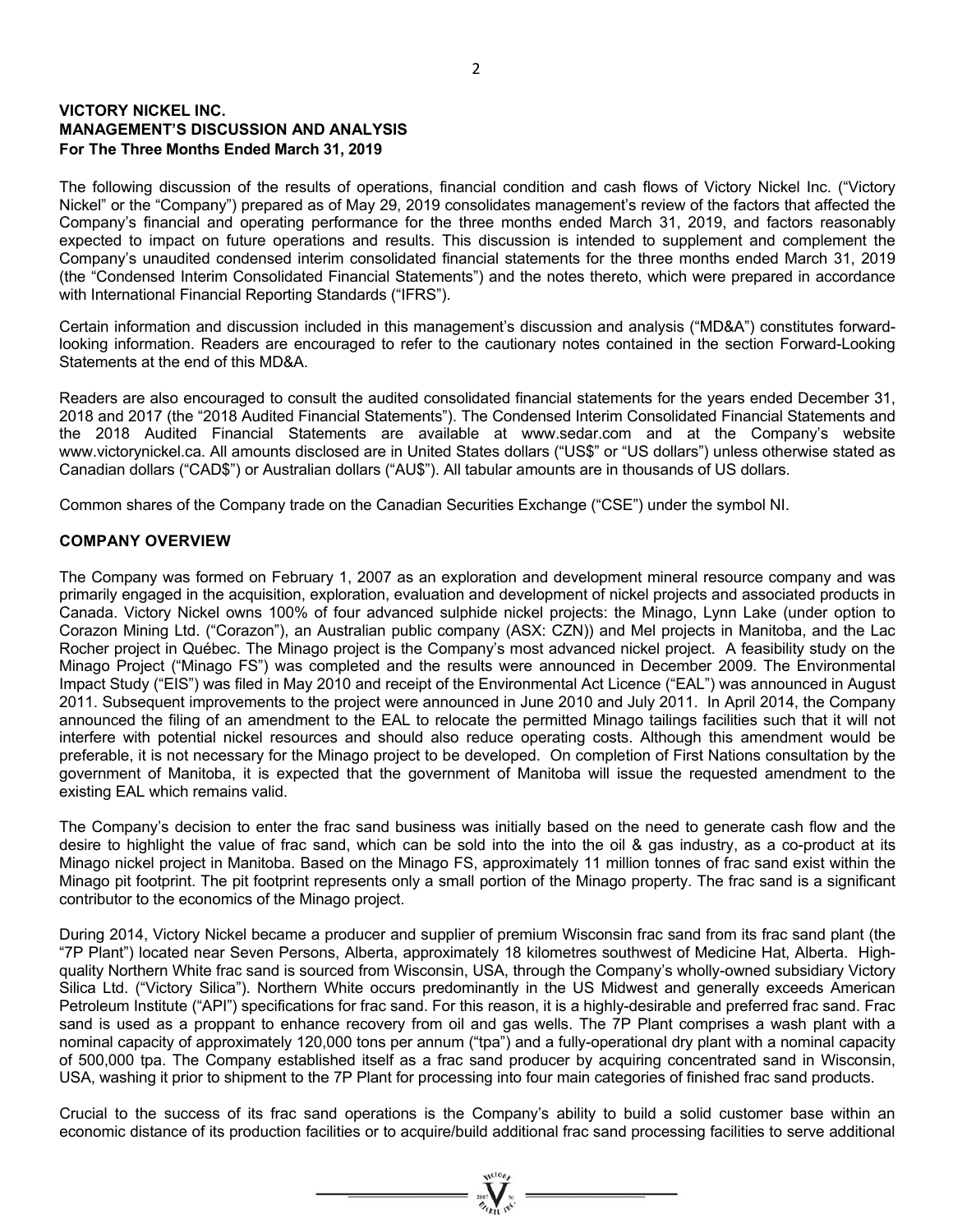markets. The Company was able to establish itself as a preferred supplier in the areas around Medicine Hat, Alberta through spot-market sales and short-term contracts. The Company's 7P Plant is located in close proximity to oil and gas producing plays in Alberta, BC, Saskatchewan and North Dakota, allowing customers to purchase sand FOB the 7P Plant and use their own trucks to deliver to the wellhead or, alternatively, to have the Company deliver frac sand directly to the wellhead. A small portion of finished sand is delivered by rail.

To ensure long-term supply of concentrated sand, the Company entered into an option to acquire a 100% interest in a frac sand land package totalling over 300 acres in Trempeleau County, Wisconsin, USA (the "Bear Coulee Property"). The option is valid for six months from receipt of permits with two equivalent extensions available under certain circumstances. Prior to production the Company will be required to pay \$40,000 per annum as an advance royalty on the initial 20,000 tons of sand production. Once the Bear Coulee Property is in production, the Company will be required to pay a royalty of \$2.00 per ton of frac sand sold from the property. In February 2015, the Company announced that a resource estimate of approximately 11 million tons of sand has been completed by Summit Envirosolutions Inc. on the Bear Coulee Property and was incorporated into a National Instrument 43-101 technical report.

The Company's board of directors approved the construction of a wash plant in Wisconsin or Minnesota and has considered building a second 1,000,000 tpa dry plant in or near Winnipeg, Manitoba. Market conditions necessitate the deferral of any such construction until more certainty returns to the oil and gas sector.

Due to the sudden drop in the price of oil during late 2014, drilling activity by oil and gas exploration and production ("E&P") companies decreased significantly and sustained relatively low oil and gas prices continued to negatively affect frac sand demand into 2018. The drop in sales required a temporary suspension in production at the 7P Plant in April 2015. The 7P Plant operates on an as-needed basis only (see Going Concern below). In March 2017, the Company announced that due to increasing market demand for frac sand, it had restarted the dry plant at its 7P Plant. In October 2017, the Company announced that it had completed the refurbishment of its frac sand wash plant at the 7P Plant, enhancing the ability to produce and sell frac sand.

In October 2018, the Company entered into an agreement with Short Grass Ranches Ltd. (the "Owner") Giving the Company the option to mine frac sand from one of the Owner's properties (the "Short Grass Property"). The strategy is in line with the Company's view to provide a full suite of import and domestic frac sand products to the northern oil and gas markets. Under the terms of the Exploration and Option Agreement, the Company has a 180-day period to evaluate the Short Grass Property. Should the Company exercise its right to develop a commercial frac sand mine (the "Option"), it will pay the Owner a \$2.00 per tonne royalty for frac sand sold from the Short Grass Property. The initial term of the Option would be for five years with the ability to extend for additional five-year terms. On April 5, 2019, the Owner was notified of the exercise of the Option.

## **Going Concern**

These Condensed Interim Consolidated Financial Statements have been prepared using Generally Accepted Accounting Principles ("GAAP") applicable to a going concern, which contemplates the realization of assets and settlement of liabilities in the normal course of business as they come due. As at March 31, 2019, the Company had a working capital deficiency of \$17,375,000, calculated as current assets less current liabilities, an increase from a working capital deficiency of \$8,200,000 as at December 31, 2018 mostly due to interest accrued on debt. At March 31, 2019, the debts of \$16,290,000 were the largest factor in the Company's working capital deficiency, as the Company was in default on all unsecured debt and related interest. A significant portion of debt is now classified as current liabilities.

The Company's main assets are its nickel projects. Minago, the most advanced of its projects, is permitted and ready for development. However, development costs are in excess of CAD\$500,000,000 and given the current price of nickel, it is unlikely that financing for this project will be available in the near future. If the Company is unable to finance and develop these projects, the potential recovery via sale of these projects may be below the current carrying amounts. Given the defaults on various loans discussed below, there is an increased risk that the Company's creditors could force the Company to liquidate its core assets under less than favourable terms.

On April 14, 2015, the Company announced that operations at the 7P Plant were temporarily suspended until the demand for frac sand improved; this temporary suspension was due to the dramatic decrease in energy pricing that began in 2014. Since March 2015, sales have been significantly below rates achieved during 2014 and remain well below the level required to generate positive cash flow. The 7P Plant was restarted in March 2017 and continues to operate on an asneeded basis in order to fulfil customer needs. In October 2017, the Company announced that it had completed the

 $\sum_{n=1}^{\infty} \sum_{n=1}^{\infty}$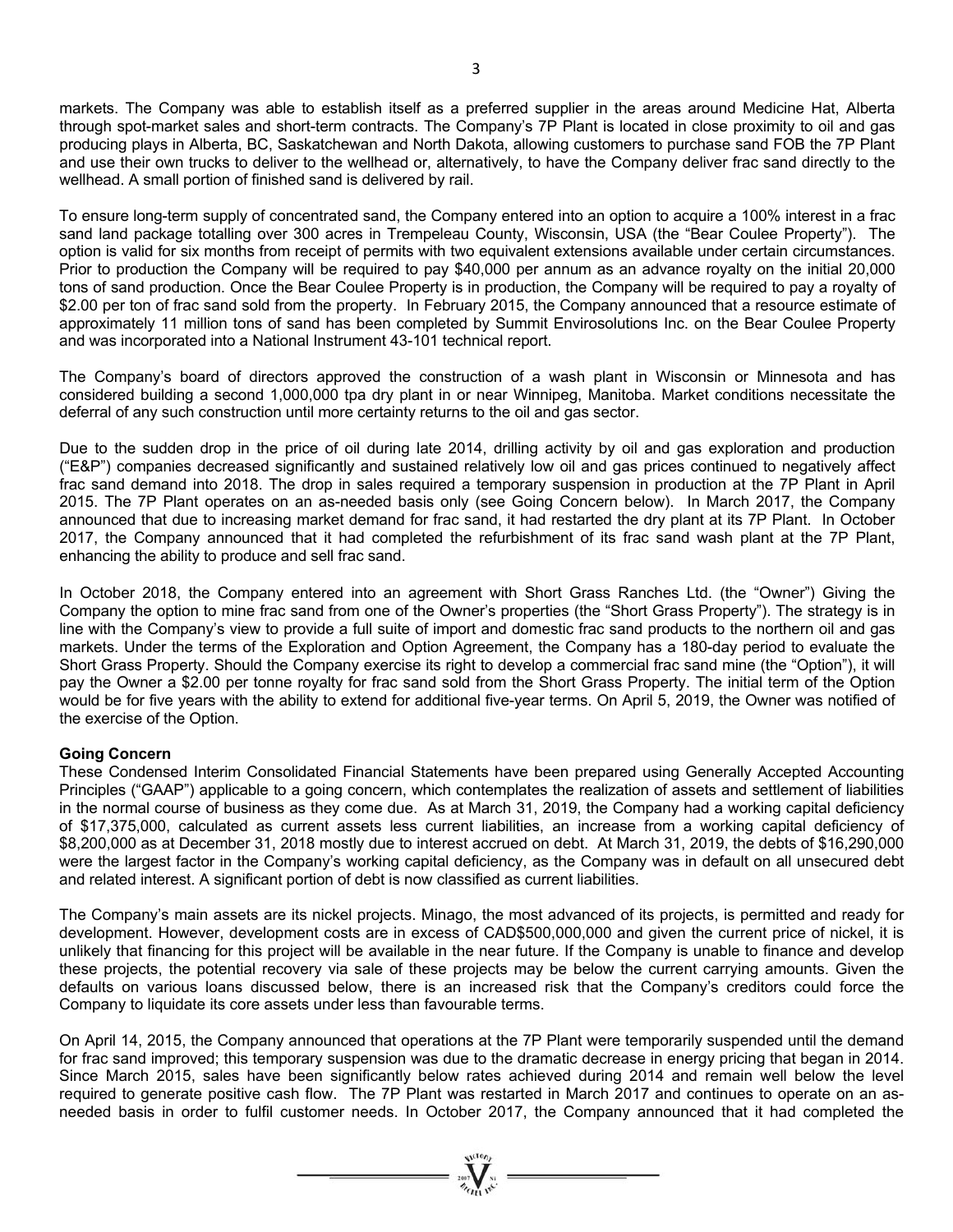refurbishment of its frac sand wash plant at the 7P Plant. The wash plant is now operational, enhancing the ability to produce and sell frac sand. Sales of frac sand have yet to recover to levels that would generate positive cash flow.

The near-term outlook in the frac sand market remains unclear. The US dollar continues to negatively impact demand for high-quality Wisconsin frac sand in Canada, as the price for Canadian frac sand has dropped and service companies appear satisfied with using lower-quality domestic frac sand, because of the price differential caused mainly by the exchange rate. The Company's existing inventory is Wisconsin frac sand, which is hindering its ability to increase its sales. The Company is currently exploring the possibility of adding domestic sand to its inventory in order to be more competitive with the lower priced sand.

Cash flows from frac sand sales during the three months ended March 31, 2019 were not sufficient to pay financing costs and the Company was not able to make most of its interest payments due during the three months ended March 31, 2019.

During 2016, the Company restructured its debt (the "Debt Restructuring Agreement") with holders of promissory convertible notes and trade creditors, by issuing shares of the Company and unsecured promissory convertible notes ("Promissory Convertible Notes"). In 2017, the Company's secured debt ("Secured Debt") increased by the amount of unpaid interest to \$7,050,000 and the maturity date was extended to July 31, 2019. In 2018, the maturity date of the Secured Debt was further extended to January 31, 2020.

Pursuant to the terms of the Secured Debt, the Company is prevented from making payments under outstanding unsecured debt until the Secured Debt is repaid. The lender of the Secured Debt (the "Secured Lender") provided a forbearance agreement for the balance of the accrued interest and made short term advances to cover non-discretionary costs. Barring a significant improvement in the sales of frac sand, the Company is unlikely to be able to repay the Secured Debt in full when it matures in January 2020. The Company's ability to make the required interest payments in 2019 is also in doubt and dependent upon frac sand sales and/or third-party funding or asset sales. The Company was unable to make its interest payment due on March 31, 2019. The Company's Secured Lender continues to demonstrate its commitment to ensuring the protection of the Company's core assets by providing working capital advances and forbearance agreements with respect to the interest due under the Secured Debt. Should the support of the Secured Lender change, the going concern assumption would be in doubt.

During 2016, all of the promissory convertible note holders participated in the Debt Restructuring Agreement, except for one holder of a \$3,000,000 promissory convertible note (the "Outstanding Note"). In March 2016, the Company announced that it had received notice that the holder of the Outstanding Note had filed a statement of claim concerning non-payment of principal and interest. The Company has reviewed the statement of claim with legal counsel to assess its impact on the Company and has concluded that there is no significant impact on the status of the Company's debt. The Outstanding Note matured in July 2016 and the Company has been unable to repay the amounts owing and interest payments due, which has resulted in the Company defaulting on the note.

The Company has not paid interest payments due on its Promissory Convertible Notes, which has resulted in the Company defaulting on a portion of these notes.

On July 31, 2018, the Company obtained approval from certain holders of Promissory Convertible Notes amounting to CAD\$357,000 and \$1,396,000, to extend the maturity date to January 31, 2020, from July 31, 2018, upon the issuance of an aggregate total of 532,899 common shares of the Company. The balance of the promissory notes remains in default.

The ability of the Company to continue as a going concern is heavily dependent on the continued support of its lenders and the frac sand market improving, both in demand and in price, and the Company's ability to resume full operations at its 7P Plant. In addition to the liquidity and solvency uncertainties described above, the ability to resume full operations at the 7P Plant will require additional financing. In order to resume purchasing and shipping supplies of frac sand and full operations at the 7P Plant, the Company will require additional working capital. As noted, the Company's Secured Lender has been supportive to date. However, there are no assurances that the Company will be able to obtain the working capital to resume operations at the level sufficient to generate cash flows to repay its outstanding obligations.

The Company has cut non-essential costs in an effort to reduce operating losses and has deferred payments wherever possible. During 2019 and 2018, the Company, with the agreement of its Secured Lender, sold non-core assets to provide operating funds. During 2019, the Company liquidated the remainder of its marketable securities, eliminating this source of funds for operations. However, without an injection of capital and/or until the demand and pricing for frac sand returns to

 $\sum_{m,n,m'}^{m'} \sum_{m,n,m'} =$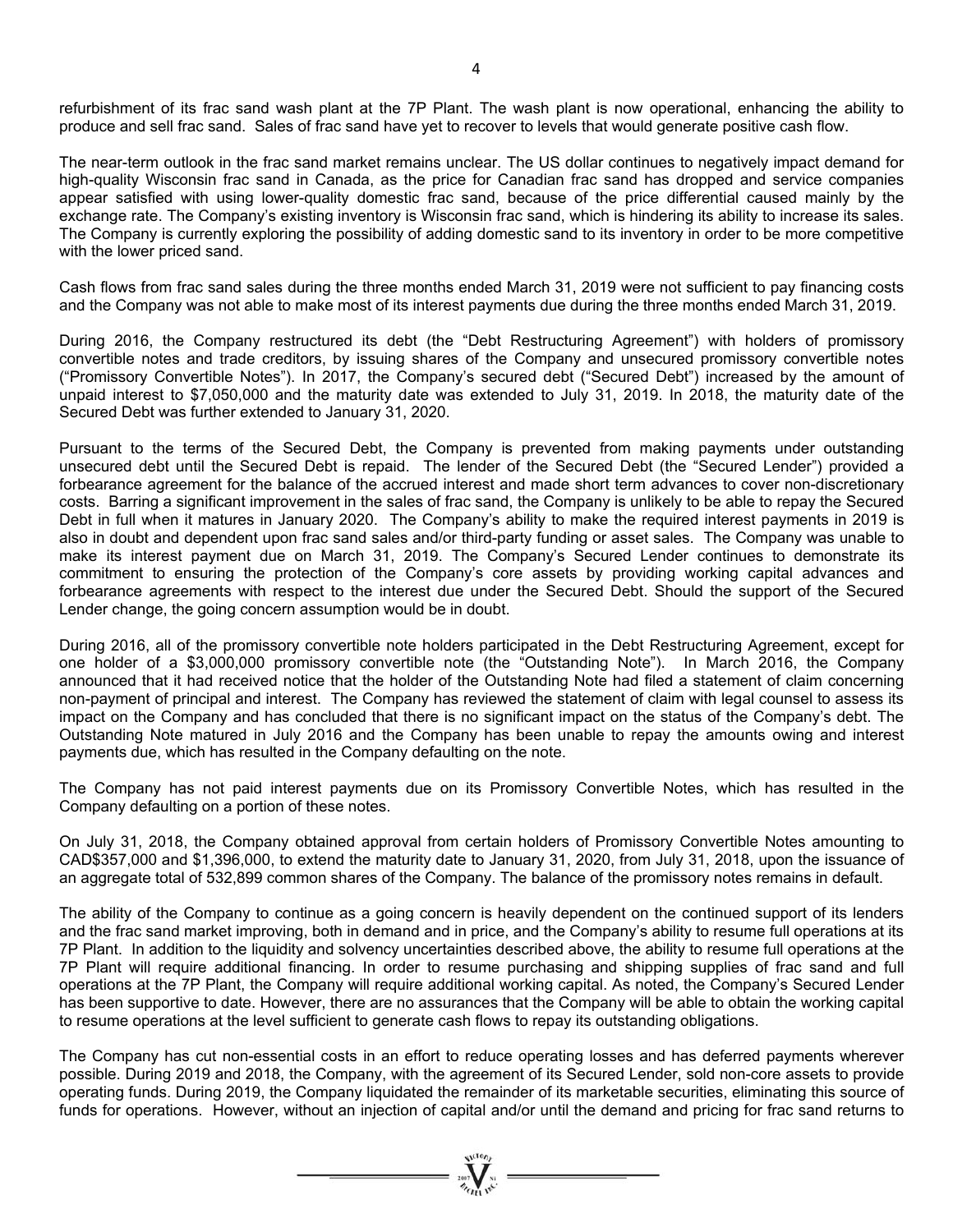pre-2015 levels, the Company will not be able to meet its outstanding obligations or any new obligations as they become due. The defaults on the Company's existing obligations add to the challenge of obtaining additional capital.

There can be no assurance that the Company will be able to restructure its debt further and/or recapitalize, and there is no certainty as to what further steps, if any, the secured and unsecured lenders may take. To date, management and the board of directors have reduced and/or deferred salaries and director fees until business recovers, but there is no certainty that this will continue. Management salary reductions and/or deferrals put the Company at risk of being unable to retain key personnel.

In addition to the above liquidity issues, the Company is subject to the risks and challenges experienced by other companies at a comparable stage. These risks include, but are not limited to, continuing losses, dependence on key individuals and the ability to secure adequate financing or to complete corporate transactions to meet the minimum capital required to successfully fund its projects and operating expenses.

None of the Company's mining projects have commenced commercial production and, accordingly, the Company is dependent upon debt or equity financings, the optioning and/or sale of resource or resource-related assets or interests, exploration results which have the potential for the discovery of economically-recoverable reserves and resources, and/or the ability to generate sufficient cash flow from its other operating activities for its funding. Development of the Company's current nickel mining projects to the production stage will require significant financing. Given the current economic climate, including the low nickel price, and the Company's existing liquidity challenges, the ability to raise sufficient funds will be difficult.

Should the Company not be able to overcome the risks described in this section, the carrying value of the Company's assets would be subject to material adjustment and, in addition, other adjustments may be necessary to these Condensed Interim Consolidated Financial Statements should such adverse events impair the Company's ability to continue as a going concern as contemplated under GAAP. There is no certainty that the Company will be able to generate sufficient cash to fund its activities including debt servicing, project expenditures and corporate costs. These conditions indicate the existence of a material uncertainty that may cast significant doubt about the Company's ability to continue as a going concern. Failure to continue as a going concern would require that the Company's assets and liabilities be restated on a liquidation basis, which would differ significantly from the going concern basis.

#### **OUTLOOK**

Sand sales from Alberta's 7P Plant will remain the focus during 2019, however management believes that the Company's three sulphide nickel assets remain at the heart of the longer-term value proposition for shareholders.

Minago in Manitoba is host to one of Canada's largest undeveloped, permitted, sulphide nickel resources. Combined with Mel in Manitoba and Lac Rocher in Quebec, the three projects combine to give your company one of the country's most significant in-situ sulphide nickel inventories.

Why is this important? Because all of the Company's nickel assets are located in Canada, one of the world's most secure mining jurisdictions; because the projects are superbly located relative to access to infrastructure, particularly Minago; and because demand for nickel, specifically sulphide nickel, is projected to rise dramatically over the next two decades.

Nickel's presence as an "Energy Metal" came to prominence in 2018 with the acceleration of worldwide demand for electric vehicles ("EV"). The blooming global need for rechargeable batteries due to growth in the EV market, driven by government focus on reducing carbon emissions, combined with evolving battery technologies that incorporate increasing amounts of nickel has led market watchers to expand their projections for global nickel demand.

Market Researcher Wood Mackenzie breaks EV into three broad categories, each with increasing levels of electrification. From least to most electrification these are hybrid electric vehicles ("HEV"), plug-in hybrid electric vehicles ("PHEV") and battery electric vehicles ("BEV"). As the level of electrification increases, so too does battery size and the amount of nickel and other battery materials required. By 2030, Wood Mackenzie expects 58% of passenger EV to be HEV, with the remaining 42% being PHEV or BEV; by 2040 the expectation is nearly 75% PHEV or BEV.

This increase in battery size and usage is complimented by the battery technologies themselves. There has been a global shift toward lithium-nickel-manganese-cobalt-oxide ("NMC") cathode chemistries, says Wood Mackenzie, and by 2030 they expect 70% of EV to use an NMC cathode. And there is a shift toward less cobalt-intensive battery types, meaning more

 $=\sum_{\alpha\in\mathcal{N}_{\text{crit}}}^{\text{intra}}\sum_{\alpha\in\mathcal{N}_{\text{crit}}}^{\text{intra}}=$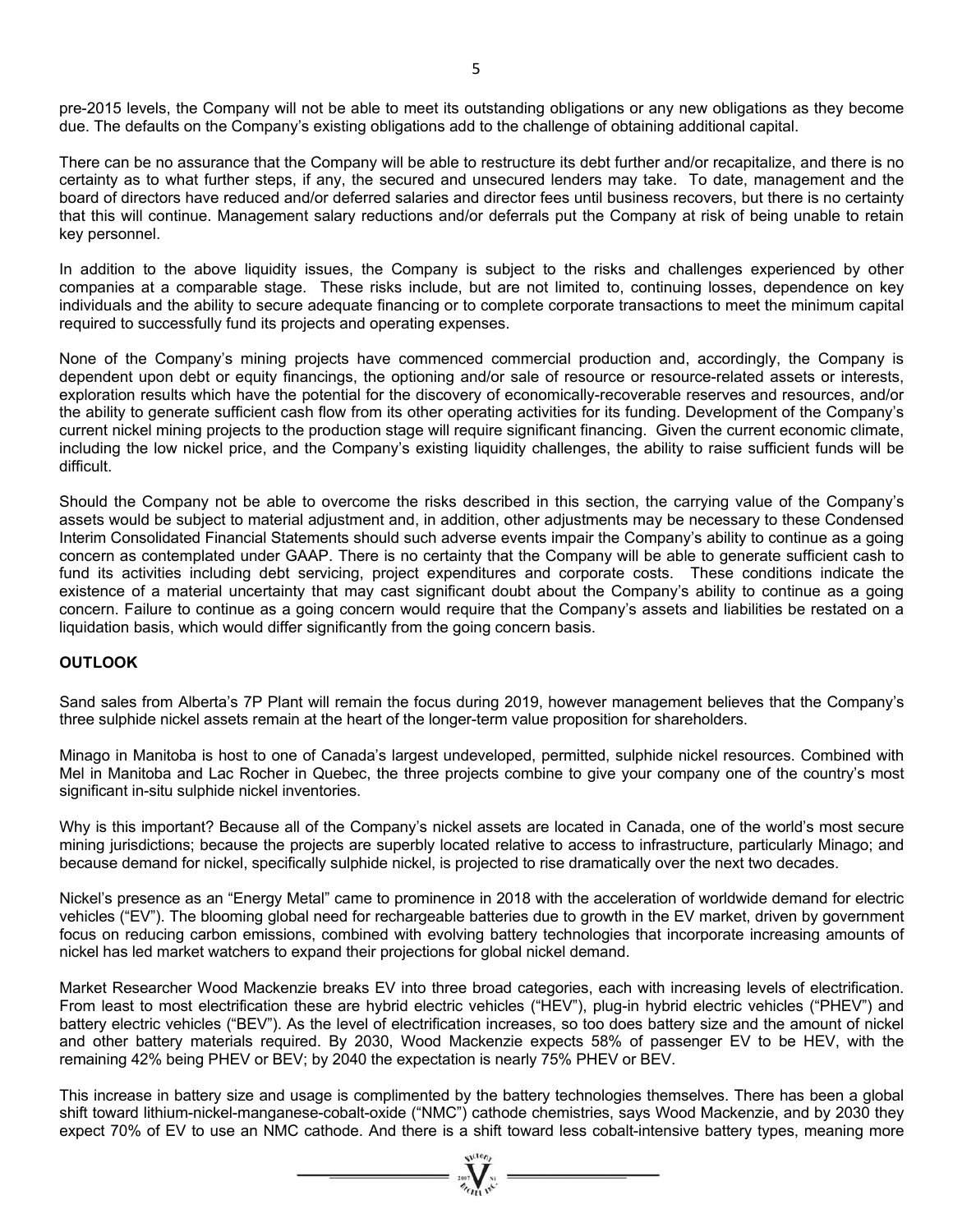nickel is used in each battery. UBS points out that today's cathodes used in EVs typically have a 1:1:1 ratio between nickel, manganese and cobalt. By 2021 this materials mix is expected to be optimized at 8:1:1. Further to this point, researcher Adamas Intelligence points to a 104% year-over-year ("YoY") increase in the amount of nickel in passenger EV batteries during February 2019, a bigger jump than both manganese and cobalt. In China alone, the YoY increase from January 2018 was 253%, with the YoY increases in Germany and the US coming in at 88% and 54% respectively.

In addition, market watchers concur that due to the quality requirements of battery producers the winners in this new demand environment will be sulphide ("Class 1") nickel producers such as Victory Nickel's projects which, unlike laterite nickel ("Class 2") deposits, have an economic advantage in the competition for EV battery market share.

This is not to discount the stainless steel and other markets using nickel. All in all, Wood Mackenzie sees global nickel demand rising significantly between 2018 and 2040.



# **Sources of Long-Term Incremental Nickel Demand**

Source: Wood Mackenzie

Given the Company's leading position with regard to sulphide nickel resources, – Victory Nickel is well positioned to take advantage of the significant market shift toward EVs and growing sulphide nickel demand in general.

Unfortunately, at present nickel prices, and in turn the valuation of nickel projects, does not yet reflect this anticipated market shift. Despite the current situation, management remains confident that these projects will demonstrate their value in the long-run when nickel prices improve and market conditions allow for their full development.

## **Frac Sand**

Sand is a substantial contributor to the overall economics at Minago. Victory Nickel became a player in the sand market in 2014, when construction and commissioning of its 7P Plant in Alberta was completed. Unfortunately, toward the end of 2014 the price of oil crashed. As a result, drill rig utilization decreased substantially. In direct response to the declining utilization, E&P companies reduced, cancelled or deferred capital programs. All of this led to an unprecedented decline in the pricing of drilling and well completions, putting downward pressure on the price of frac sand.

During this period, E&P companies looked for ways to improve their economics by reducing costs and enhancing recoveries. Measures include lengthening of both lateral and horizontal drilling, increasing the number of stages per foot and using more sand per stage. These changes have led to an increase in frac sand intensity – using more sand per well – a trend that bodes well for frac sand consumption.

According to energy market analytics company RBN Energy, a typical well in the Texas' Permian Basin is 10,000 lateral feet (and sometimes thousands of feet longer) using about 2,500 pounds of sand per linear foot. These dynamics have led to a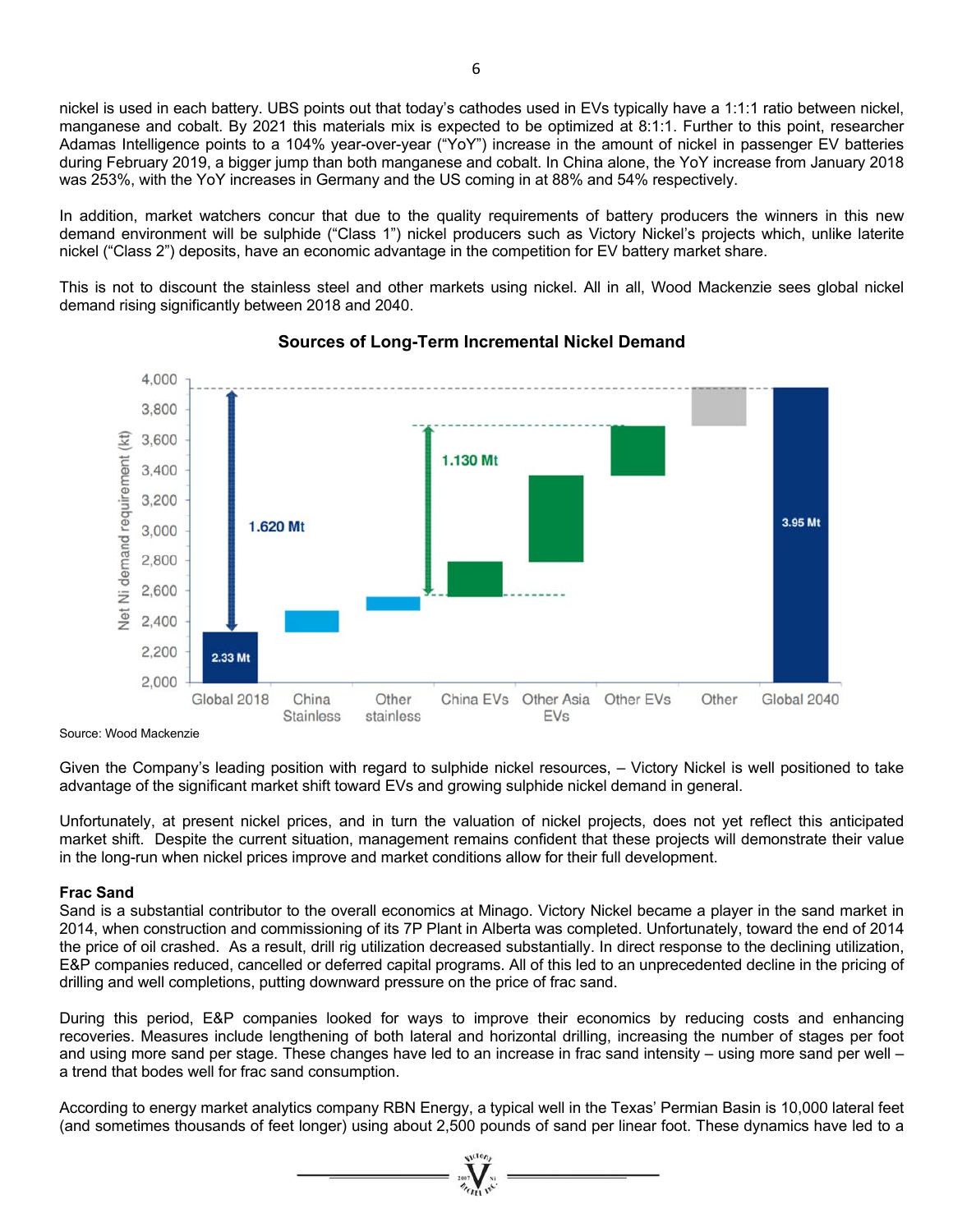doubling of frac sand demand over the past three years in the US to over 100,000,000 tons per annum.

As part of the trend toward E&P companies looking to reduce their costs, demand for more cost-effective in-basin domestic frac sand has increased in Canada. The Company's business plan always contemplated sales of domestic frac sand from both Minago and other strategically-located Canadian frac sand deposits in addition to sales of Northern White frac sand imported from Wisconsin. As such, the Option on the Short Grass Property furthers the Company's ability to better navigate changing frac sand demand in Canada by offering both imported Northern White and an in-basin domestic alternative. Broadening its product offering will allow Victory Nickel to appeal to a wider variety of customers and better take advantage of opportunities as the frac sand market evolves.

The softness in the frac sand market over the past several years led to declining valuations of frac sand assets throughout North America. Management has been evaluating opportunities to take advantage of market opportunities to build its presence in the frac sand business by acquiring undervalued North American frac sand production assets that offer immediate potential to expand sales and open new markets, while at the same time being complementary to the Company's existing production activities. Management continued to seek potential acquisition targets in 2018, and this process is continuing in 2019.

As discussed above, management is developing plans to implement strategies to take full advantage of opportunities in a changing frac sand market. In addition, we remain confident that sulphide nickel demand will improve, such that not only the Minago nickel project can be developed, but that the Company's other nickel projects can be advanced as potential producers. We thank our shareholders, lenders and suppliers for their continued patience and support.

| For the three months ended March 31, 2019     | Corporate                      | <b>Exploration and</b><br>Development | <b>Frac Sand</b> | Total       | March 31,<br>2018 |
|-----------------------------------------------|--------------------------------|---------------------------------------|------------------|-------------|-------------------|
| <b>Revenues</b>                               | \$<br>$\overline{\phantom{0}}$ | \$<br>- 1                             | \$<br>161        | \$<br>161   | \$<br>399         |
| Cost of goods sold                            |                                |                                       | (167)            | (167)       | (388)             |
| Gross (loss) profit                           |                                |                                       | (6)              | (6)         | 11                |
| <b>Operating expenses</b>                     |                                |                                       |                  |             |                   |
| General and administrative                    | (106)                          |                                       | (36)             | (142)       | (187)             |
| Share-based payments                          |                                |                                       |                  |             | (20)              |
| Amortization of property, plant and equipment |                                |                                       | (143)            | (143)       | (147)             |
| <b>Operating loss</b>                         | (106)                          |                                       | (185)            | (291)       | (343)             |
| Finance costs                                 | (692)                          |                                       |                  | (692)       | (623)             |
| Net finance costs                             | (692)                          |                                       |                  | (692)       | (623)             |
| Loss before income taxes                      | (798)                          | $\overline{\phantom{0}}$              | (185)            | (983)       | (966)             |
| Income tax recovery                           |                                |                                       |                  |             | 238               |
| Net loss for the period                       | \$<br>(798) \$                 | $\sim$                                | \$<br>(185)      | (983)<br>\$ | \$<br>(728)       |

#### **RESULTS OF OPERATIONS**

#### **Overall**

For the three months ended March 31, 2019, the Company had a net loss of \$983,000 or a loss of \$0.01 per share (March 31, 2018 - \$728,000 or \$0.01 per share). The following narrative discusses the relevant operations of the Frac Sand and Exploration and Development segments first, and then addresses the corporate segment.

## **Frac Sand Segment**

Due to the decline in the price of oil beginning in 2014, demand for frac sand in the Company's target markets was under pressure throughout 2018 and into 2019. The Company holds inventory in excess of 17,000 tons as at March 31, 2019 (December 31, 2018 – 19,000 tons) at various stages of the process and made sales of 2,078 tons of various grades of frac sand during the three months ended March 31, 2019 (March 31, 2018 – 4,222 tons) by drawing down inventories and/or brokering sand, generating a gross loss of \$6,000 (March 31, 2018 – gross profit of \$11,000).

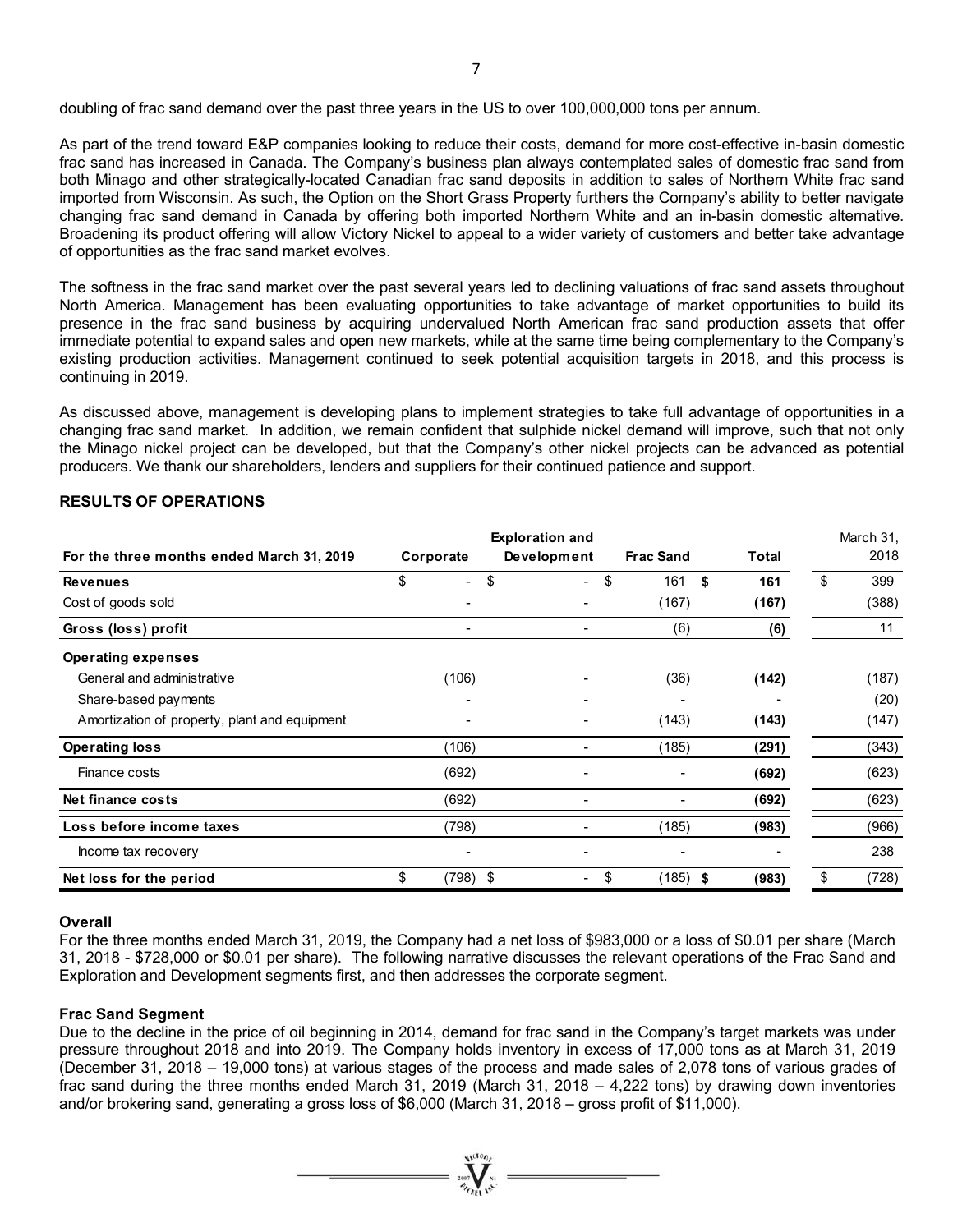#### *Revenues*

The Company recognized revenue on frac sand sales during the three months ended March 31, 2019 aggregating \$161,000, or \$77.48 per ton (March 31, 2018 - \$399,000 or \$94.50 per ton). Revenue includes periodic freight for sales delivered to customers. While sales and pricing are showing signs of improvement, the market has not improved sufficiently in the Company's target areas where it can generate positive cash flow sufficient to service debt.

#### *Cost of goods sold*

The cost of goods sold includes the cost of concentrated sand purchased in Wisconsin, the cost of delivery to the 7P Plant including handling and trans-loading costs and the operating cost to dry and screen the concentrated sand into four main dry products. Cost of goods sold may also include sand purchased from third parties. These costs are capitalized as a component of inventory on a normalized basis and are charged to cost of goods sold when title to the product passes to the customer. Cost of goods sold may also include any write-down or recovery of impairment of inventory values to the lower of cost or net realizable value.

The cost of goods sold was \$167,000 during the three months ended March 31, 2019 (March 31, 2018 - \$388,000). The 7P Plant continues to operate on an as-needed basis, resulting in higher operating costs per ton of product produced than what is expected on a continuous operating basis. The Company has reduced manpower to a skeleton crew sufficient to start production as demand returns on a consistent basis. The Company suspended deliveries of concentrated sand in 2015 and will resume deliveries once demand is sufficient to utilize existing inventories at the 7P Plant. Finished goods inventory was valued at net realizable value of \$84.10 per ton at March 31, 2019 (March 31, 2018 - \$92.50 per ton) to reflect current market conditions.

Costs per ton are per dry ton, unless otherwise stated.

#### *Gross profit*

The 7P Plant generated a gross loss during the three months ended March 31, 2019 and a gross profit during the three months ended March 31, 2018. The 7P Plant continues to operate on an as-needed basis, resulting in higher operating costs per ton of product produced than what is expected on a continuous operating basis, while finished goods inventory is written-down when impaired to the lower of cost of net realizable value.

#### *General and administrative and other costs*

General and administrative costs for the frac sand segment amounted to \$36,000 for the three months ended March 31, 2019 (March 31, 2018 - \$74,000). These costs include Victory Silica salaries, administration, marketing and logistics management. The Company reduced manpower to a skeleton crew and overhead sufficient to operate the 7P Plant as demand requires.

Amortization of property, plant and equipment of \$143,000 was recorded for the three months ended March 31, 2019 (March 31, 2018 - \$146,000), for items in use at the 7P Plant.

#### *Net loss*

All of the above items combined to produce a net loss for the frac sand segment of \$185,000 for the three months ended March 31, 2019 (March 31, 2018 – \$209,000).

#### **Corporate Segment**

The corporate component of net loss for the three months ended March 31, 2019 was \$798,000 (March 31, 2018 - \$518,000), including operating expenses of \$106,000 (March 31, 2018 - \$113,000), net finance costs of \$692,000 (March 31, 2018 – \$623,000) and an income tax recovery of \$nil (March 31, 2018 – \$238,000). Operating expenses include \$nil non-cash share-based payments during the three months ended March 31, 2019 (March 31, 2018 - \$20,000).

General and administrative expenses were \$106,000 during the three months ended March 31, 2019 (March 31, 2018 - \$113,000). These costs include statutory costs incurred as a public company, general investor relations expenses, consulting, travel, health benefits, salaries and director costs.

#### *Net finance income (costs)*

The Company considers financing activities to be part of the Corporate segment.

Finance costs were \$692,000 for the three months ended March 31, 2019 (March 31, 2018 - \$623,000). Cash and accrued interest expense was \$498,000 for the three months ended March 31, 2019 (March 31, 2018 - \$470,000). The increase in

 $= \prod_{\alpha_{\ell}}^{m} \sum_{\alpha_{\ell}}^{m} =$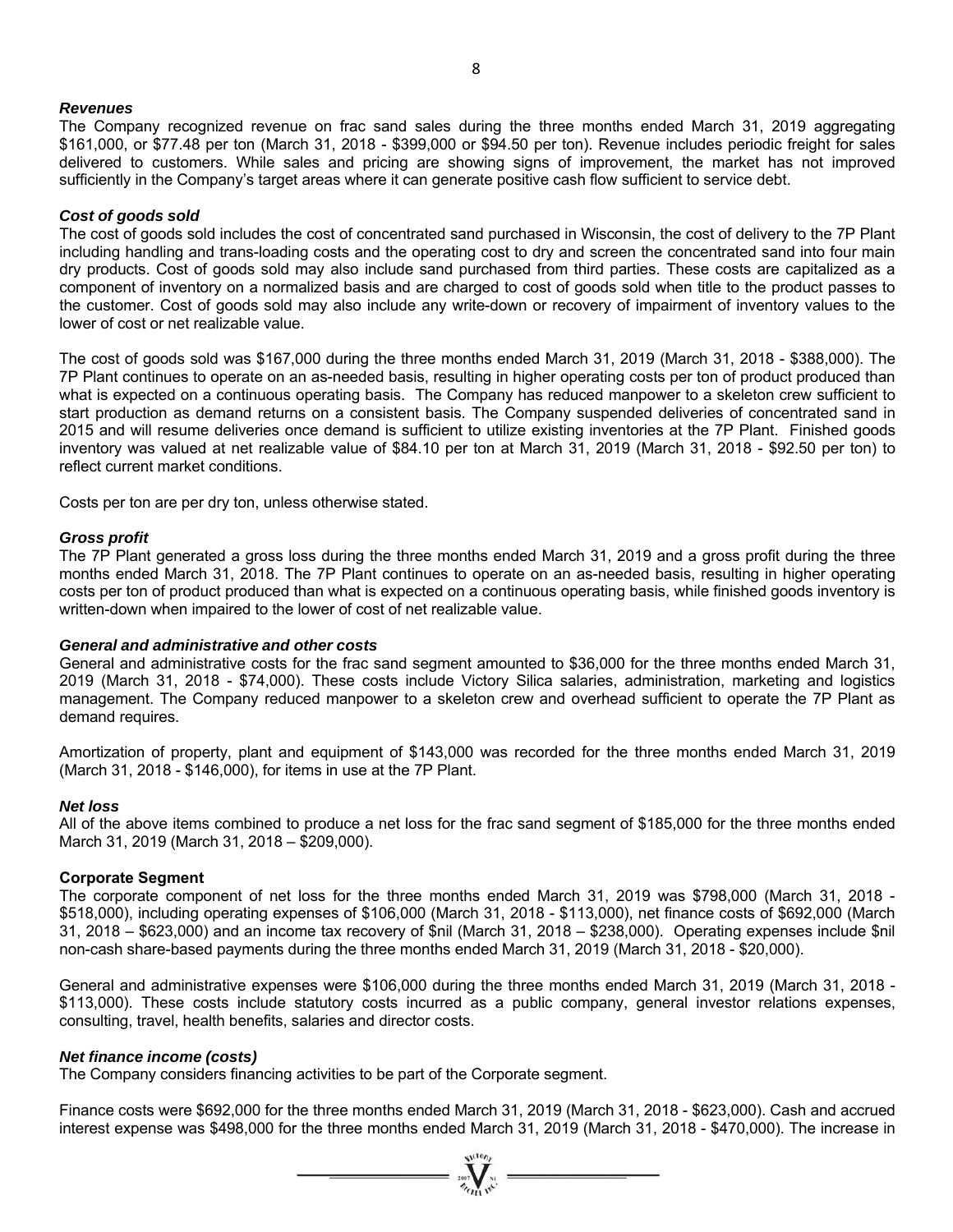interest expense during the first quarter of 2019 compared with 2018 is mainly related to the compounding of interest outstanding on various debts.

During 2016, the Company issued several tranches of Promissory Convertible Notes. There are several elements of finance costs associated with these notes: accrued and cash-settled interest expense, non-cash amortization of loan fees, non-cash amortization of the embedded derivatives related to the value of the convertibility feature at inception, the change in the fair value of the embedded derivatives, and the non-cash amortization of the present value discount on the Promissory Convertible Notes. All amortizable elements are calculated using the effective interest rate method. As at March 31, 2019, the amortization of the embedded derivatives on the Promissory Convertible Notes amounted to \$98,000 (March 31, 2018 - \$127,000).

#### *Income tax expense (recovery)*

The Company does not allocate income taxes between segments. The Company records a tax recovery as a result of applying carry-forward non-capital losses against deferred tax liabilities. Certain components of finance income and finance costs are not taxable, and their volatility has an apparent effect on the effective income tax rate.

#### *Other comprehensive income*

Other comprehensive income ("OCI") for the three months ended March 31, 2019 relates to an increase of \$84,000 in the market value of the Company's financial assets at fair value through OCI (March 31, 2018 – a decrease of \$106,000). These changes are a result of the net market value changes and/or gain in the sale of the Company's marketable securities. The company sold a portion of its marketable securities for \$149,000 during the three months ended March 31, 2019 (March 31, 2018 - \$nil). Furthermore, foreign exchange loss in OCI of \$24,000 was incurred during the three months ended March 31, 2019 (March 31, 2018 – gain of \$36,000), mainly due to the translation of the Company's subsidiaries' functional currency of CAD\$ to the Company's functional currency of US\$.

#### *Deferred tax asset*

Deferred income tax assets and liabilities are recognized for temporary differences between the carrying value of the balance sheet items and their corresponding tax values, as well as for the benefit of losses available to be carried forward to future years for tax purposes that are considered probable to be realized. The deferred tax amount reflects a rate of 27% (March 31, 2018 – 27%).

#### **SUMMARY OF QUARTERLY RESULTS**

Selected financial information for each of the last eight quarters is as follows:

| <b>Fiscal year 2019/2018</b>                | 1 <sup>st</sup> Quarter |        | 4 <sup>th</sup> Quarter    |        | 3 <sup>rd</sup> Quarter      |        | 2 <sup>nd</sup> Quarter    |        |
|---------------------------------------------|-------------------------|--------|----------------------------|--------|------------------------------|--------|----------------------------|--------|
| Sales                                       |                         | 161    | \$                         | 207    |                              | 58     | \$                         | 399    |
| Gross (loss) profit                         |                         | (6)    | \$                         | (19)   | \$                           | (68)   | \$                         | 11     |
| General and administrative                  |                         | (142)  | \$                         | (220)  | \$                           | (242)  | \$                         | (187)  |
| Net finance income (costs)                  |                         | (692)  | \$                         | (132)  | \$                           | (610)  | \$                         | (623)  |
| Net (loss) income                           |                         | (983)  | \$                         | (205)  | \$                           | (875)  | \$                         | (728)  |
| Total comprehensive (loss) income           |                         | (923)  | \$                         | 154    | \$                           | (832)  | \$                         | (798)  |
| Loss per share - basic and diluted          | \$                      | (0.01) | \$                         | (0.00) | \$                           | (0.01) | \$                         | (0.01) |
| <b>Fiscal year 2018/2017</b>                | 1 <sup>st</sup> Quarter |        | 4 <sup>th</sup><br>Quarter |        | $3^{\mathsf{rd}}$<br>Quarter |        | 2 <sup>nd</sup><br>Quarter |        |
| Sales                                       |                         | 156    | \$                         | 428    | \$                           | 46     | \$                         | 249    |
| Gross profit (loss)                         |                         | 455    | \$                         | (116)  | \$                           | (158)  | \$                         | 8      |
| General and administrative                  |                         | (133)  | \$                         | (120)  | \$                           | (199)  | \$                         | (139)  |
| Net finance costs                           |                         | (34)   | \$                         | (448)  | \$                           | (255)  | \$                         | (773)  |
| Net income (loss)                           |                         | 2,091  | \$                         | (577)  | \$                           | (654)  | \$                         | (908)  |
| Total comprehensive income (loss)           | \$                      | 2,131  | \$                         | (571)  | \$                           | (691)  | \$                         | (839)  |
| Income (loss) per share - basic and diluted |                         | 0.02   | \$                         | (0.00) | \$                           | (0.01) | \$                         | (0.01) |

The gross profit or loss includes cost of goods sold, which contain operating costs for a full period despite production being at less-than-full capacity. During the last quarter of 2018, the company recorded a significant impairment in its exploration and evaluation properties and its mine, property and development property. An impairment on inventory to net

 $\sum_{\alpha}$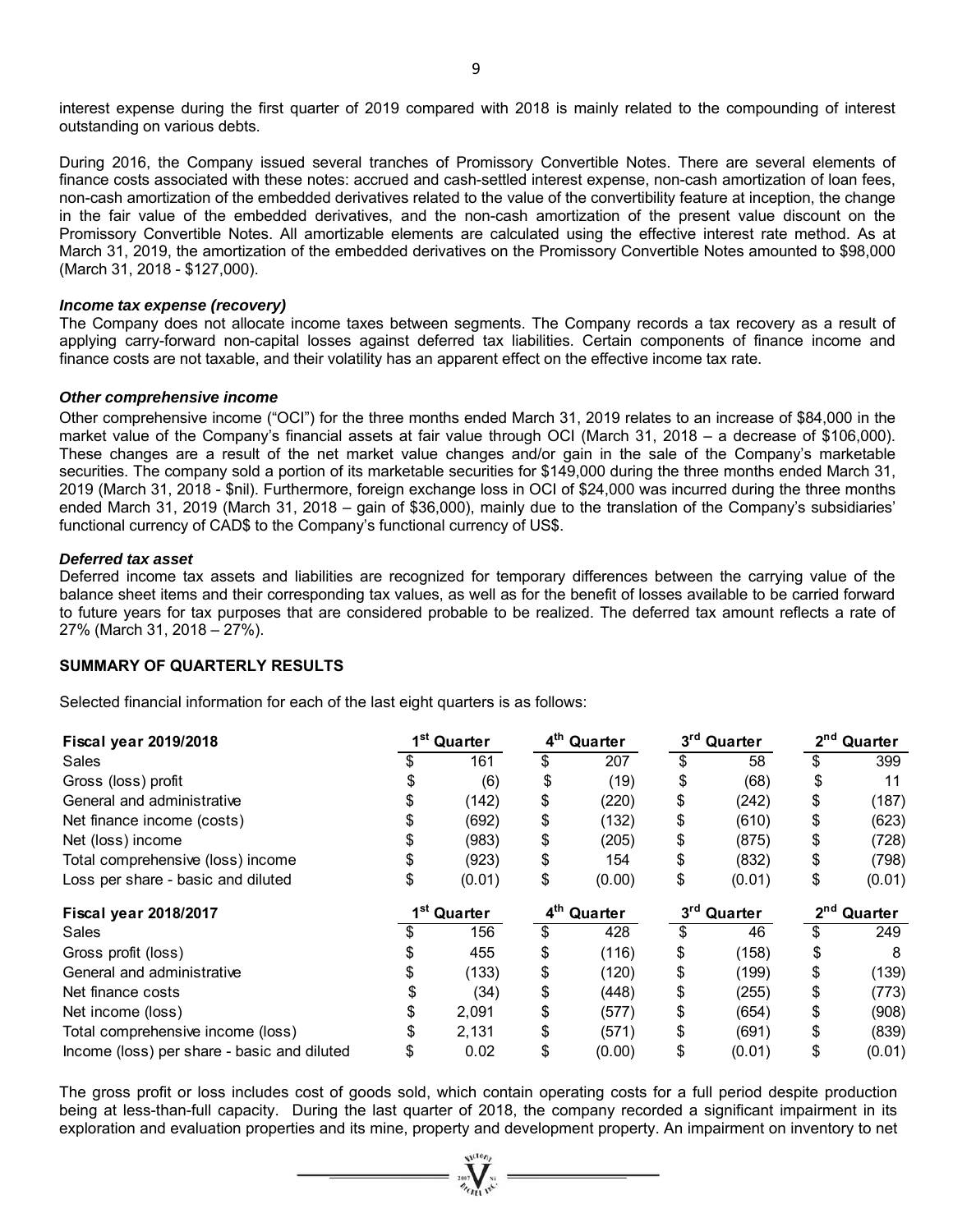realizable value was also recorded during the same period. In addition, the increase in the market value of frac sand required a recovery of impaired inventory values during the last quarter of 2017, to the lower of cost or net realizable value. Net finance income and costs have fluctuated period-over-period, due to the gain in restructuring of debt during 2018, change in the fair value of the embedded derivatives related to the Debt Restructuring Agreement, change in the fair value of the Participating Interest (defined below), and amortization of embedded derivatives and loan fees on the Promissory Convertible Notes. During 2017, the Company recorded an income tax recovery as a result of adjusting the foreign exchange rate on various tax pools.

#### **LIQUIDITY AND CAPITAL RESOURCES**

As at March 31, 2019, the Company had a working capital deficiency of \$17,375,000, compared with a working capital deficiency of \$8,200,000 as at December 31, 2018. The increase in the working capital deficiency resulted mainly from the increase in short-term loans as long-term debt becomes current.

#### **Participating Interest**

Pursuant to a participating interest loan (the "Participating Interest") with Nuinsco Resources Limited (or the "Lender"), the Lender has the right to convert the outstanding balance into a limited participating interest (the "Conversion"), whereby the Lender is entitled to receive a share of cash flows earned from the sale of frac sand from the 7P Plant. On April 22, 2014, the Lender exercised the Conversion. The Conversion constituted payment of the loan in full. This obligation will be settled through a 52.16% participation in net operating cash flows from the frac sand business after recoupment of capital costs for phase one and pre-operating expenses. The participation is capped at CAD\$7,667,124 provided the Company proceeds with phase two (see FRAC SAND SEGMENT below for a description of phases one, two and three), otherwise the cap is approximately CAD\$10,222,831. Distributions under the Participating Interest terms are calculated based on operating cash flow after recovery of capital and pre-operating costs and take into account working capital. Until there is an improvement in the frac sand market from the uncertainty seen in recent years and given the operating losses incurred since 2014, it is not likely that any payments will be made on the participating interest. As a result, at March 31, 2019, the carrying value of the Participating Interest was \$1,000, compared with \$1,000 at December 31, 2018. Any change in value is recorded through Finance Income or Cost in the statement of operations. The Company will continue to reassess the carrying value of the Participating Interest as circumstances warrant.

#### **Secured Debt**

The Secured Debt of \$7,050,000 has a maturity date of January 31, 2020. Under the terms of the Secured Debt, an additional fee of 2,500,000 common shares was issued by the Company to the Secured Lender, as a result of nonrepayment of the Secured Debt by December 31, 2018.

The interest rate on the Secured Debt is 14.8% with interest payable in arrears. The Secured Debt is due in full on the date of maturity, subject to a cash sweep of 75% of free cash flow ("Free Cash Flow") payable within 45 days following the end of each fiscal quarter and 90 days from each fiscal year end. Free Cash Flow will be calculated based on the Company's quarterly unaudited and annually audited consolidated statements of cash flows, as net cash from operating and investing activities, plus interest and lease payments from financing activities. Allowable investing activities must be approved in advance by the Secured Lender.

In addition, the Company has agreed to not make any payments to settle past unsecured debt prior to the repayment of the Secured Debt, without the Secured Lender's approval. Based on current conditions, no payments are expected to be made under the terms of the cash sweep during 2019.

#### **Promissory Convertible Notes**

During 2016, the Company announced that it had restructured a portion of its debt through private placements of common shares and Promissory Convertible Notes, in settlement of current indebtedness to certain of its unsecured lenders and trade creditors.

The Company has not made any interest payments due on its Promissory Convertible Notes, which has resulted in the Company defaulting on these notes.

#### *Promissory Convertible Note Holders*

The Promissory Convertible Notes have the original following terms:

A maturity date of July 31, 2018;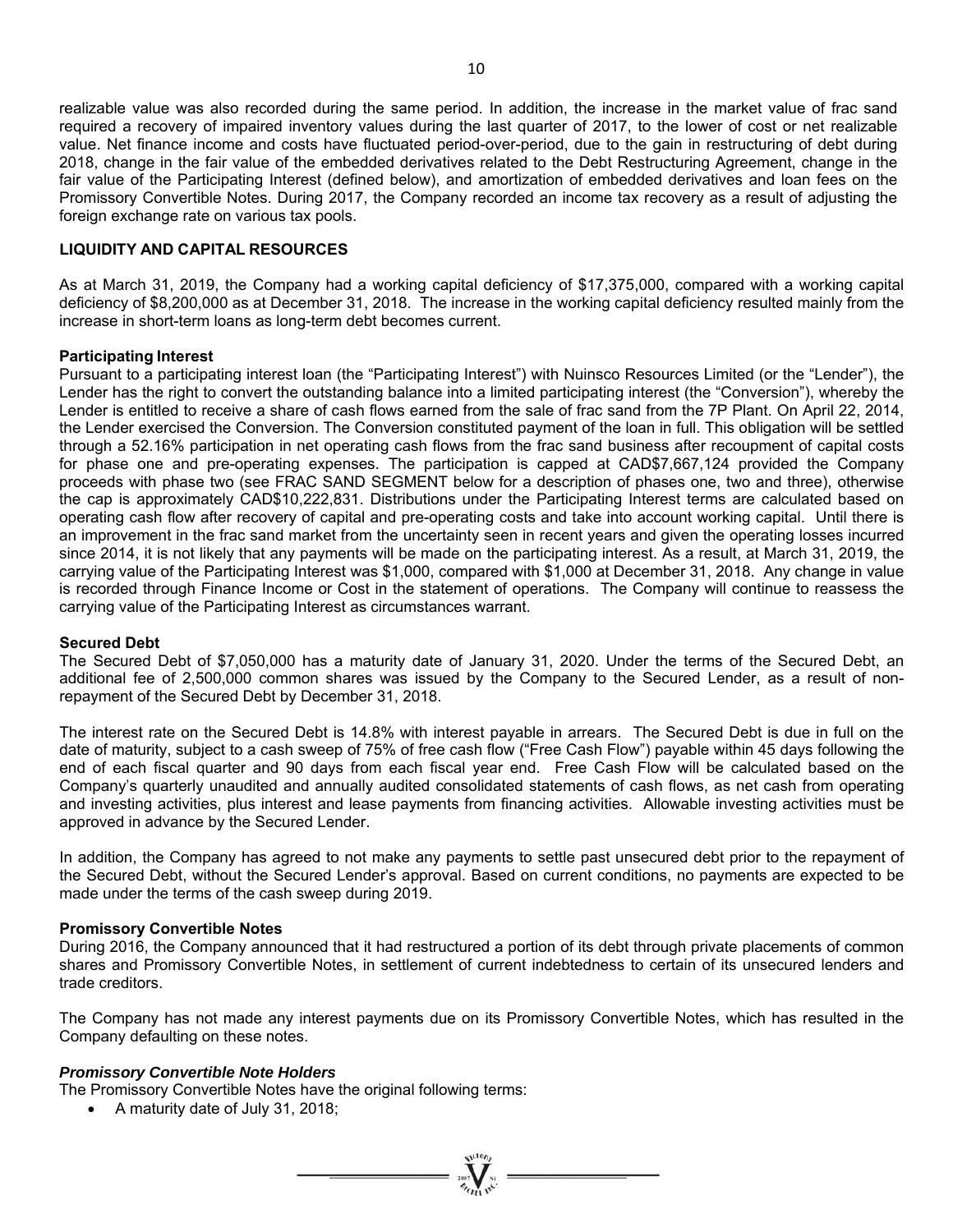- An interest rate of 7% per annum, payable annually or at any time in cash or in common shares valued at market, at the option of the Company;
- Convertible at CAD\$0.25 per share, at the option of the holder; and
- Holders of the Promissory Convertible Notes will also receive one common share purchase warrant for every four common shares acquired upon conversion of the Promissory Convertible Notes, with an exercise price of CAD\$0.50 per share, exercisable for a five-year period from the date of conversion.

On July 31, 2018, the Company obtained approval from certain holders of Promissory Convertible Notes amounting to CAD\$357,000 and \$1,396,000, to extend the maturity date to January 31, 2020, from July 31, 2018, upon the issuance of an aggregate total of 532,899 common shares of the Company. These Promissory Convertible Notes increased by the amount of unpaid interest of CAD\$72,000 and USD\$281,000. Concurrent with the extension of these Promissory Convertible Notes, the conversion option above was also extended to January 31, 2020 with the same terms as noted above. All other terms remain the same as the original terms. Those notes which were not extended to January 31, 2020 remain in default and are presented as current. The conversion rights on those notes expired.

#### **Debt Owed to Directors and Management**

Current directors and management agreed to defer payment, until July 2019, of all outstanding debt and director fees accumulated up to December 31, 2017. As a result, the long-term debt of \$293,000 owed to directors and management is comprised of a portion of the restructured debt owed to current directors and management amounting to CAD\$224,000, and unpaid director fees incurred by current directors during 2016 and 2017 totalling CAD\$175,000.

#### **Outstanding Note**

During 2016, all of the then holders of promissory convertible notes participated in the Debt Restructuring Agreement except for the one holder of the Outstanding Note of \$3,000,000. In March 2016, the Company announced that it had received notice that the holder of the Outstanding Note had filed a statement of claim concerning non-payment of principal and interest. The Company has reviewed the statement of claim with legal counsel to assess its impact on the Company and has concluded that there is no significant impact on the status of the Company's debt. Pursuant to the terms of the Secured Debt, the Company is prevented from making payments under outstanding unsecured debt until the Secured Debt is repaid. As a result, the Company has not paid interest accrued on the Outstanding Note. The Outstanding Note matured in July 2016 and the Company has been unable to repay the amounts owing and interest payments due. This has resulted in the Company defaulting on the Outstanding Note.

#### **Cash Flows during the period**

Cash as at March 31, 2019 was held with major Canadian banks. The Company has a policy of investing its available cash in Canadian government instruments and certificates of deposit or other direct obligations of major Canadian banks. For the three months ended March 31, 2019, the Company used cash of \$203,000 through operating activities (March 31, 2018 - \$331,000).

During the three months ended March 31, 2019, net cash provided by investing activities was \$147,000 (March 31, 2018 - used \$90,000). The Company generated \$149,000 in net proceeds on the sale of marketable securities (March 31, 2018 - \$nil).

The Company received \$nil from net financing activities during the three months ended March 31, 2019. During the three months ended March 31, 2018, the Company received advances of \$302,000 from the Secured Lender for working capital purposes.

The Company's activities during the three months ended March 31, 2019 used cash and cash equivalents of \$56,000 (March 31, 2018 - \$121,000), with a foreign exchange gain effect of \$35,000 (March 31, 2018 –\$42,000).

#### **Other Potential Sources of Cash Flow**

The Company's marketable securities held in public company shares and options outstanding that may be "in-themoney", is a source of additional funds for the Company as at the date of this MD&A.

The Company's title to its projects is in good-standing and management will continue to maintain the projects in goodstanding.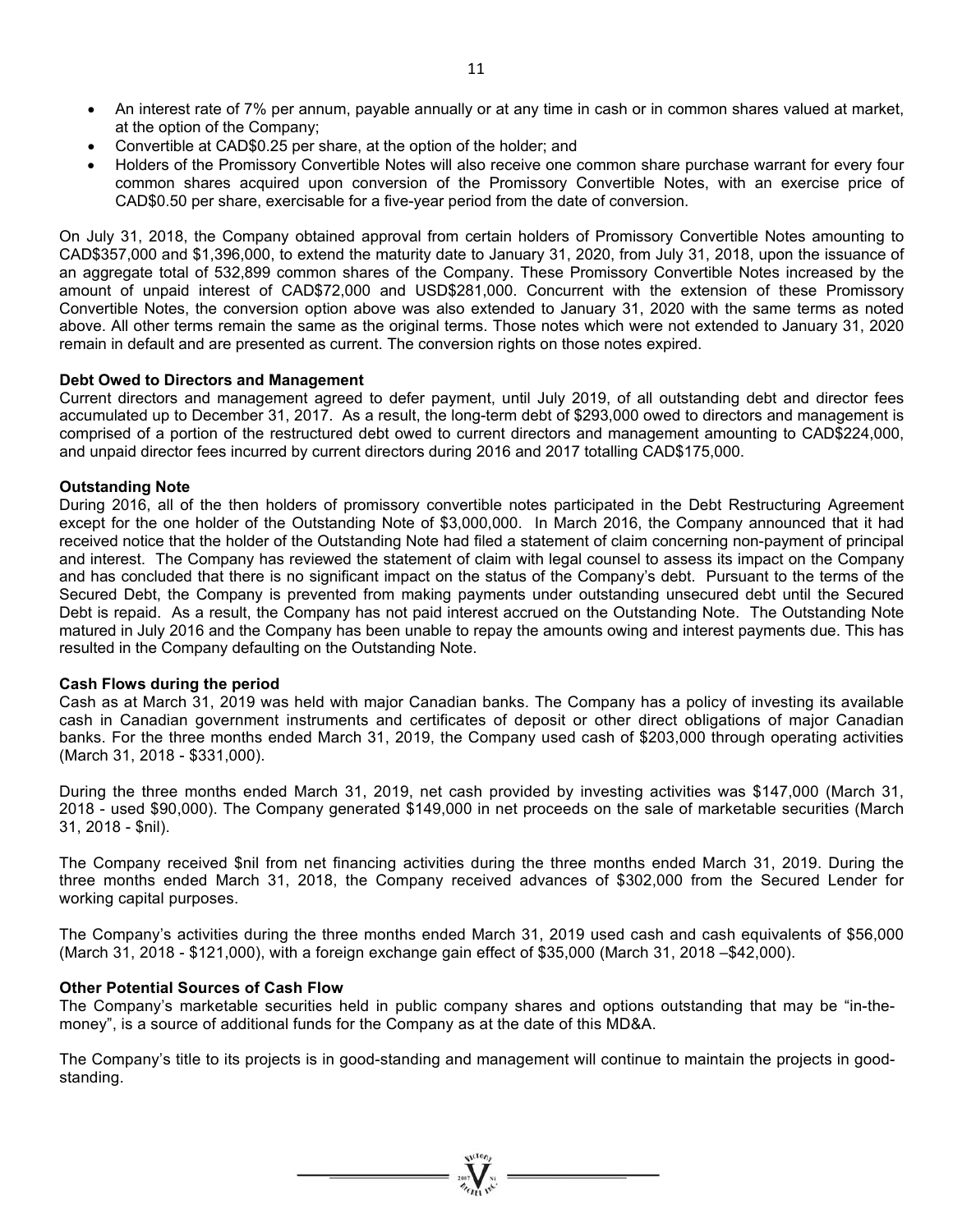The Company has over 17,000 tons of sand in inventory at March 31, 2019. The Company has eliminated all discretionary costs that should not have a negative impact on its ability to resume production. Staffing, salaries and director fees have been previously reduced or accrued and deferred where possible.

#### **REPORTING SEGMENT**

The Company is engaged in the exploration, evaluation and development of properties for the mining and production of nickel and associated products. The Company also produces frac sand for the oil and gas industry in Canada and the northern US. The Company has three reporting segments: Corporate, Exploration and Development, and Frac Sand. The Corporate segment supports all of the Company's activities.

Senior management makes decisions with respect to Exploration and Development by considering exploration and development potential and results on a project basis. The exploration and development projects are all located in Canada.

The Frac Sand segment is managed and operated by Victory Silica's executives and employees although the business and operating assets are part of Victory Nickel. The segment is located in Canada although sand as raw material is imported from the United States.

The following table provides additional information on the Company's total segment assets:

|                             |    | March 31,<br>2019 | December 31,<br>2018 |
|-----------------------------|----|-------------------|----------------------|
| Canada                      |    |                   |                      |
| Corporate                   | \$ | $1,533$ \$        | 1,637                |
| Exploration and development |    | 16,230            | 16,230               |
| Frac sand                   |    | 3,691             | 3,796                |
| Intersegment elimination    |    | (1, 425)          | (1, 402)             |
| <b>Total Assets</b>         | ъ  | $20.029$ \$       | 20,261               |

#### **EXPLORATION AND DEVELOPMENT ACTIVITIES**

Paul Jones is a "qualified person" as defined under NI-43-101 and has approved the preparation of the information *relating to the material mineral projects of the Company described herein.* 

#### **MINE PROPERTY AND DEVELOPMENT ACTIVITIES**

#### **Minago Project**

During the three months ended March 31, 2019, \$nil was incurred on the Minago project (March 31, 2018 - \$nil).

The Company's 100%-owned Minago project is a permitted project ready for development. It is located on the unexposed southern part of the Thompson Nickel Belt in Manitoba, and is one of Canada's largest undeveloped sulphide nickel deposits. Minago has been shown to be capable of producing a nickel concentrate grading from 22.3% up to 35.0%, making it reportedly the world's highest grade nickel concentrate. In addition to metal by-products such as copper, cobalt, gold, platinum, palladium, silver and rhodium, a layer of silica sand averaging approximately nine metres thick overlies the nickel mineralization within the open pit. Approximately 84% of the sand is marketable as frac sand. The frac sand forms part of the overburden that must be removed prior to mining the nickel ore. According to the Minago FS, production of frac sand could begin 20 months after the start of mine development.

The analytical data and geological interpretations obtained from a work program in 2010 were incorporated into an updated geological model and resource estimate. The updated resource incorporates a 24% increase (over the previous resource estimate) in the NI 43-101 measured and indicated and pit-constrained sulphide nickel resource used in the Minago FS. The Minago FS is available at www.sedar.com. Note that all resources are contained in the Nose Deposit and the update below does not include the results of the 2011 drilling program.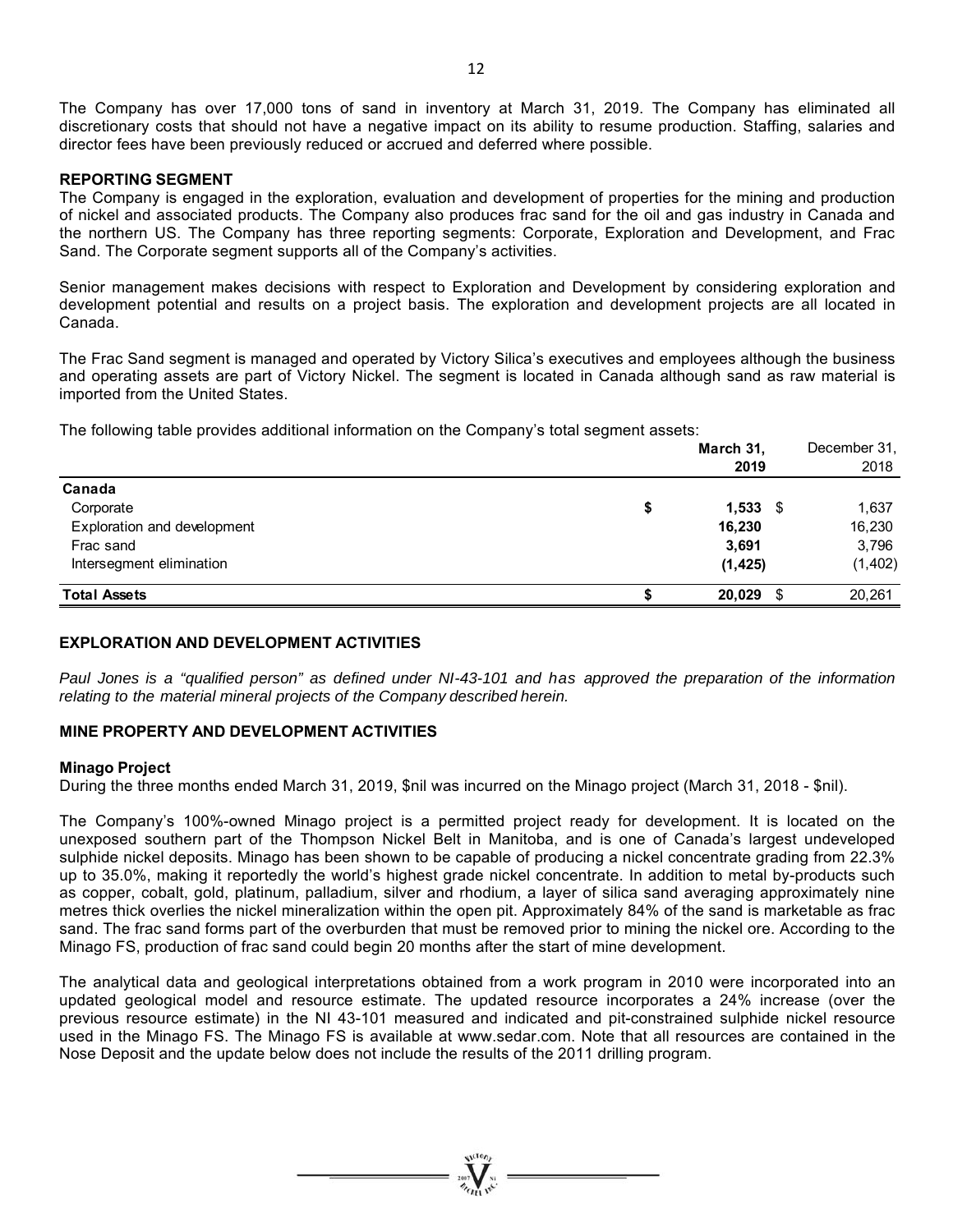|                 | <b>April 2011 Pit-Constrained</b><br><b>Resource</b> |              |                   | March 2010 In-Pit Resource <sup>2</sup> | Increase (Decrease) in<br><b>Contained Metal</b> |       |        |        |                   |        |
|-----------------|------------------------------------------------------|--------------|-------------------|-----------------------------------------|--------------------------------------------------|-------|--------|--------|-------------------|--------|
|                 | Tonnes                                               | Grade        | <b>Ni Content</b> | Tonnes                                  | Grade<br>Ni Content                              |       |        |        | <b>Ni Content</b> | Change |
| Category        | <b>Millions</b>                                      | $%$ Ni $S^3$ | M Lb              | <b>Millions</b>                         | $%NIS^3$                                         | M Lb  | M Lb   | %      |                   |        |
| <b>Measured</b> | 8.2                                                  | 0.473        | 85.0              | 6.6                                     | 0.488                                            | 71.4  | 13.7   | 19.2   |                   |        |
| Indicated       | 22.8                                                 | 0.432        | 217.2             | 19.1                                    | 0.410                                            | 172.6 | 44.6   | 25.9   |                   |        |
| <b>M&amp;I</b>  | 31.0                                                 | 0.443        | 302.2             | 25.7                                    | 0.430                                            | 243.9 | 58.3   | 23.9   |                   |        |
| <b>Inferred</b> | 0.2                                                  | 0.380        | 1.4               | 1.4                                     | 0.402                                            | 12.2  | (10.8) | (88.4) |                   |        |

<sup>1</sup> Lerch-Grossman pit optimization shell  $2$  Whittle pit optimization shell  $3$  Nickel in sulphide form

On August 23, 2011, the Manitoba Government issued Victory Nickel's final EAL for the Minago project. The licence was to expire on August 22, 2014 unless the Company completes a certain amount of work to move the project forward. During 2014, the Company complied with the conditions of the EAL and, in December 2014, filed an Environmental Act Proposal ("EAP") to amend the EAL to relocate the proposed tailings and waste rock management facility. The construction of drainage ditches installed to lower the water table within the pit shell limits, the installation of Flow Gauging and Telemetry systems and the implementation of a comprehensive environmental monitoring program are considered part of the site development necessary to maintain the EAL. Consultations with First Nations by the government of Manitoba continue. The existing EAL continues to be valid and although the amendment would be preferable, it is not necessary for the Minago project to be developed. On completion of consultations, the government is expected to issue the amendment to the existing EAL.

#### *Minago Frac Sand*

An indicated resource of 15 million tonnes of sandstone has been estimated to occur within the current Minago pit shell. The frac sand component of this resource is approximately 11 million tonnes and is a significant contributor to the positive economics at Minago. As part of the FS, Outotec produced a feasibility-level design for a frac sand plant complete with capital and operating costs to produce 1,140,000 tonnes of frac sand annually for a ten-year period. Considerable potential exists to expand the resource beyond the limits of the current pit.

## **EXPLORATION AND EVALUATION ACTIVITIES**

For the three months ended March 31, 2019, the Company did not incur exploration expenditures on its E&E projects (March 31, 2018 – \$nil). Expenditures have been reduced due to the tight equity markets and management's focus on Victory Silica and the frac sand business.

#### **Frac Sand**

#### *Bear Coulee Property*

In October 2014, the Company entered into an option to acquire a 100% interest in a frac sand land package totaling over 300 acres in Trempeleau County Wisconsin, USA (the "Bear Coulee Property"). The option agreement provides for a cash payment of \$10,000 on signing of the agreement (paid in 2014), a second cash payment on delivery of permits (which has not yet been completed) and a third cash payment on exercise of the option. The option is valid for six months following receipt of permits with two equivalent extensions available under certain circumstances. Prior to production, the Company will be required to pay \$40,000 per annum as advance royalties on the initial 20,000 tons of sand production. Once the Bear Coulee Property is in production, the Company will be required to pay a royalty of \$2.00 per ton of frac sand sold from the property.

In February 2015, the Company announced the completion of a National Instrument 43-101 technical report describing a resource estimate of approximately 11 million tons of frac sand on the Bear Coulee Property.

#### **Short Grass Property**

In October 2018, Victory Silica entered into an option agreement (the "Exploration and Option Agreement") with Short Grass Ranches Ltd. (the "Owner") giving the Company the option to mine frac sand from one of the Owner's properties (the "Short Grass Property"), located in Alberta, Canada, approximately 52 kilometres from the 7P Plant.

Under the terms of the Exploration and Option Agreement, the Company has a 180-day period to evaluate the Short Grass Property. Should the Company exercise its right to develop a commercial frac sand mine (the "Option"), it will

 $\sum_{n=1}^{\infty} \sum_{n=1}^{\infty} \sum_{n=1}^{\infty}$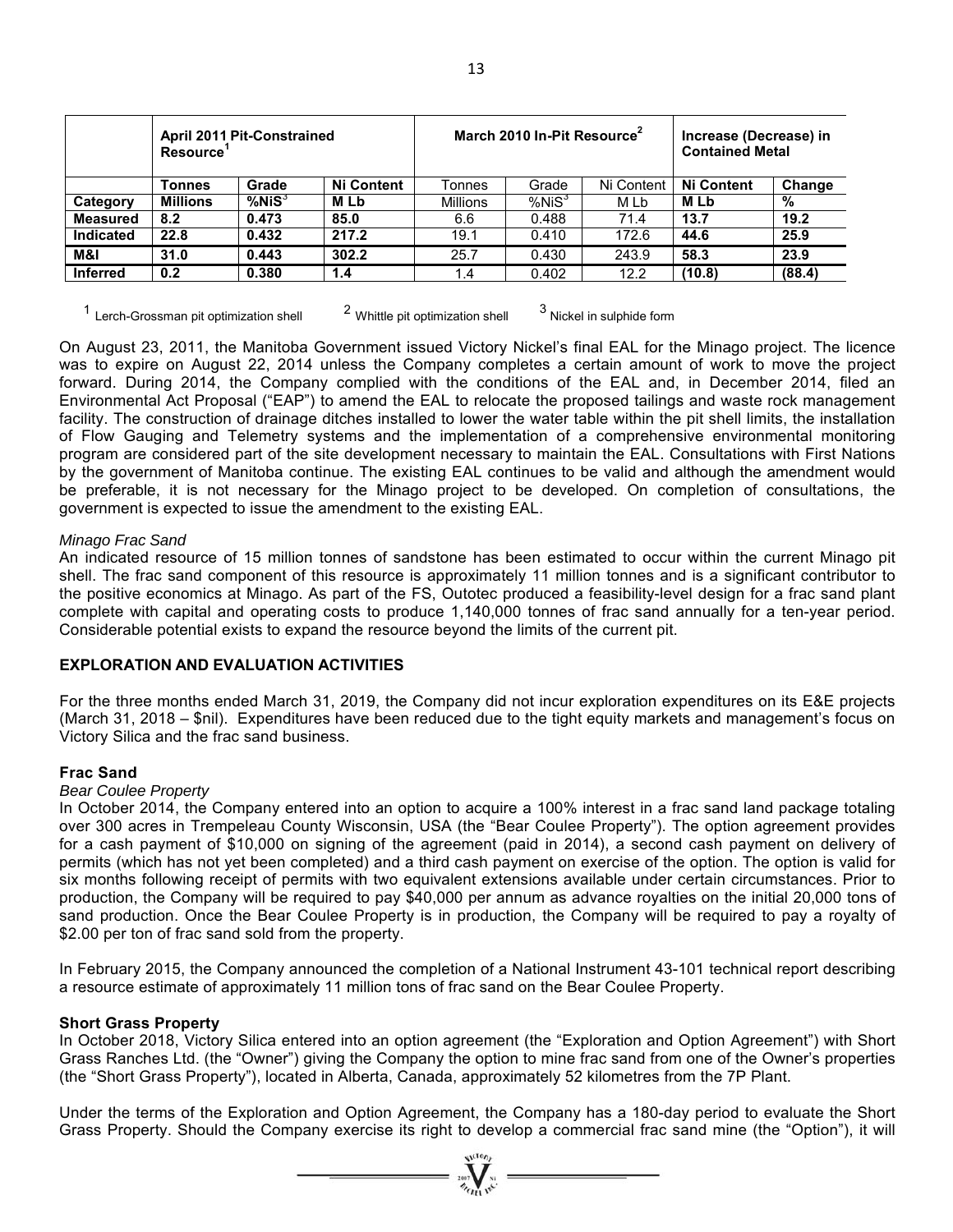pay the Owner a royalty for frac sand sold from the Short Grass Property. The initial term of the Option would be for five years with the ability to extend for additional five-year terms. Any sand mined from the Short Grass Property would be trucked to the 7P Plant for processing and sale alongside side the Northern White products.

On April 5, 2019, the Owner was notified of the exercise of the Option.

#### **Nickel**

#### *Lac Rocher*

Lac Rocher, with year-round access, is located in northwestern Québec and has measured (0.29 million tonnes grading 1.23% Ni) and indicated (0.51 million tonnes grading 1.05% Ni) resources of 0.80 million tonnes grading 1.12% nickel, at a 0.5% nickel cutoff, for approximately 20 million pounds of in-situ nickel located between surface and 125 vertical metres. Additional inferred resources total 0.44 million tonnes grading 0.65% Ni. Mineralization remains open to the southwest. The breakeven price of nickel per pound in the Lac Rocher PEA was US\$9.74 with copper at US\$3.65 with an exchange of CAD\$0.95 / US\$1.00.

The Lac Rocher property is subject to a discovery incentive plan (the "DIP") to reward certain individuals involved in the discovery of Lac Rocher with a 2% net smelter royalty ("NSR") for mines that were discovered on certain properties prior to the expiry of the DIP. The NSR is payable only on revenues earned after recovery of all development costs for any mine on the property. The terms of the DIP provide the Company with a right of first refusal on any proposed disposition of the NSR. In addition, the DIP contains put/call provisions under which the Company may be required to purchase, or may exercise an option to purchase, the NSR at the value of its discounted cash flows, as defined therein. The Lac Rocher property is the only property subject to the DIP. As the Lac Rocher property is not yet in production, no royalties are currently payable. No work has been conducted on site since December 2009.

#### *Mel Project*

The 100% owned Mel project is located on the Thompson Nickel Belt, just north of Thompson, Manitoba and remains underexplored.

Mel has an indicated resource of 4.3 million tonnes grading 0.88% nickel (approximately 83 million pounds in-situ nickel) and an additional inferred resource of one million tonnes grading 0.84% nickel (approximately 19 million pounds in-situ nickel) and offers significant exploration upside as well as near-term production potential.

The re-evaluation of the Mel dataset has been completed for both the drill hole data on the Mel deposit and the considerable drilling (111 drill holes) conducted on the claims portion of the property. The study has included reinterpretation of the geological context in order to evaluate new or under-tested target areas for future work that can be incorporated into further, more refined, modelling of the Mel resource. No fieldwork has been conducted since 2011. An application to renew Mel mining lease ML-007 was successful and the lease has been renewed for a 21-year term.

Under the terms of the Mel option agreement with Vale, Vale must mill ore from the Mel project at cash costs plus 5% subject to capacity availability and metallurgy – this is unaffected by Vale's decision not to exercise its back-in right. Furthermore, in accordance with the terms of the agreement with Vale, they now are entitled to a 10% royalty on "distributable earnings" as defined in the agreement. Distributable earnings is defined as net revenue less operating expenses, before federal and provincial income taxes, after provincial mining taxes and less aggregate pre-production capital but before depreciation.

#### *Lynn Lake*

The Lynn Lake property is located in the historic mining town of Lynn Lake in northern Manitoba, about 320km by road northwest of the Thompson mining camp. The property is the former Sherritt Gordon Mines Limited ("Sherritt") mine site known as the Lynn Lake A Mine and Farley Mine, comprised of 13 mining claims, 14 mining claim leases and 2 mineral leases covering an area of 2,170.26 hectares. The property was operated by Sherritt from 1953 to 1976 with reported production of 22.2 million tons at an average grade of 1.023% nickel and 0.535% copper.

On November 4, 2014, the Company announced that it had optioned the Lynn Lake project to Corazon, an Australian listed public company with assets in the Lynn Lake area. Under the terms of the agreement, Corazon can acquire a 100% interest in Lynn Lake by issuing 40,000,000 Corazon shares to the Company upon closing and incurring AU\$3,500,000 in exploration expenditures or in payments (in cash or Corazon shares at Corazon's option) to Victory Nickel before November 2019. In addition, Victory Nickel will retain a 1.5% net smelter royalty on production from the

 $=\sqrt[n]{\frac{1}{\sqrt[n]{\sum_{i=1}^{N}x_i}}}=$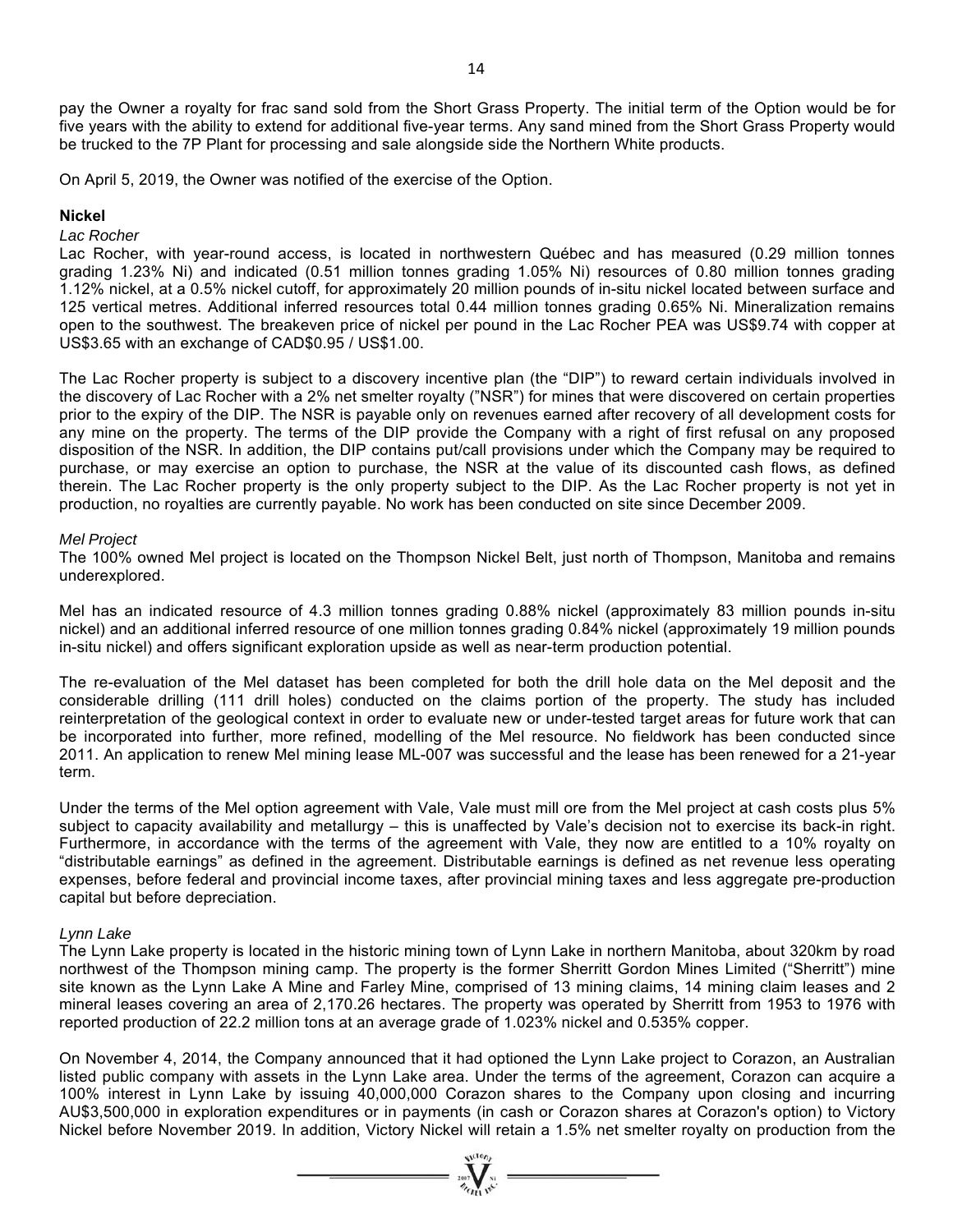Lynn Lake nickel project, and receive a payment of AU\$1,000,000 (in cash or Corazon shares at Corazon's option) within 30 days of the commencement of ore processing activities at the Lynn Lake nickel project. On April 6, 2015 Corazon issued 40,000,000 Corazon shares to Victory Nickel as part of the terms of the option agreement between the two companies. In October 2016, the shares were sold for net proceeds of AU\$515,000.

#### **FRAC SAND SEGMENT**

As explained above, the Frac Sand segment is managed and operated by Victory Silica, although the business and operating assets are part of Victory Nickel. The segment is located in Canada although sand as raw material is currently imported from the United States. The plan is to eventually produce both domestic and imported sand.

The Company completed phase one of its three phase business plan. Phase one provided for the refurbishment and upgrading of the 7P Plant to a capacity of 500,000 tpa of high-quality frac sand. Phase one was completed in 2014.

The Board of Directors approved proceeding with phase two, provided non-dilutive financing could be arranged. However, in 2015, the Company announced that phase two had been deferred due to the uncertainty caused by the drop in the price of oil. However, phase two remains a desirable next step which could not only make the Company more competitive, but also provide significant flexibility to target certain markets which often require different grades of sand.

Phase two is to build a wash plant on a Wisconsin sand resource. Frac sand production is a two-stage process: the wet stage (washing) and the dry stage. The Company has historically contracted out the wet stage in Wisconsin prior to shipping the wet sand to its plant in Alberta. The wet stage removes impurities, enabling transport of only the desired sand size fractions. The dry stage, where the sand is dried and separated into several products of different sizes, is completed at the Company's 7P Plant.

Phase three of the business plan is to build a second dry processing facility in or around Winnipeg, Manitoba capable of producing 1,000,000 tpa. A site serviced by multiple rail carriers would give the Company more flexibility in accessing only the highest quality sand from the Wisconsin/Minnesota region. The ultimate plan is to provide customers with a variety of qualities, which would include domestic sand from the Company's Minago project in Manitoba (see above). The Minago project is a nickel project overlain by overburden, which includes high-purity silica sand. The sand located at Minago is the highest-quality domestic sand and would be a welcome addition to the Company's mix of products as not all of the Company's customers' applications require Wisconsin sand.

As a result of commodity market uncertainty, the 7P Plant operates on an as-needed basis only. Due to continued uncertainty in the oil price E&P companies have reduced capital expenditure programs, placing pressure on Victory Nickel's oilfield service company customers to reduce E&P company drilling costs. These companies, in turn, look to their suppliers, including frac sand producers, to help lower their costs. Accordingly, frac sand prices in Canada have decreased to levels that do not appear to be sustainable over the long term.

#### **TRANSACTIONS WITH RELATED PARTIES**

#### *Related Party Balances and Transactions for Services*

Short-term employee benefits provided by the Company to key management personnel include salaries, directors' fees, statutory contributions, paid annual vacation and paid sick leave as well as non-monetary benefits such as medical care. In addition to short-term employee benefits, the Company may also issue options and common shares as part of the stock option plan and the share bonus plan. Payables to key management personnel generally relate to directors' fees, consulting fees and expense reimbursements.

Balances and transactions with related parties are shown in the following tables for the periods ended:

| (in thousands of United States dollars)        | March 31, | December 31, |
|------------------------------------------------|-----------|--------------|
|                                                | 2019      | 2018         |
| <b>Balances Outstanding</b>                    |           |              |
| Debt due to key management personnel           | 293       | 293          |
| Other payables due to key management personnel | 545       | 522          |
|                                                | 838       | 815          |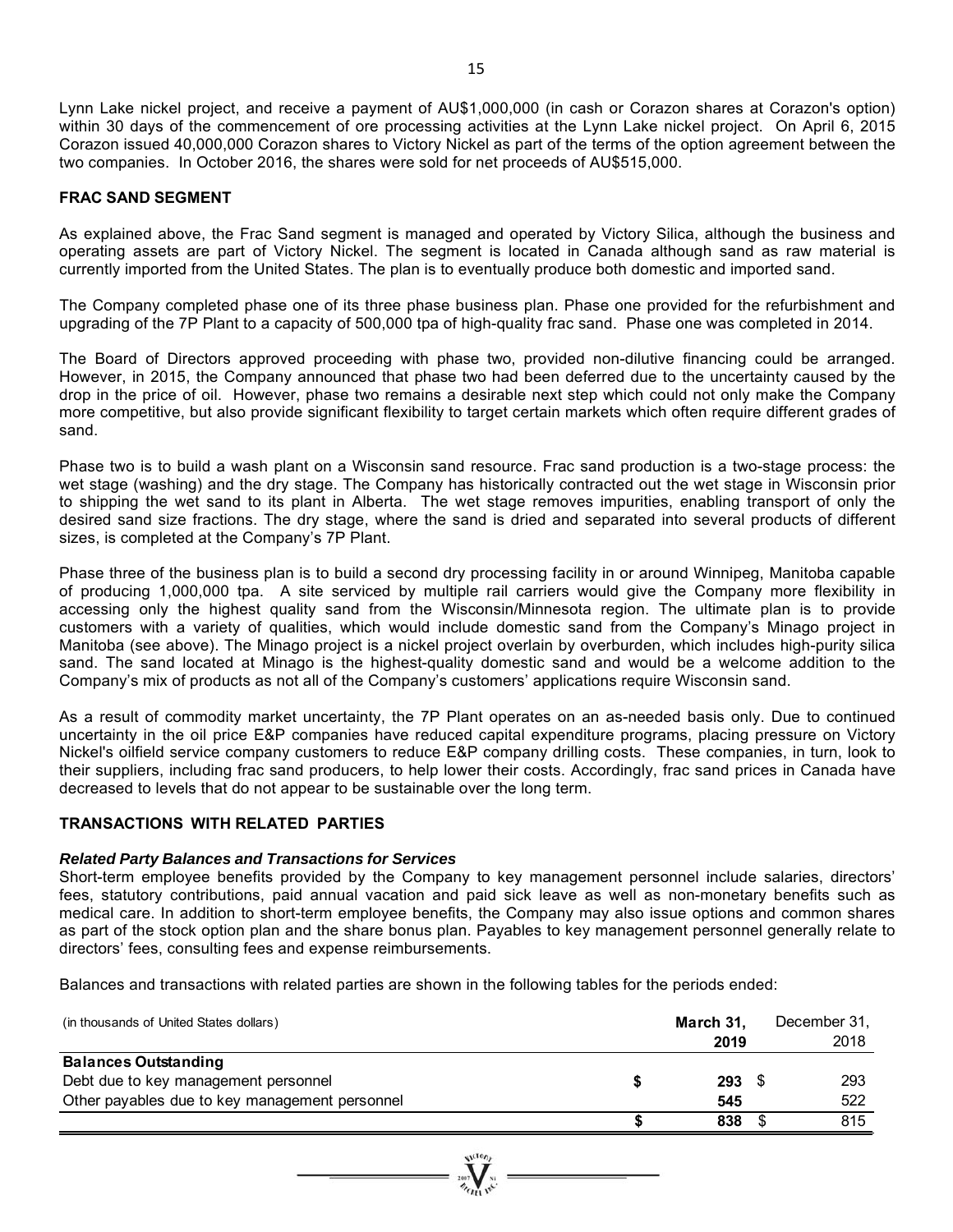Key management personnel compensation is comprised of:

| (in thousands of United States dollars) | Three months ended |     |  |                                      |
|-----------------------------------------|--------------------|-----|--|--------------------------------------|
|                                         |                    |     |  | <b>March 31, 2019</b> March 31, 2018 |
| Short-term employee benefits            |                    | 108 |  | 140                                  |
|                                         |                    | 108 |  | 140                                  |

#### **OUTSTANDING SHARE DATA**

As at May 29, 2019, the Company had 97,903,867 common shares issued and outstanding. In addition, there were 12,155,000 stock options outstanding with a weighted average exercise price of CAD\$0.06.

#### **CORPORATE GOVERNANCE**

#### *Disclosure Controls and Procedures*

The Company's Interim Chief Executive Officer and Acting Chief Financial Officer (the "Certifying Officer"), is responsible for designing a system of disclosure controls and procedures, or causing them to be designed under their supervision, to provide reasonable assurance that information required to be disclosed in reports filed with or submitted to, securities regulatory authorities is recorded, processed, summarized and reported within the time periods specified under Canadian securities laws and that material information relating to the Company is made known to them with respect to financial and operational conditions to allow timely decisions regarding required disclosure. Such controls are facilitated by the small size of the Company's senior management team and their access to material information.

#### *Internal Control over Financial Reporting*

The Company's Certifying Officer is responsible for designing a system of internal controls over financial reporting, or causing them to be designed under their supervision, to provide reasonable assurance regarding the reliability of financial reporting and the preparation of consolidated financial statements for external purposes in accordance with Canadian GAAP. Management of the Company was required to apply its judgement in evaluating the cost-benefit relationship of possible controls and procedures. The result of the inherent limitations in all control systems means no evaluation of controls can provide absolute assurance that all control issues and instances of fraud, if any, have been detected.

#### **FORWARD-LOOKING STATEMENTS**

This MD&A contains forward-looking information. All statements, other than statements of historic fact, that address activities, events or developments that the Company believes, expects or anticipates will or may occur in the future (including, without limitation, statements regarding estimates and/or assumptions in respect of production, revenue, cash flow, costs, economic return, net present value, mine life and financial models, mineral resource estimates, potential mineralization, potential mineral resources, timing of possible production, the Company's development plans and objectives and the ability of the Company to restructure its debt with the relevant lenders and the ability of the Company to pay future interest and other payments in connection with such debts) constitute forward-looking information

The forward-looking information contained in this MD&A reflects the current expectations or beliefs of the Company based on information currently available to the Company. Forward-looking information is subject to a number of risks and uncertainties that may cause the actual results of the Company to differ materially from current expectations, including, but not limited to, an unwillingness of the Company's lenders to refinance the Company's debts on terms favourable to the Company or at all and the ability of the Company to continue selling frac sand. Additionally, if the Company is unable to restructure its debts, obtain additional financing and/or continue generating revenue through the sale of frac sand, the Company may be required to curtail activities and/or liquidate its assets or the Company's creditors may seek to seize its assets. For a discussion in respect of risks and other factors that could influence forward-looking events, please refer to the factors discussed in the Company's MD&A for the year ended December 31, 2018, under the heading "Risk Factors". These factors are not and should not be construed as being exhaustive.